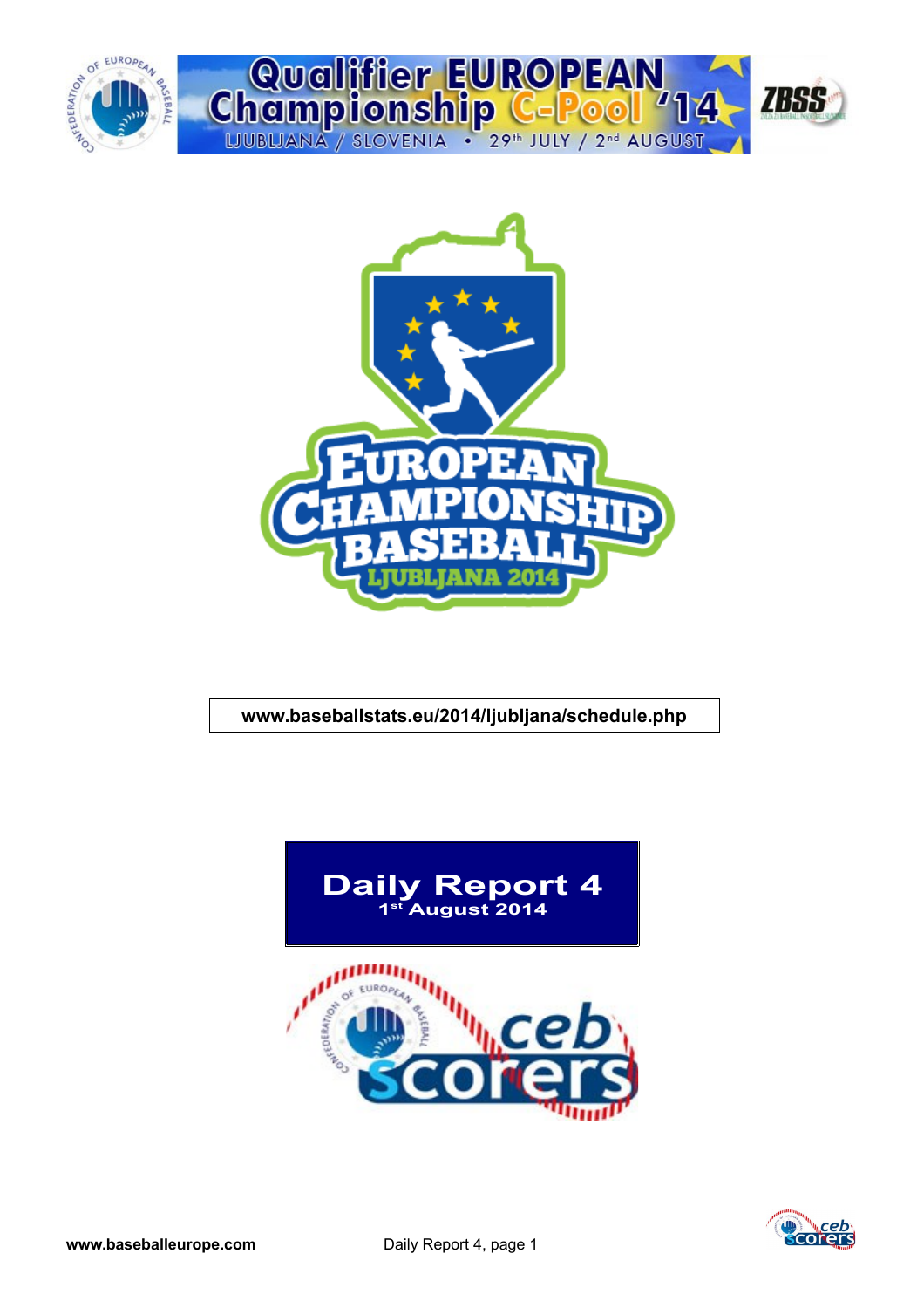



**Teams Pool A Pool B** Hungary Finland Finland Latvia **I** Ireland **I** Romania **I** Israel Slovenia

|                 |         |                 |              |                        | <b>Schedule and Results</b>                           |                    |                |
|-----------------|---------|-----------------|--------------|------------------------|-------------------------------------------------------|--------------------|----------------|
| Game            | At time | <b>Ballpark</b> | Pool         | Home team              | <b>Visiting team</b><br>Tuesday 29 <sup>th</sup> July | <b>Final Score</b> | Inn            |
| $\overline{01}$ | 10:00   | Jezica          | A            | <b>T</b> Ireland       | <b>E</b> Norway                                       | $11 - 1$           | $\overline{7}$ |
| 02              | 12:00   | Golovec         | A            | <b>TRomania</b>        | $\blacksquare$ Hungary                                | $10 - 9$           |                |
| 03              | 13:30   | Jezica          | B            | $\blacksquare$ Finland | $\Box$ Israel                                         | $1 - 13$           |                |
| 04              | 17:30   | Jezica          | B            | <b>E</b> Slovenia      | <b>E</b> Latvia                                       | $6 - 2$            |                |
|                 |         |                 |              |                        | Wednesday 30 <sup>th</sup> July                       |                    |                |
| 06              | 13:30   | Golovec         | A            | <b>T</b> Norway        | <b>I</b> Romania                                      | $4 - 11$           |                |
| 07              | 13:30   | Jezica          | B            | <b>E</b> Latvia        | $\blacksquare$ Finland                                | $4 - 14$           |                |
| 08              | 17:00   | Jezica          | B            | $\equiv$ Israel        | <b>Contract Slovenia</b>                              | $9 - 0$            |                |
|                 |         |                 |              |                        | Thursday 31 <sup>st</sup> July                        |                    |                |
| 09              | 10:00   | Jezica          | A            | <b>T</b> Ireland       | <b>I</b> Romania                                      | $15 - 6$           |                |
| 10              | 13:30   | Golovec         | A            | $\blacksquare$ Hungary | <b>H</b> Norway                                       | $17 - 2$           | 5              |
| 11              | 13:30   | Jezica          | B            | $\blacksquare$ Israel  | <b>E</b> Latvia                                       | $9 - 3$            |                |
| 05              | 17:00   | Golovec         | A            | $\blacksquare$ Hungary | <b>T</b> Ireland                                      | $2 - 6$            |                |
| 12              | 17:00   | Jezica          | B            | <b>B</b> Slovenia      | $\blacksquare$ Finland                                | $17 - 2$           | 6              |
|                 |         |                 |              |                        | Friday 1 <sup>st</sup> August                         |                    |                |
| 13              | 10:00   | Jezica          | $\mathsf{C}$ | $\blacksquare$ Hungary | $\blacksquare$ Latvia                                 | $4 - 12$           |                |
| 14              | 13:30   | Golovec         | $\mathsf C$  | $\blacksquare$ Finland | <b>E</b> Norway                                       | $12 - 2$           | 8              |
| 15              | 13:30   | Jezica          | Se           | $\Box$ Israel          | <b>I</b> Romania                                      | $8 - 3$            |                |
| 16              | 17:00   | Jezica          | Se           | <b>T</b> Ireland       | <b>Excession</b> Slovenia                             | $3 - 10$           |                |
|                 |         |                 |              |                        | Saturday 2 <sup>nd</sup> August                       |                    |                |
| 17              | 10:00   | Golovec         | C            | <b>E</b> Latvia        | <b>Norway</b>                                         |                    |                |
| 18              | 10:00   | Jezica          | $\mathsf C$  | $\blacksquare$ Hungary | $\blacksquare$ Finland                                |                    |                |
| 19              | 13:30   | Jezica          | Fi.          | <b>T</b> Ireland       | <b>TRomania</b>                                       |                    |                |
| 20              | 17:00   | Jezica          | Fi           | <b>E</b> Israel        | <b>Contract Slovenia</b>                              |                    |                |

In each game the home team is named first // \* Home team decided by draw // \*\* Slovenia will play at 17:00

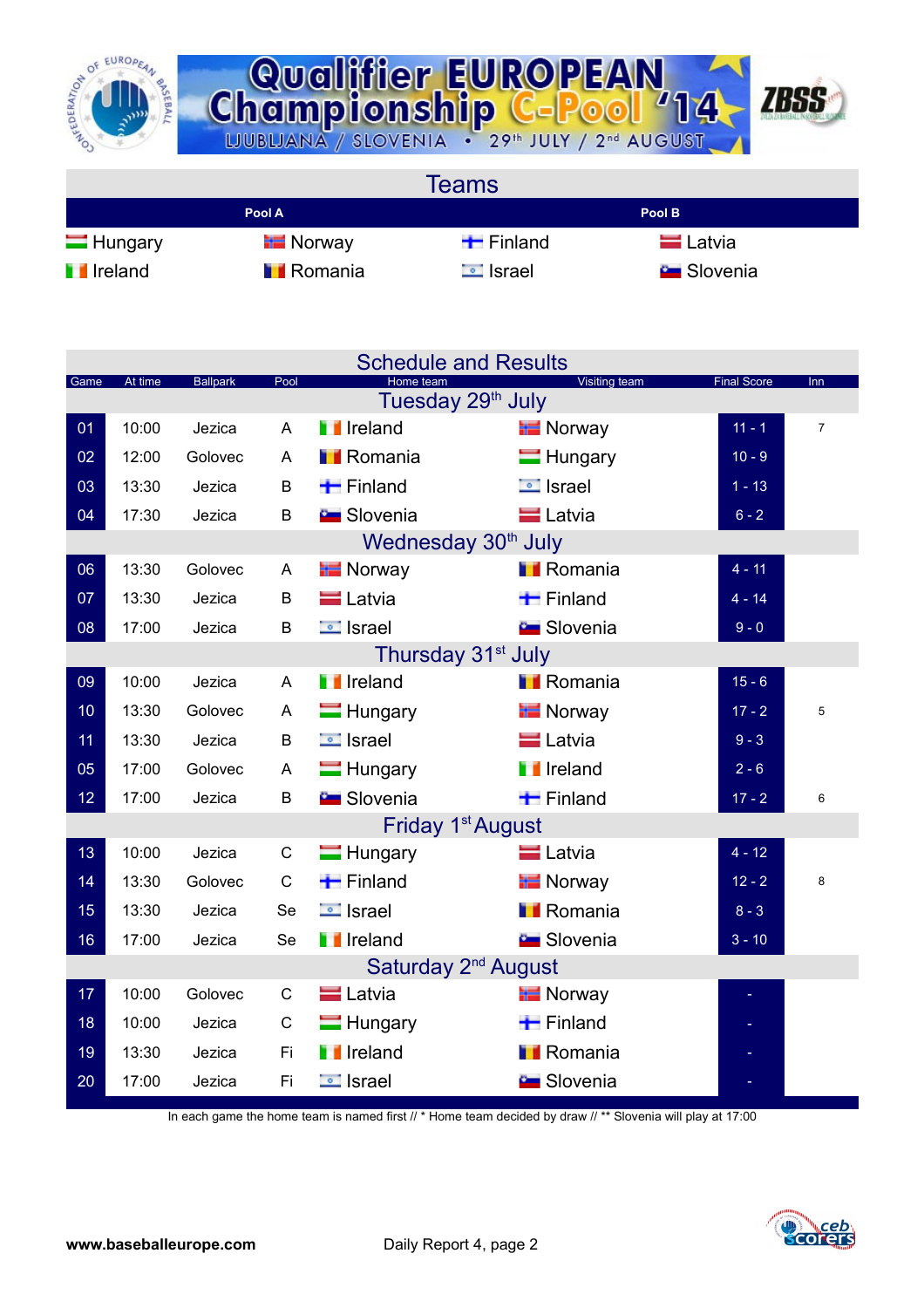

| Qualifier EUROPEAN<br>Championship C-Pool '14 / 1555 |                                                                         |  |
|------------------------------------------------------|-------------------------------------------------------------------------|--|
|                                                      |                                                                         |  |
|                                                      | LJUBLJANA / SLOVENIA · 29 <sup>th</sup> JULY / 2 <sup>nd</sup> AUGUST / |  |

|                |                        | <b>Standing Pool A</b> |           |    |            |           |
|----------------|------------------------|------------------------|-----------|----|------------|-----------|
| Pos            | Team                   | GP                     | <b>WO</b> | LO | <b>AVG</b> | <b>GB</b> |
| Т              | <b>T</b> Ireland       |                        |           |    | 1000       |           |
| $\sim$ 2       | <b>Romania</b>         |                        |           |    | 667        |           |
| 3 <sub>1</sub> | $\blacksquare$ Hungary |                        |           |    | 333        |           |
| $\overline{4}$ | $\mathbf{F}$ Norway    |                        |           |    |            |           |

|                |                            |      | <b>Standing Pool B</b> |           |    |      |           |
|----------------|----------------------------|------|------------------------|-----------|----|------|-----------|
| Pos            |                            | Team | GP.                    | <b>WO</b> | LO | AVG  | <b>GB</b> |
| и              | <b><del>⊡</del></b> Israel |      |                        |           |    | 1000 |           |
| $\overline{2}$ | <b>C</b> Slovenia          |      |                        |           |    | 667  |           |
| 3 <sup>1</sup> | $\blacksquare$ Finland     |      |                        |           |    | 333  | 2         |
| 4              | Latvia                     |      | 2                      |           |    |      | 3         |

|             |                        | <b>Standing Pool C</b> |           |    |            |           |
|-------------|------------------------|------------------------|-----------|----|------------|-----------|
| Pos         | Team                   | GP                     | <b>WO</b> | LO | <b>AVG</b> | <b>GB</b> |
|             | $\blacksquare$ Finland |                        |           |    | 1000       |           |
| $2^{\circ}$ | Hungary                |                        |           |    | 500        |           |
| 3           | $=$ Latvia             | າ                      |           |    | 500        |           |
| 4           | $\blacksquare$ Norway  |                        |           |    | 0          |           |

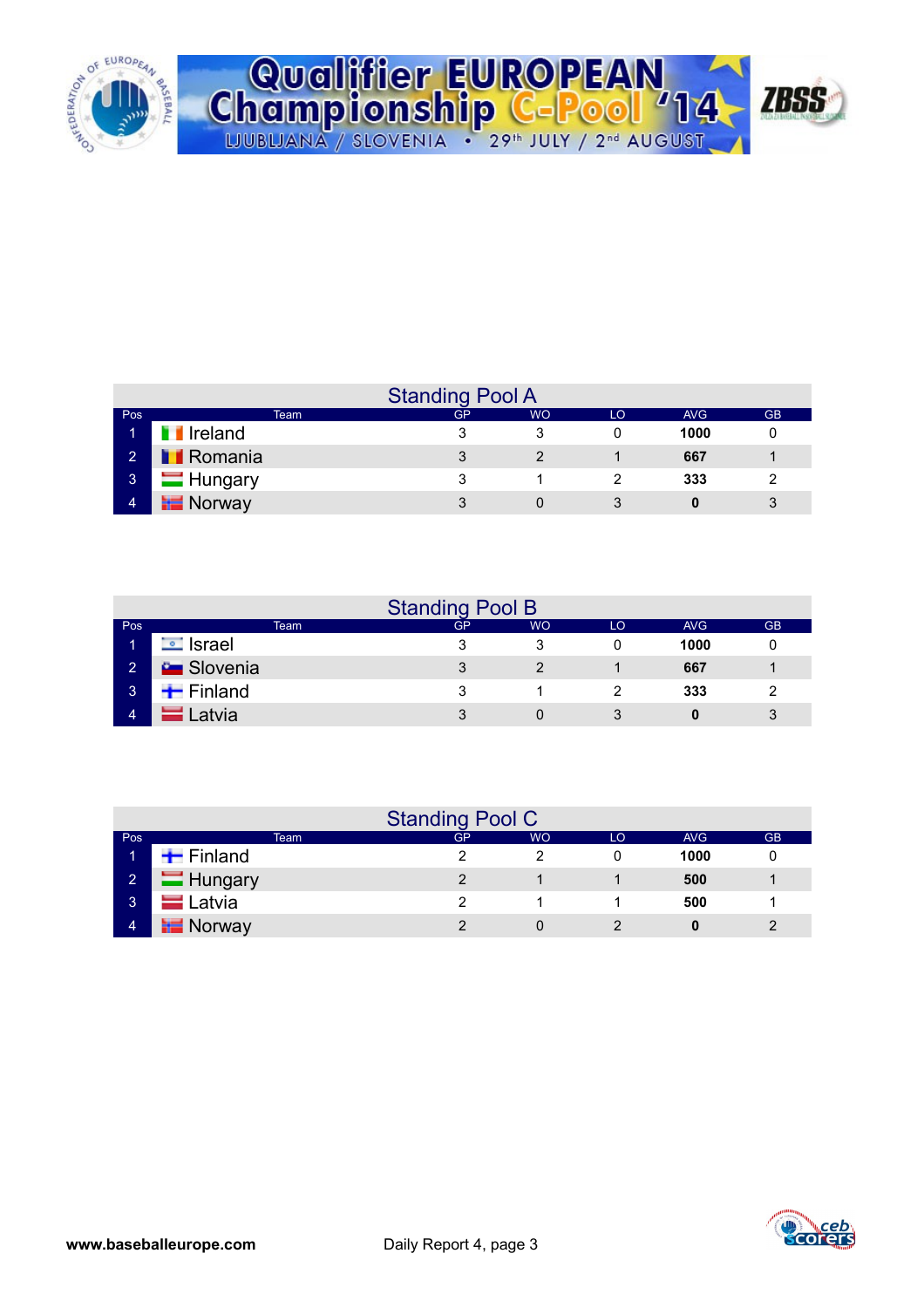



# **Game Summary 13**

## **Hungary - Latvia**

Score by Innings R H E ------------------------------------------- LATVIA.............. 001 020 702 - 12 11 2 HUNGARY............. 010 100 110 - 4 4 3 -------------------------------------------

Aug 01, 2014 at Liubliana (Jezica)

 **LATVIA 12 (1-2)**

| Player           | AВ            | R             |               | H BI          |              |              | 2B 3B HR BB  |               |   |              |              |    |          |               |              |          | SB CS HP SH SF SO IBB KL GDP | PO.            | A             | - F           |
|------------------|---------------|---------------|---------------|---------------|--------------|--------------|--------------|---------------|---|--------------|--------------|----|----------|---------------|--------------|----------|------------------------------|----------------|---------------|---------------|
| ALEKSEJEVS lf/cf | 4             |               | 2             |               | O            | U            |              | 2             |   |              | n            | 0  | $^{()}$  |               | $^{(1)}$     | 0        | 0                            | 2              | $\Omega$      | - 0           |
| ALDINS cf        |               | $\mathcal{P}$ |               | U             | <sup>n</sup> | <sup>n</sup> | $\Omega$     | 3             | 0 | $\Omega$     | $\Omega$     | 0  | $\Omega$ | $\bigcap$     | $\Omega$     | $\Omega$ | 0                            | $\Omega$       | $\Omega$      | $\Omega$      |
| KNOPKENS ph/rf   | $\mathcal{L}$ | $\Omega$      |               |               | 0            | 0            | $\Omega$     | $\Omega$      | 0 | 0            | $\Omega$     | 0  | $\Omega$ |               | <sup>0</sup> |          | 0                            | $\Omega$       | $\Omega$      | $\Omega$      |
| DUSELIS J 1b     | 4             |               |               |               |              | <sup>n</sup> | $\Omega$     | $\mathcal{L}$ | 0 | $\Omega$     | $\Omega$     | O  | $\Omega$ | $\bigcap$     | $\Omega$     | 0        |                              | 1.5            |               |               |
| ANSONS rf/lf     | 5             |               |               | 0             | O.           | Ω            |              |               | 0 | 0            | 0            | 0  | $\Omega$ |               | <sup>0</sup> | 0        | 0                            | $\Omega$       | $\Omega$      | $\Omega$      |
| DUSELIS K 3b     | 5             |               | <sup>n</sup>  |               | <sup>n</sup> | <sup>n</sup> | $\bigcap$    | $\cap$        | 0 | <sup>n</sup> |              | U  | $\Omega$ | $\mathcal{P}$ | $\Omega$     | $\Omega$ | 0                            |                | 5             | - 0           |
| GEIDANS dh       | २             |               |               |               | <sup>n</sup> | $\cap$       | $\cap$       | 1             | O | <sup>n</sup> | <sup>0</sup> | O  | $\cap$   | $\cap$        | $\bigcap$    | $\Omega$ | 0                            | $\Omega$       | $\Omega$      | $\Omega$      |
| RIMICANS dh/rf   | n.            | $\Omega$      | 0             | O.            | O.           | <sup>n</sup> | $\bigcap$    |               | O | $\Omega$     | $\Omega$     | O. | $\Omega$ | $\bigcap$     | $\Omega$     | $\Omega$ | 0                            | $\Omega$       | $\Omega$      | $\Omega$      |
| SKRASTINS ss     | 5             | $\Omega$      | $\mathcal{P}$ | $\mathcal{P}$ | <sup>n</sup> | U            | $\bigcap$    | $\cap$        | 0 |              | $\cap$       | O  | $\cap$   | $\bigcap$     | $\cap$       | $\Omega$ | 0                            | 1              | 6             |               |
| GUTMANIS c       |               | $\mathcal{P}$ |               | $\cap$        | O.           | Ω            | <sup>n</sup> |               | ς | O            |              | O  | O        |               | <sup>0</sup> | $\Omega$ | 0                            | 6              | $\Omega$      | $\Omega$      |
| STASUNS 2b       | 4             | $\mathcal{P}$ |               |               | U            | Λ            | $\cap$       | O             |   | U            |              | U  | $\Omega$ |               | $\cap$       | $\Omega$ | 0                            | $\overline{2}$ | $\mathcal{R}$ | $\cap$        |
| SAMOILOVS p      |               | 0             | $\cap$        | 0             | <sup>n</sup> | $\cap$       | $\bigcap$    | $\cap$        | O | $\cap$       | <sup>0</sup> | O  | $\cap$   | $\bigcap$     | <sup>0</sup> | $\Omega$ | 0                            | <sup>n</sup>   | २             | $\Omega$      |
| Totals           |               | 36 12         |               | 8             |              | Λ            |              | 11            | 5 | 2            | २            | Λ  | O        |               |              |          |                              | 27             | 18            | $\mathcal{P}$ |

## **HUNGARY 4 (1-2)**

| Player                                           | AB R H BI       |              |               |                |                           |                |              |                | 2B 3B HR BB SB CS HP SH SF SO IBB KL GDP |                       |           |                |           |          |          |                |              |                |          |                | PO.                                               | AE                       |              |               |     |
|--------------------------------------------------|-----------------|--------------|---------------|----------------|---------------------------|----------------|--------------|----------------|------------------------------------------|-----------------------|-----------|----------------|-----------|----------|----------|----------------|--------------|----------------|----------|----------------|---------------------------------------------------|--------------------------|--------------|---------------|-----|
| HALMOS 2b                                        | $\mathbf{1}$    | $\Omega$     | $\Omega$      | $\circ$        |                           | $\Omega$       | 0            | 0              | 1                                        | 0                     | $\Omega$  | 0              | $\Omega$  | $\Omega$ |          | 0              | 0            | $\Omega$       |          | 0              | 1                                                 | $\mathfrak{D}$           | 0            |               |     |
| VARKONYI ph/2b 3 0                               |                 |              | 1.            | 1.             |                           | $\Omega$       | $\Omega$     | $\Omega$       | $\Omega$                                 | $\mathcal{D}$         | $\Omega$  | 0              | $\Box$    | $\Omega$ |          | 1              | 0            | $\Omega$       |          | $\Omega$       | 1                                                 | 1                        | $\Omega$     |               |     |
| ANDO 1f                                          | $\mathbf{3}$    | $\Omega$     | $\Omega$      | $\Omega$       |                           | $\Omega$       | $\Omega$     | $\Omega$       | $\overline{1}$                           | $\circ$               | $\Omega$  | $\Omega$       | $\Omega$  | $\Omega$ |          | $\Omega$       | $\Omega$     | $\Omega$       |          | 1              | 3                                                 | 0                        | 1            |               |     |
| NEMETH 1b/c                                      | $4\overline{ }$ | $\bigcap$    | 0             | $\Omega$       |                           | $\bigcap$      | <sup>n</sup> | $\bigcap$      | $\Omega$                                 | 0                     | $\bigcap$ | <sup>0</sup>   | $\bigcap$ |          | $\cap$   | 1              | <sup>0</sup> | $\cap$         |          | 0              | 6                                                 | $\Omega$                 | <sup>n</sup> |               |     |
| ILLES c                                          | $4\overline{ }$ | $\mathbf{1}$ | $\mathcal{L}$ | $\cap$         |                           | -1.            | $\bigcap$    | $\bigcap$      | $\bigcap$                                | $\mathcal{L}$         | $\bigcap$ | $\Omega$       | $\bigcap$ |          | $\cap$   | <sup>n</sup>   | $\cap$       | $\cap$         |          | $\cap$         | .5                                                | 1                        | $\Omega$     |               |     |
| KOREIN 1b                                        | $\circ$         | $\Omega$     | $\Omega$      | 0              |                           | $\Omega$       | $\Omega$     | <sup>n</sup>   | $\Omega$                                 | 0                     | $\Omega$  | $\Omega$       | $\Omega$  | $\Omega$ |          | $\Omega$       | $\Omega$     | $\Omega$       |          | $\Omega$       | $\Omega$                                          | $\Omega$                 | $\Omega$     |               |     |
| ERDELYI 3b/p                                     | $3 -$           | $\Omega$     | 0             | 0              |                           | $\Omega$       | $\Omega$     | <sup>n</sup>   | $\Omega$                                 | 0                     | $\Omega$  | 0              | $\bigcap$ | $\Omega$ |          | 0              | O            | $\cap$         |          | $\Omega$       | 2                                                 | 3                        | $\Omega$     |               |     |
| LUPTAK 2b                                        | $\Omega$        | $\mathbf{1}$ | $\Omega$      | 0              |                           | $\Omega$       | $\Omega$     | <sup>n</sup>   | 1                                        | 1                     | $\Omega$  | $\Omega$       | $\bigcap$ |          | $\Omega$ | $\Omega$       | $\Omega$     | $\Omega$       |          | $\Omega$       | $\mathfrak{D}$                                    | 1                        | 0            |               |     |
| BALASKO dh                                       | 2               | $\mathbf{1}$ | $\Omega$      | 0              |                           | $\Omega$       | $\Omega$     | $\Omega$       | $\mathbf{1}$                             | 0                     | $\Omega$  | $\Omega$       | $\Omega$  | $\Omega$ |          | $\Omega$       | $\Omega$     | $\Omega$       |          | $\Omega$       | $\Omega$                                          | 0                        | $\Omega$     |               |     |
| TOTH Ko rf                                       | 1               | $\Omega$     | $\Omega$      | 1              |                           | $\Omega$       | $\Omega$     | $\Omega$       | $\Omega$                                 | 0                     | $\Omega$  | 0              | $\bigcap$ | $\Omega$ |          | $\Omega$       | <sup>0</sup> | $\cap$         |          | $\Omega$       | $\Omega$                                          | 0                        | $\Omega$     |               |     |
| FOLDESSY cf 2                                    |                 | $\bigcap$    | 1.            | 1.             |                           | -1.            | <sup>n</sup> | $\bigcap$      | 2                                        | 1                     | -1.       | $\cap$         | $\bigcap$ | $\Omega$ |          | $\Omega$       | O            | $\cap$         |          | $\cap$         | 2                                                 | $\Omega$                 | $\Omega$     |               |     |
| TOTH Kr ss                                       |                 | $\bigcap$    | $\Omega$      | $\Omega$       |                           | $\Omega$       | $\Omega$     | <sup>n</sup>   | $\Omega$                                 | 0                     | $\bigcap$ | $\circ$        | $\bigcap$ | $\Omega$ |          | $\mathfrak{D}$ | $\Omega$     | $\Omega$       |          | $\Omega$       | 2                                                 | -1.                      | 1            |               |     |
| CSALLO rf                                        | 1               | $\Omega$     | $\Omega$      | $\Omega$       |                           | 0              | $\Omega$     | $\Omega$       | $\circ$                                  | $\mathbf{1}$          | $\Omega$  | $\mathbf{1}$   | $\Omega$  |          | $\Omega$ | 1              | $\Omega$     | 1              |          | $\Omega$       | 1                                                 | 0                        | $\Omega$     |               |     |
| RADVANYI rf/p                                    |                 | $1\quad1$    | $\Omega$      | $\Omega$       |                           | $\Omega$       | $\Omega$     | $\Omega$       | 1                                        | $\mathcal{L}$         | $\Omega$  | $\Omega$       | $\bigcap$ |          | $\Omega$ | <sup>n</sup>   | $\Omega$     | $\Omega$       |          | $\cap$         | 1                                                 | $\Omega$                 | 1            |               |     |
| $\begin{array}{c} 0 & 0 \end{array}$<br>GOOR C p |                 |              | $\Omega$      | $\Omega$       | $\overline{\phantom{0}}$  |                | $\Omega$     | $\bigcirc$     | $\Omega$                                 | $\Omega$              | $\Omega$  | $\Omega$       | $\Omega$  | $\Omega$ |          | $\Omega$       | $\Omega$     | $\Omega$       |          | $\cap$         | $\Omega$                                          | $\overline{1}$           | 0            |               |     |
| DARABOS p 0 0                                    |                 |              | $\circ$       |                | $\overline{0}$            | $\circ$        | $\bigcirc$   | $0\quad 0$     |                                          | $\circ$               | $\Omega$  | $\circ$        | $\Omega$  |          | $\Omega$ | $\Omega$       | $\Omega$     | $\Omega$       |          | $\Omega$       | 1                                                 | 2                        | $\Omega$     |               |     |
| Totals                                           | 29              | 4            | 4             | 3              |                           | $\overline{2}$ | $\Omega$     | $\Omega$       | 7                                        | 9                     | 1         | $\mathbf{1}$   | $\Omega$  |          | $\Omega$ | 5              | $\Omega$     | $\overline{1}$ |          | 1              | 27 12                                             |                          | 3            |               |     |
| LATVIA                                           |                 |              | IP            |                |                           |                |              |                |                                          |                       |           |                |           |          |          |                |              |                |          |                | H R ER BB SO WP HB BK IBB SH SF CI 2B 3B HR AB BF |                          |              | FO GO         | NP  |
| SAMOILOVS $W, 1-0$ 8.0 4                         |                 |              |               |                | 4                         | 3              | - 7          | 4              | 0                                        | 1                     | 0         |                | 0         | 0        | $\Omega$ | 0              |              | 2              | 0        | $\circ$        | ----------------------------<br>26                | 34                       |              | 4 1 3         | 131 |
| ANSONS                                           |                 | 1.0          |               | $\Omega$       | $\Omega$                  | $\Omega$       | $\bigcirc$   | $\overline{1}$ |                                          | $\Omega$<br>$\Omega$  | $\Omega$  |                | $\Omega$  | $\Omega$ | $\Omega$ | $\bigcirc$     |              | $\Omega$       | $\Omega$ | $\bigcirc$     | $\overline{\mathbf{3}}$                           | $\overline{\phantom{a}}$ | $\Omega$     | $\mathcal{D}$ | 11  |
| HUNGARY                                          |                 |              |               |                | IP H R ER BB SO           |                |              |                |                                          | WP HB BK IBB SH SF CI |           |                |           |          |          |                |              |                |          |                | 2B 3B HR AB BF<br>---------------                 |                          |              | FO GO         | ΝP  |
| GOOR C                                           |                 | 2.0          |               | $\mathbf{0}$   | $\mathbf{1}$              | $\circ$        | 6            | 1              | 0                                        | 0                     | $\circ$   |                | $\circ$   | 0        | $\Omega$ | $\mathbf{0}$   | ---------    | 0              | $\Omega$ | $\Omega$       | 5                                                 | 11                       | 3            | 1             | 48  |
| DARABOS L, 0-1                                   | 4.0 5           |              |               |                | 3                         |                | $3 \quad 2$  | 3              | $\Omega$                                 | $\mathbf{1}$          | $\Omega$  |                | $\Omega$  | 0        | $\Omega$ | $\Omega$       |              | $\Omega$       | $\Omega$ | $\Omega$       | 15                                                | 18                       | 2            | 4             | 65  |
| RADVANYI                                         |                 |              |               |                | $0.0 \t 0 \t 3 \t 2 \t 2$ |                |              | $\circ$        | $\circ$                                  | <sup>1</sup>          | $\circ$   | $\overline{0}$ |           | 0        | $\Omega$ | $\Omega$       |              | $\mathbf{0}$   | 0        | $\overline{0}$ | $\circ$                                           | 3                        | $\circ$      | $\circ$       | 12  |
| ERDELYI                                          |                 |              |               | $0.1 \quad 4$  | 3                         | $\mathbf{3}$   | $\Omega$     | $\Omega$       |                                          | $\Omega$<br>$\Omega$  | $\Omega$  |                | $\Omega$  | $\Omega$ | $\Omega$ | $\Omega$       |              | $\Omega$       | $\Omega$ | $\Omega$       | 6                                                 | 6                        | $\Omega$     | 1             | 19  |
| VARKONYI                                         |                 | 2.2          |               | $\overline{2}$ | $\overline{c}$            | 1              | $\mathbf{1}$ | 3              | 1                                        | $\mathbf{1}$          | $\Omega$  |                | $\Omega$  | 0        | 0        | $\Omega$       |              | 1              | 0        | $\Omega$       | 10                                                | 12                       | 4            | 1             | 39  |

 Umpires - HP: NYLAND J. (NOR) 1B: BERG J. (ISR) 3B: DILWORTH D. (IRL) Start: 10:00 Time: 3:00 Attendance: 25

 Weather: Cloudy Scorers: SOJAT E. (ITA), NARDI F. (ITA) T.C.: FALASCHI M. (ITA) GOOR C faced 2 batters in the 3rd. DARABOS faced 1 batter in the 7th. RADVANYI faced 3 batters in the 7th. Game: 13

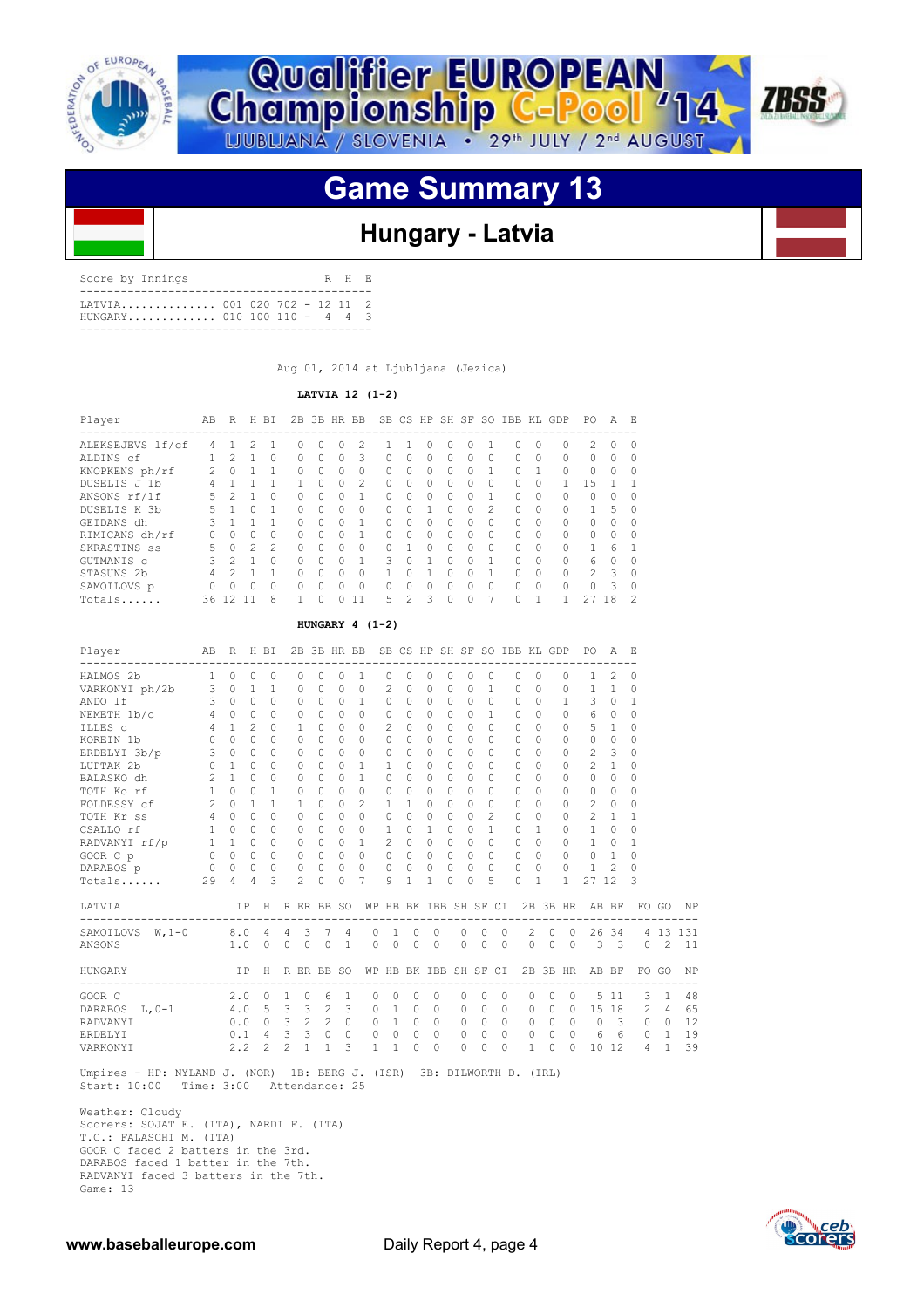



# **Game Summary 14**

## **Finland - Norway**

| NORWAY 000 000 20 - 2 5 6<br>FINLAND 022 012 41 - 12 11 2 | Score by Innings |  |  | R H F. |  |
|-----------------------------------------------------------|------------------|--|--|--------|--|
|                                                           |                  |  |  |        |  |

Aug 01, 2014 at Ljubljana (Golevic)

## **NORWAY 2 (0-2)**

| Player                | AΒ | R            | H  | ВI       | 2B           |              | 3B HR BB     |               |              | SB CS HP     |                | SH SF SO  |              |   | IBB          | KL       | GDP      | PO            | Α              | E.           |
|-----------------------|----|--------------|----|----------|--------------|--------------|--------------|---------------|--------------|--------------|----------------|-----------|--------------|---|--------------|----------|----------|---------------|----------------|--------------|
| PEREZ cf              | 3  | O            |    |          | O            | Ω            | Ω            | 0             |              | U            | 0              | 0         |              |   | $\cap$       | $\Omega$ | $\Omega$ |               | U              | $\cap$       |
| DUDEK cf              |    | 0            | 0  | 0        | $\Omega$     | 0            | $\Omega$     | 0             | $\Omega$     | 0            | 0              | $\Omega$  | $\Omega$     | 0 | 0            | 0        | 0        | $\Omega$      | 0              | 0            |
| LASSEN 3b             | 3  | 0            | 0  | 0        | $\Omega$     | 0            | $\Omega$     | $\Omega$      |              |              |                | 0         | 0            |   | 0            | 0        | 0        | 3             | 3              | 3            |
| HARS dh               | 4  | <sup>n</sup> | O. | $\Omega$ | $\bigcap$    | <sup>n</sup> | $\cap$       | $\Omega$      |              | O            | 0              | $\Omega$  | 0            |   | 0            | 0        | 0        | $\Omega$      | Ω              | $\Omega$     |
| ALVAREZ SS            | 4  | U            |    | 0        | $\Omega$     | <sup>n</sup> | $\cap$       | 0             |              | <sup>n</sup> | 0              | $\Omega$  | 0            | O | 0            | $\Omega$ | 0        | 4             | 3              | <sup>n</sup> |
| MELING 1f             |    |              | 2. | 0        | <sup>n</sup> | Ω            | <sup>n</sup> | 0             | O            | O            | 0              | 0         | $\Omega$     | O | 0            | O        | 0        |               | U              | <sup>n</sup> |
| WESTRANG C            |    |              | 0  | 0        | <sup>n</sup> | <sup>n</sup> | <sup>n</sup> | 0             | O            | O            | O              | 0         | O            |   | 0            | O        | 0        |               | U              | <sup>n</sup> |
| BACH C c              |    |              | 0  | 0        | $\Omega$     | <sup>n</sup> | <sup>n</sup> |               | $\Omega$     | n            | 0              | 0         | 0            |   | $\Omega$     | 0        | 0        | 3             | U              | $\Omega$     |
| HOLLERUD rf           |    |              | 0  | $\Omega$ | $\Omega$     | 0            | $\Omega$     | $\Omega$      | 0            | O            |                | $\Omega$  | 0            |   | 0            | 0        | 0        | $\Omega$      | 0              | $\Omega$     |
| <b>JOHANSEN</b><br>1b | 2  | <sup>n</sup> | O. | $\Omega$ | $\bigcap$    | <sup>n</sup> | $\bigcap$    | $\Omega$      | $\bigcap$    | <sup>n</sup> | <sup>0</sup>   | $\bigcap$ | <sup>0</sup> | 2 | $\cap$       |          | O        | 3             | O              | <sup>n</sup> |
| TONNESSEN 1b          |    | ∩            | O  | $\Omega$ | O.           | <sup>n</sup> | $\bigcap$    | 0             | <sup>0</sup> | U            | O              | O         | 0            | O | <sup>0</sup> | O        | 0        | $\mathcal{P}$ | U              | <sup>n</sup> |
| BJORNSON 2b           |    |              |    |          | O            | Ω            | <sup>n</sup> |               | O            | Λ            | O              | 0         | O            | U | 0            | O        | 0        | 4             | Λ              |              |
| NILSEN p              |    |              | 0  | 0        | <sup>n</sup> | <sup>n</sup> | <sup>n</sup> | 0             | O            | U            | O              | 0         | O            | 0 | 0            | 0        | 0        | $\Omega$      | U              |              |
| HANSELMANN p          | 0  | <sup>n</sup> | 0  | $\Omega$ | $\Omega$     | <sup>n</sup> | $\Omega$     | $\Omega$      | $\Omega$     | O            | 0              | $\Omega$  | <sup>0</sup> | 0 | 0            | $\Omega$ | 0        | $\Omega$      | $\mathfrak{D}$ | 2            |
| Totals                | 28 | 2            | 5  | 2        | 0            |              | Ω            | $\mathcal{D}$ | 4            |              | $\mathfrak{D}$ | 0         |              | 8 | 0            |          | 0        | 22            | 8              | 6            |

## **FINLAND 12 (2-0)**

| FERNANDEZ S 2b<br>SAARISTO cf 2<br>ROPPONEN ph | $5 -$         | $\Omega$          |               |                                             |             |                |                   |                |                                        |                |           |                |              |                |                  |            |                        |          |           |                                                      |                |                |             |     |
|------------------------------------------------|---------------|-------------------|---------------|---------------------------------------------|-------------|----------------|-------------------|----------------|----------------------------------------|----------------|-----------|----------------|--------------|----------------|------------------|------------|------------------------|----------|-----------|------------------------------------------------------|----------------|----------------|-------------|-----|
|                                                |               |                   | 3             | 4                                           |             | $\Omega$       | $\Omega$          | $\Omega$       | 1                                      | 2              | $\Omega$  | 0              | $\Omega$     | $\Omega$       | $\Omega$         |            | $\Omega$<br>$\Omega$   |          | $\Omega$  | 4                                                    |                | 1              |             |     |
|                                                |               | $\Omega$          | $\Omega$      | $\Omega$                                    |             | $\Omega$       | $\Omega$          | $\Omega$       | $\overline{1}$                         | $\mathbf{1}$   | $\Omega$  | $\Omega$       | $\Omega$     | $\Omega$       | $\Omega$         |            | $\Omega$<br>$\Omega$   |          | $\Omega$  | $\Omega$                                             | $\Omega$       | $\Omega$       |             |     |
|                                                |               | $1 \quad 0$       | $\Omega$      | $\Omega$                                    |             | $\circ$        | $\Omega$          | $0 \quad 0$    |                                        | $\Omega$       | $\Omega$  | $\bigcirc$     | $\Omega$     |                | $0 \quad 1$      |            | $\Omega$<br>$\Omega$   |          | $\Omega$  | $\circ$                                              | $\overline{0}$ | $\Omega$       |             |     |
| PARKKINEN cf                                   | $2^{\circ}$   | $\cap$            | $\Omega$      | $\Omega$                                    |             | $\cap$         | $\cap$            | $\cap$         | $\cap$                                 | $\Omega$       | $\bigcap$ | $\Omega$       | $\Omega$     |                | $\cap$<br>$\cap$ |            | $\Omega$<br>$\Omega$   |          | $\Omega$  | $\mathbf{1}$                                         | $\overline{1}$ | $\Omega$       |             |     |
| KURVINEN 1b                                    |               | $3 \quad 1$       | $\mathbf{1}$  | $\cap$                                      |             | $\Omega$       | $\bigcap$         | $\bigcap$      | $\Omega$                               | 1              | $\bigcap$ | $\bigcirc$     | $\Omega$     | $\Omega$       | $\mathbf{1}$     |            | $\Omega$<br>$\Omega$   |          | $\Omega$  | 5.                                                   | $\bigcirc$     | $\Omega$       |             |     |
| LEE pr                                         |               | $0\quad 0$        | $\Omega$      | $\Omega$                                    |             | $\Omega$       | $\Omega$          | $\Omega$       | $\Omega$                               | 0              | $\Omega$  | $\Omega$       | $\Omega$     | $\Omega$       | $\Omega$         |            | $\Omega$<br>$\Omega$   |          | $\Omega$  | $\Omega$                                             | $\circ$        | $\Omega$       |             |     |
| KUMPULAINEN pr/1b 2                            |               | $\Omega$          | $\Omega$      | $\Omega$                                    |             | $\Omega$       | $\Omega$          | $\Omega$       | $\Omega$                               | $\Omega$       | $\Omega$  | $\mathbf{1}$   | $\Omega$     | $\Omega$       | $\Omega$         |            | <sup>0</sup>           | $\Omega$ | $\Omega$  | 2                                                    | 1              | 1              |             |     |
| $4\quad 2$<br>MUNOZ lf                         |               |                   | $\Omega$      | $\Omega$                                    |             | $\Omega$       | $\Omega$          | $\bigcap$      | $\Omega$                               | 1              | $\Omega$  | $\Omega$       | $\Omega$     | $\Omega$       | $\Omega$         |            | $\bigcap$<br>$\Omega$  |          | $\cap$    | $\Omega$                                             | $\Omega$       | $\cap$         |             |     |
| HAATAJA 1f                                     |               | $2 \quad 2$       | $\mathcal{L}$ | $\Omega$                                    |             | $\bigcap$      | $\bigcap$         | 0              | $\bigcap$                              | 0              | $\cap$    | $\cap$         | $\Omega$     | $\Omega$       | <sup>n</sup>     |            | <sup>0</sup>           | $\cap$   | $\cap$    | $\mathbf{1}$                                         | $\Omega$       | $\Omega$       |             |     |
| KORVENMAA dh                                   |               | $2\quad 2\quad 0$ |               | $\Omega$                                    |             | $\Omega$       | $\Omega$          | $\cap$         | $\Omega$                               | $\Omega$       | $\bigcap$ | $\mathcal{L}$  | $\bigcap$    | $\Omega$       | 1.               |            | $\Omega$<br>$\Omega$   |          | $\Omega$  | $\Omega$                                             | $\Omega$       | $\Omega$       |             |     |
| TOLPPANEN 3b                                   |               | $3 \quad 1$       | $\mathbf{1}$  | $\mathcal{L}$                               |             | $\circ$        | $\Omega$          | $\Omega$       | $\Omega$                               | 0              | $\Omega$  | $\mathbf{1}$   | $\mathbf{1}$ | $\Omega$       | $\Omega$         |            | $\Omega$<br>$\Omega$   |          | $\Omega$  | 1                                                    | 1              | $\Omega$       |             |     |
| SALMENPERA C                                   | $\Omega$      | $\overline{2}$    | $\Omega$      | $\mathbf{1}$                                |             | $\Omega$       | $\Omega$          | $\Omega$       | 4                                      | 2              | $\Omega$  | $\Omega$       | $\Omega$     | 1              | 0                |            | <sup>0</sup>           | $\cap$   | $\cap$    | 9                                                    | $\Omega$       | $\Omega$       |             |     |
| MUUKKONEN SS                                   | $\mathbf{3}$  | $\overline{1}$    | $\mathbf{1}$  | $\Omega$                                    |             | $\overline{0}$ | $\Omega$          | $\cap$         | $\mathfrak{D}$                         | $\mathcal{L}$  | $\bigcap$ | $\Omega$       | $\bigcap$    | $\Omega$       | $\bigcap$        |            | $\Omega$<br>$\cap$     |          | $\cap$    | $\Omega$                                             | 3              | $\Omega$       |             |     |
| BOVE rf                                        | $\mathcal{B}$ |                   |               | $\begin{matrix} 0 & 1 & 1 & 0 \end{matrix}$ |             |                | $\Omega$          | $0 \quad 1$    |                                        | $\Omega$       | $\Box$    | $\Omega$       | $\Omega$     | $\Omega$       | <sup>n</sup>     |            | $\Omega$<br>$\Omega$   |          | $\Omega$  | $\mathbf{1}$                                         | $\Omega$       | $\Omega$       |             |     |
| SAARMAN $ph/rf$ 1 1 1                          |               |                   |               |                                             | $1 \quad 1$ |                | $\Omega$          | 0 <sub>0</sub> |                                        | $\Omega$       | $\bigcap$ | $\Omega$       | $\Omega$     | $\Omega$       | $\cap$           |            | $\Omega$<br>$\Omega$   |          | $\Omega$  | $\Omega$                                             | $\bigcirc$     | $\Omega$       |             |     |
| LIIRI p                                        |               | $0\quad 0$        | $\circ$       | $\begin{matrix} 0 & 0 & 0 \end{matrix}$     |             |                |                   | $0\quad 0$     |                                        | $\circ$        | $\Omega$  | $\bigcirc$     | $\Omega$     | $\Omega$       | $\Omega$         |            | $\Omega$<br>$\bigcirc$ |          | $\Omega$  | $\Omega$                                             | $\overline{4}$ | $\Omega$       |             |     |
| NYMARK p                                       | 2             | $\mathbf{0}$      | $\mathbf{1}$  | $\overline{1}$                              | $\bigcirc$  |                | $\Omega$          | $\Omega$       | $\Omega$                               | 0              | $\Omega$  | $\Omega$       | $\Omega$     | $\Omega$       | $\Omega$         |            | $\Omega$<br>$\Omega$   |          | $\Omega$  | 0                                                    | -1.            | 0              |             |     |
| Totals 35 12 11 10                             |               |                   |               |                                             |             | $\mathbf{1}$   | $\cap$            | $\cap$         | 9                                      | 9              | $\bigcap$ | 4              | 1            | $\mathbf{1}$   | 3                |            | $\cap$<br>$\Omega$     |          | $\cap$    | 24 12                                                |                | $\mathcal{L}$  |             |     |
| NORWAY NORWAY                                  |               |                   |               |                                             |             |                |                   |                |                                        |                |           |                |              |                |                  |            |                        |          |           | IP H R ER BB SO WP HB BK IBB SH SF CI 2B 3B HR AB BF |                |                | FO GO       | NP  |
| NILSEN L, 0-1 4.1 4                            |               |                   |               |                                             | 5           |                | $1\quad 6\quad 2$ |                | $\mathbf{1}$                           | $\overline{2}$ | $\circ$   | $\overline{0}$ |              | 0              | 0                | $\Omega$   | $\circ$                | $\Omega$ | $\Omega$  | ------------------------------<br>20                 | 28             | $4 \quad$      | 7           | 101 |
| HANSELMANN                                     |               | 3.0 7             |               |                                             |             |                | 7 5 3 1           |                |                                        | $1 \t2 \t0$    |           | $\bigcirc$     |              | $\overline{1}$ | $1 \quad 0$      |            | $\mathbf{1}$           | $\Omega$ | $\bigcap$ | 15                                                   |                | $22 \t 3 \t 5$ |             | 61  |
| FINLAND                                        |               |                   |               |                                             |             |                |                   |                |                                        |                |           |                |              |                |                  |            |                        |          |           | IP H R ER BB SO WP HB BK IBB SH SF CI 2B 3B HR AB BF |                |                | FO GO       | NP  |
| -----------------<br>6.05<br>LIIRI W, 1-1      |               |                   |               |                                             |             |                | $2 \t2 \t1 \t7$   |                | ---------------------------------<br>0 | 2              | 0         |                | $\circ$      | 0              | 0                | $\circ$    | $\circ$                | 0        | $\Omega$  | -----------------------------------<br>23            | 26             | $\mathbf{3}$   | 6           | 79  |
| NYMARK                                         |               |                   |               | 2.0 0 0 0 1                                 |             |                |                   | $\mathbf{1}$   | $\Omega$                               | $\Omega$       | $\Omega$  | $\bigcirc$     |              | $\Omega$       | $\mathbf{1}$     | $\bigcirc$ | $\Omega$               | $\Omega$ | $\bigcap$ | -5                                                   | 7              |                | $2 \quad 3$ | 26  |

 Umpires - HP: KISS-JAKAB J. (HUN) 1B: MANEA C. (ROM) 3B: ERTNERS J. (LAT) Start: 13:30 Time: 2:35 Attendance: 36

 Weather: Cloudy Scorer: MAESTRI A. (ITA) - PISEK U. (SLO) TC: MEURANT J.M. (FRA) LIIRI faced 3 batters in the 7th. Game: 14

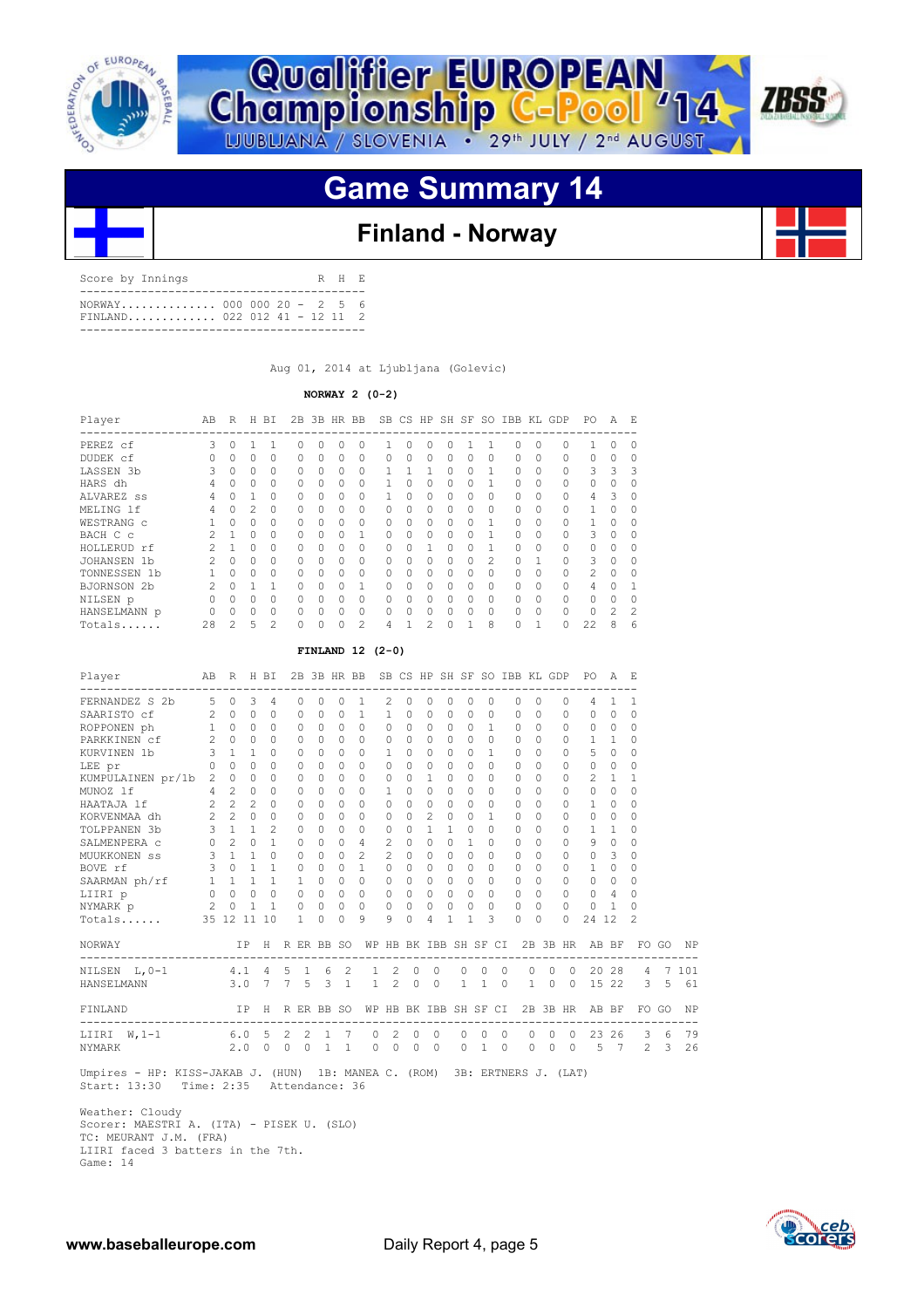

⋩



# **Game Summary 15**



| Score by Innings                                          | R H E |  |
|-----------------------------------------------------------|-------|--|
| ROMANIA 001 000 002 - 3 6 7<br>TSRAEL 111 000 41X - 8 7 1 |       |  |
|                                                           |       |  |

Aug 01, 2014 at Ljubljana (Jezica)

## **ROMANIA 3**

| Player          | AВ            | R        | H         | ВI       | 2B       |              | 3B HR BB |           |           |          | SB CS HP SH SF |              |              | SO.            | IBB                                    |                | KL GDP | PO.       | A             | E.       |
|-----------------|---------------|----------|-----------|----------|----------|--------------|----------|-----------|-----------|----------|----------------|--------------|--------------|----------------|----------------------------------------|----------------|--------|-----------|---------------|----------|
| MIRESCU 2b      | O             | 0        |           | 0        | Ω        | <sup>0</sup> | 0        |           |           | Ω        |                | 0            |              | $\Omega$       | ---------------------------------<br>0 | 0              | 0      | $\Omega$  | $\Omega$      |          |
| SUSANU 1f       | 3             |          | $\Omega$  | 0        | 0        | $\Omega$     | 0        | $\Omega$  | $\bigcap$ | 0        | $\Omega$       | $\Omega$     | $\Omega$     | $\Omega$       | $\Omega$                               | $\Omega$       | 0      | $\Omega$  | $\Omega$      |          |
| PANAITESCU p/rf | 3             | $\Omega$ |           |          |          | $\bigcap$    | $\Omega$ | $\Omega$  | $\cap$    | $\Omega$ | $\bigcap$      |              |              |                | <sup>0</sup>                           | $\Omega$       | 0      | $\bigcap$ |               |          |
| APOSTOAEI 1b    | 4             |          |           | 0        | 0        | $\bigcap$    | 0        | $\Omega$  | $\cap$    | 0        | $\bigcap$      | $\Omega$     | <sup>0</sup> | $\mathcal{L}$  | $\Omega$                               | $\mathfrak{D}$ | 0      | 9         | $\Omega$      | $\Omega$ |
| NIKOLICI cf     | 4             |          |           | $\Omega$ | O        | $\bigcap$    | $\Omega$ | $\Omega$  | $\cap$    | $\Omega$ | $\bigcap$      | $\cap$       | <sup>0</sup> |                | <sup>0</sup>                           | <sup>0</sup>   | 0      | 3         | $\Omega$      |          |
| PIRVU E<br>SS   | 4             | $\Omega$ | $\bigcap$ |          | Ω        | $\bigcap$    | $\Omega$ | $\Omega$  | $\bigcap$ | 0        | $\bigcap$      | $\Omega$     | $\Omega$     | 3              | $\Omega$                               | $\mathcal{D}$  | 0      |           | $\mathcal{P}$ |          |
| GAVRILA 3b      | 3             | $\Omega$ | $\Omega$  | 0        | Ω        | $\bigcap$    | $\Omega$ |           | $\cap$    | $\Omega$ | 0              | $\cap$       | $\Omega$     |                | $\cap$                                 | <sup>0</sup>   | 0      |           | $\mathcal{P}$ |          |
| TOCU 1f/2b      | 4             | $\Omega$ |           | 0        | 0        | 0            | 0        | $\Omega$  | $\bigcap$ | 0        | 0              | $\Omega$     | $\Omega$     | $\mathfrak{D}$ | 0                                      |                | 0      |           | $\Omega$      |          |
| PREDA rf        | $\mathcal{P}$ | O        |           | $\Omega$ | O.       | $\bigcap$    | O        | $\Omega$  | $\cap$    | $\Omega$ | $\bigcap$      | <sup>0</sup> | $\Omega$     | $\bigcap$      | $\cap$                                 | <sup>0</sup>   | 0      | $\cap$    | <sup>0</sup>  |          |
| LAZAR p         |               | $\Omega$ |           | 0        | $\Omega$ | $\bigcap$    | 0        | $\bigcap$ |           | 0        | 0              | $\Omega$     |              |                | 0                                      | 0              | 0      | $\bigcap$ |               |          |
| MANOLE C        | $\mathcal{P}$ | O        | $\bigcap$ | 0        | 0        | $\bigcap$    | O        | $\Omega$  | $\cap$    |          | $\Omega$       | <sup>0</sup> | O            | $\bigcap$      | <sup>0</sup>                           | <sup>0</sup>   | 0      | 8         | $\Omega$      | 2        |
| MIHAI ph/c      |               | O        | $\bigcap$ | $\Omega$ | O        | $\bigcap$    | $\Omega$ | $\bigcap$ |           | O        | $\Omega$       | $\Omega$     |              |                | $\Omega$                               | 0              | 0      |           | $\Omega$      |          |
| Totals          | 32            | २        | 6         | 2        |          | O            | $\cap$   |           |           |          |                |              |              | 12             | $\Omega$                               | 5              | O      | 24        | 6             |          |

| AB R H BI<br>2B 3B HR BB SB CS HP SH SF SO IBB KL GDP PO A E<br>Player<br>.5<br>WEINBERG cf<br>$\Omega$<br>$\mathbf{1}$<br>0<br>$\bigcap$<br>$\bigcap$<br>1<br>$\bigcap$<br>$\bigcap$<br>$\Omega$<br>$\Omega$<br>0<br>$\bigcap$<br>$\bigcap$<br>$\Omega$<br>0<br>$\bigcap$<br>0<br>0<br>$5 \t2 \t1$<br>WEISS D rf<br>$\Omega$<br>$\Omega$<br>$\mathcal{L}$<br>$\Omega$<br>$\Omega$<br>$\Omega$<br>$\Omega$<br>$\Omega$<br>$\Omega$<br>$\bigcap$<br>$\bigcap$<br>$\bigcap$<br>$\Omega$<br>$\Omega$<br>$\circ$<br>$\Omega$<br>0<br>.5<br>$\mathcal{P}$<br>$\mathbf{1}$<br>$\mathbf{1}$<br>$\Omega$<br>$\Omega$<br>$\Omega$<br>$\Omega$<br>$\Omega$<br>$\Omega$<br>$\Omega$<br>$\mathbf{1}$<br>$\Omega$<br>$\Omega$<br>$\Omega$<br>$\bigcap$<br>0<br>$\mathbf{1}$<br>FISH SS<br>0<br>$\overline{4}$<br>$\Omega$<br>$\Omega$<br>$\Omega$<br>12.<br>$\mathbf{1}$<br>$\mathbf{1}$<br>$\Omega$<br>$\cap$<br>$\mathbf{1}$<br>$\Omega$<br>MAOZ c<br>$\Omega$<br>$\bigcap$<br>$\bigcap$<br>$\bigcap$<br>$\Omega$<br>$\Omega$<br>0<br>$2^{\circ}$<br>$\mathcal{L}$<br>2<br>$\mathbf{1}$<br>$\mathbf{1}$<br>$\mathbf{1}$<br>$\mathbf{1}$<br>7<br>ROSEMBAUM 1b<br>$\Omega$<br>0<br>$\cap$<br>$\cap$<br>$\Omega$<br>1<br>$\mathbf{1}$<br>$\cap$<br>$\bigcap$<br>$\Omega$<br>$\mathbf{1}$<br>0<br>$4\quad 0$<br>ROTHEM dh/p<br>$\Omega$<br>$\mathbf{1}$<br>$\mathbf{1}$<br>$\Omega$<br>$\Omega$<br>$\Omega$<br>$\Omega$<br>$\Omega$<br>1<br>$\cap$<br>$\Omega$<br>$\Omega$<br>$\cap$<br>$\Omega$<br>$\Omega$<br>$\bigcap$<br>$\Omega$<br>$\Omega$<br>$3 -$<br>3<br>$\Omega$<br>$\Omega$<br>$\mathbf{1}$<br>GOTTLIEB 3b<br>$\Omega$<br>$\Omega$<br>$\Omega$<br>0<br>$\mathbf{1}$<br>1<br>$\Omega$<br>$\cap$<br>$\Omega$<br>$\Omega$<br>0<br>$\mathcal{L}$<br>$\Omega$<br>$\bigcap$<br>0<br>$4\phantom{0}$<br>$\mathcal{L}$<br>$\overline{\mathbf{3}}$<br>EREL 2b<br>$\Omega$<br>$\Omega$<br>$\Omega$<br>$\Omega$<br>$\Omega$<br>$\Omega$<br>$\mathbf{1}$<br>$\Omega$<br>$\mathbf{1}$<br>$\Omega$<br>$\cap$<br>$\Omega$<br>$\bigcap$<br>$\Omega$<br>$\Omega$<br>$\Omega$<br>$\Omega$ |                      |  |  |  |  |  |  | ISRAEL 8 |  |  |  |  |  |  |
|---------------------------------------------------------------------------------------------------------------------------------------------------------------------------------------------------------------------------------------------------------------------------------------------------------------------------------------------------------------------------------------------------------------------------------------------------------------------------------------------------------------------------------------------------------------------------------------------------------------------------------------------------------------------------------------------------------------------------------------------------------------------------------------------------------------------------------------------------------------------------------------------------------------------------------------------------------------------------------------------------------------------------------------------------------------------------------------------------------------------------------------------------------------------------------------------------------------------------------------------------------------------------------------------------------------------------------------------------------------------------------------------------------------------------------------------------------------------------------------------------------------------------------------------------------------------------------------------------------------------------------------------------------------------------------------------------------------------------------------------------------------------------------------------------------------------------------------------------------------------------------------------------------------------------------------------------------------------------------------------------------------------------------------------------------------------|----------------------|--|--|--|--|--|--|----------|--|--|--|--|--|--|
|                                                                                                                                                                                                                                                                                                                                                                                                                                                                                                                                                                                                                                                                                                                                                                                                                                                                                                                                                                                                                                                                                                                                                                                                                                                                                                                                                                                                                                                                                                                                                                                                                                                                                                                                                                                                                                                                                                                                                                                                                                                                     |                      |  |  |  |  |  |  |          |  |  |  |  |  |  |
|                                                                                                                                                                                                                                                                                                                                                                                                                                                                                                                                                                                                                                                                                                                                                                                                                                                                                                                                                                                                                                                                                                                                                                                                                                                                                                                                                                                                                                                                                                                                                                                                                                                                                                                                                                                                                                                                                                                                                                                                                                                                     |                      |  |  |  |  |  |  |          |  |  |  |  |  |  |
|                                                                                                                                                                                                                                                                                                                                                                                                                                                                                                                                                                                                                                                                                                                                                                                                                                                                                                                                                                                                                                                                                                                                                                                                                                                                                                                                                                                                                                                                                                                                                                                                                                                                                                                                                                                                                                                                                                                                                                                                                                                                     |                      |  |  |  |  |  |  |          |  |  |  |  |  |  |
|                                                                                                                                                                                                                                                                                                                                                                                                                                                                                                                                                                                                                                                                                                                                                                                                                                                                                                                                                                                                                                                                                                                                                                                                                                                                                                                                                                                                                                                                                                                                                                                                                                                                                                                                                                                                                                                                                                                                                                                                                                                                     |                      |  |  |  |  |  |  |          |  |  |  |  |  |  |
|                                                                                                                                                                                                                                                                                                                                                                                                                                                                                                                                                                                                                                                                                                                                                                                                                                                                                                                                                                                                                                                                                                                                                                                                                                                                                                                                                                                                                                                                                                                                                                                                                                                                                                                                                                                                                                                                                                                                                                                                                                                                     |                      |  |  |  |  |  |  |          |  |  |  |  |  |  |
|                                                                                                                                                                                                                                                                                                                                                                                                                                                                                                                                                                                                                                                                                                                                                                                                                                                                                                                                                                                                                                                                                                                                                                                                                                                                                                                                                                                                                                                                                                                                                                                                                                                                                                                                                                                                                                                                                                                                                                                                                                                                     |                      |  |  |  |  |  |  |          |  |  |  |  |  |  |
|                                                                                                                                                                                                                                                                                                                                                                                                                                                                                                                                                                                                                                                                                                                                                                                                                                                                                                                                                                                                                                                                                                                                                                                                                                                                                                                                                                                                                                                                                                                                                                                                                                                                                                                                                                                                                                                                                                                                                                                                                                                                     |                      |  |  |  |  |  |  |          |  |  |  |  |  |  |
|                                                                                                                                                                                                                                                                                                                                                                                                                                                                                                                                                                                                                                                                                                                                                                                                                                                                                                                                                                                                                                                                                                                                                                                                                                                                                                                                                                                                                                                                                                                                                                                                                                                                                                                                                                                                                                                                                                                                                                                                                                                                     |                      |  |  |  |  |  |  |          |  |  |  |  |  |  |
| $3 \quad 1$<br>2<br>$\mathbf{1}$<br>ISAAC lf<br>$\Omega$<br>$\Omega$<br>$\Omega$<br>$\Omega$<br>$\Omega$<br>$\mathbf{1}$<br>$\Omega$<br>$\mathbf{1}$<br>$\Omega$<br>$\Omega$<br>$\Omega$<br>$\circ$<br>$\Omega$<br>$\Omega$<br>$\Omega$<br>0                                                                                                                                                                                                                                                                                                                                                                                                                                                                                                                                                                                                                                                                                                                                                                                                                                                                                                                                                                                                                                                                                                                                                                                                                                                                                                                                                                                                                                                                                                                                                                                                                                                                                                                                                                                                                        |                      |  |  |  |  |  |  |          |  |  |  |  |  |  |
| $0\quad 0\quad 0$<br>$0\quad 0\quad 0$<br>$\circ$<br>$0\quad 0$<br>$2^{1}$<br>$\overline{2}$<br>$\circ$<br>$\Omega$<br>$\Omega$<br>$\Omega$<br>$\Omega$<br>$\Omega$<br>$\Omega$<br>$\Omega$<br>$\Omega$<br>KREMER p                                                                                                                                                                                                                                                                                                                                                                                                                                                                                                                                                                                                                                                                                                                                                                                                                                                                                                                                                                                                                                                                                                                                                                                                                                                                                                                                                                                                                                                                                                                                                                                                                                                                                                                                                                                                                                                 |                      |  |  |  |  |  |  |          |  |  |  |  |  |  |
| $\overline{7}$<br>$\mathfrak{D}$<br>6<br>35<br>.5<br>$\Omega$<br>$\mathcal{L}$<br>$\mathbf{1}$<br>8<br>27 10<br>Totals<br>8<br>$\Omega$<br>$\Omega$<br>$\mathbf{1}$<br>$\bigcap$<br>$\Omega$<br>$\bigcap$<br>$\Omega$<br>-1                                                                                                                                                                                                                                                                                                                                                                                                                                                                                                                                                                                                                                                                                                                                                                                                                                                                                                                                                                                                                                                                                                                                                                                                                                                                                                                                                                                                                                                                                                                                                                                                                                                                                                                                                                                                                                         |                      |  |  |  |  |  |  |          |  |  |  |  |  |  |
| IP H R ER BB SO WP HB BK IBB SH SF CI<br>2B 3B HR AB BF<br>ROMANIA                                                                                                                                                                                                                                                                                                                                                                                                                                                                                                                                                                                                                                                                                                                                                                                                                                                                                                                                                                                                                                                                                                                                                                                                                                                                                                                                                                                                                                                                                                                                                                                                                                                                                                                                                                                                                                                                                                                                                                                                  | FO GO NP             |  |  |  |  |  |  |          |  |  |  |  |  |  |
| 9<br>PANAITESCU L, 0-1 6.0 4 3 2 1 5<br>$\Omega$<br>$\Omega$<br>2<br>24 26<br>$\Omega$<br>1<br>$\Omega$<br>$\Omega$<br>$\cap$<br>$\bigcap$<br>$\cap$                                                                                                                                                                                                                                                                                                                                                                                                                                                                                                                                                                                                                                                                                                                                                                                                                                                                                                                                                                                                                                                                                                                                                                                                                                                                                                                                                                                                                                                                                                                                                                                                                                                                                                                                                                                                                                                                                                                | 79<br>$\overline{4}$ |  |  |  |  |  |  |          |  |  |  |  |  |  |
| 3<br>$2.0 \quad 3$<br>$\mathbf{1}$<br>$\Omega$<br>$5^{\circ}$<br>$\Omega$<br>$\overline{1}$<br>$\mathcal{R}$<br>$\Omega$<br>$\Omega$<br>$\Omega$<br>$\Omega$<br>$11\;13\;1$<br>$\Omega$<br>$\Omega$<br>$\Omega$<br>LAZAR                                                                                                                                                                                                                                                                                                                                                                                                                                                                                                                                                                                                                                                                                                                                                                                                                                                                                                                                                                                                                                                                                                                                                                                                                                                                                                                                                                                                                                                                                                                                                                                                                                                                                                                                                                                                                                            | 40<br>3              |  |  |  |  |  |  |          |  |  |  |  |  |  |
| 2B 3B HR<br>WP HB BK IBB SH SF CI<br>AB BF<br>ISRAEL<br>IP.<br>R ER BB SO<br>FO GO<br>H                                                                                                                                                                                                                                                                                                                                                                                                                                                                                                                                                                                                                                                                                                                                                                                                                                                                                                                                                                                                                                                                                                                                                                                                                                                                                                                                                                                                                                                                                                                                                                                                                                                                                                                                                                                                                                                                                                                                                                             | ΝP                   |  |  |  |  |  |  |          |  |  |  |  |  |  |
| 8.0 4 1<br>KREMER $W, 2-0$<br>$0 \t 0 \t 11$<br>$\Omega$<br>$\Omega$<br>$\mathbf{1}$<br>$\Omega$<br>27<br>29<br>$\Omega$<br>$\overline{1}$<br>$\Omega$<br>$\mathbf{1}$<br>$\bigcirc$<br>$\bigcirc$                                                                                                                                                                                                                                                                                                                                                                                                                                                                                                                                                                                                                                                                                                                                                                                                                                                                                                                                                                                                                                                                                                                                                                                                                                                                                                                                                                                                                                                                                                                                                                                                                                                                                                                                                                                                                                                                  | 5 7 107              |  |  |  |  |  |  |          |  |  |  |  |  |  |
| $2^{1}$<br>$1 \quad 1$<br>1.0<br>$\mathcal{L}$<br>$2^{\circ}$<br>$\Omega$<br>$\bigcap$<br>5<br>2<br>$\Omega$<br>$\Omega$<br>$\Omega$<br>$\Omega$<br>$\Omega$<br>$\Omega$<br>- 6<br>ROTHEM<br><sup>0</sup><br>$\mathbf{1}$                                                                                                                                                                                                                                                                                                                                                                                                                                                                                                                                                                                                                                                                                                                                                                                                                                                                                                                                                                                                                                                                                                                                                                                                                                                                                                                                                                                                                                                                                                                                                                                                                                                                                                                                                                                                                                           | 15<br>1              |  |  |  |  |  |  |          |  |  |  |  |  |  |

 Umpires - HP: OZIMEC Tomislav(CRO) 1B: CIPERLE Janez (SLO) 3B: HAUTANIEMI M. (FIN) Start: 13:30 Time: 2:10 Attendance: 78

 Weather: Cloudy Scorers: NARDI F.(ITA), SOJAT E.(ITA) T.C.: FALASCHI M. (ITA) Game: 15

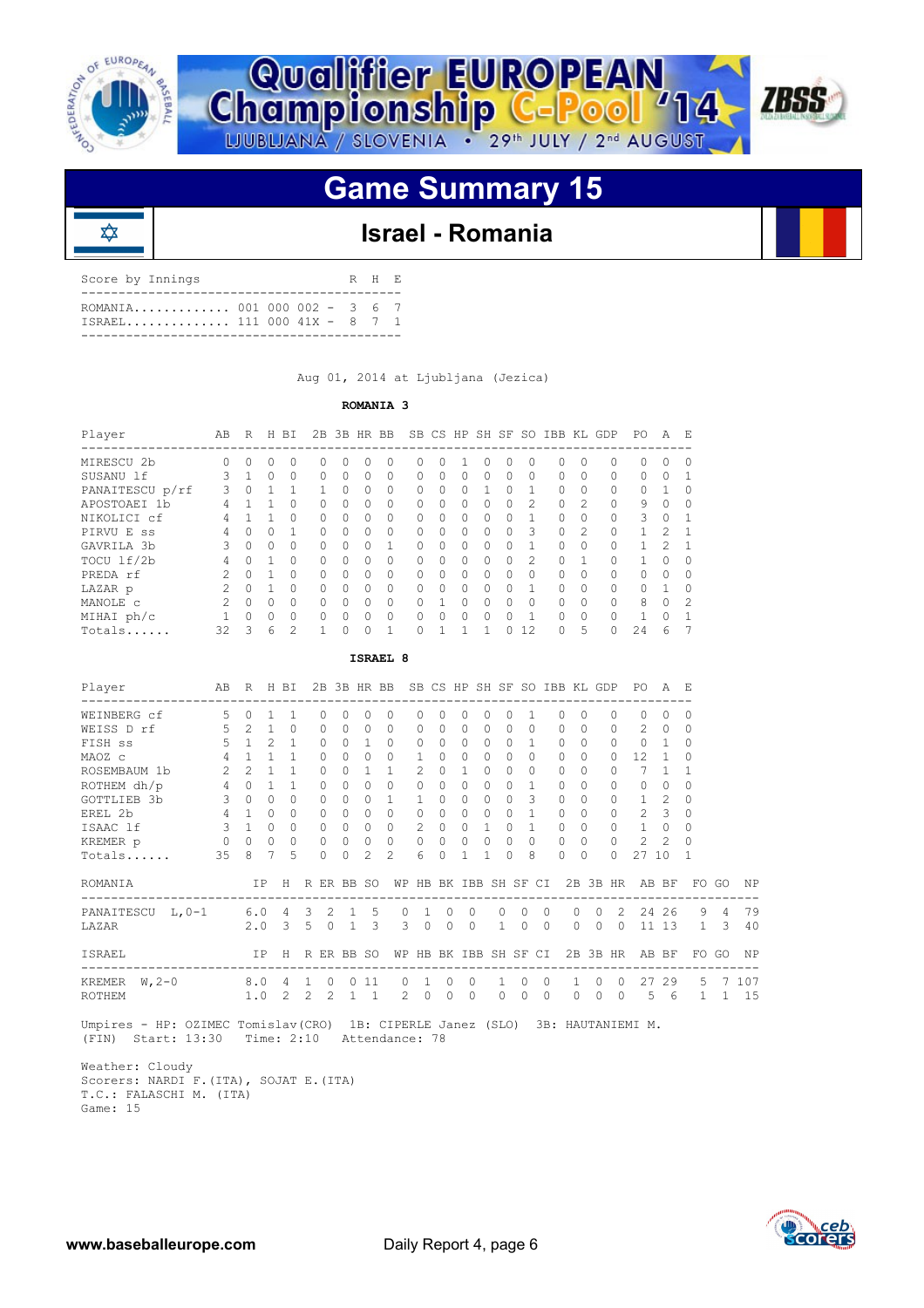



# **Game Summary 16**

## **Ireland - Slovenia**

| Score by Innings                                                | R H R |  |
|-----------------------------------------------------------------|-------|--|
| $SLOVENIA$ 020 111 230 - 10 13 1<br>TRELAND 010 000 002 - 3 8 5 |       |  |
|                                                                 |       |  |

Aug 01, 2014 at Ljubljana (Jezica)

## **SLOVENIA 10**

| Player               | AВ | R        | Η        | ВI             | 2В            | 3B           | HR       | BB           |   |   | SB CS HP SH  |          | SF       | SO            | IBB                                 | KL             | GDP      | PO.           | A             | E |
|----------------------|----|----------|----------|----------------|---------------|--------------|----------|--------------|---|---|--------------|----------|----------|---------------|-------------------------------------|----------------|----------|---------------|---------------|---|
| TROBEC <sub>ss</sub> | 3. | 3        | 3        |                |               | O            | O        | 2            |   | Ω |              | U        |          | 0             | ------------------------------<br>0 | 0              | 0        | $\mathcal{L}$ | 5             | 0 |
| RUDOLF<br>- 3b       | 6  | $\Omega$ | 3        | 2              | 0             |              | O        | 0            | 0 | 0 | $\Omega$     | $\Omega$ | $\cup$   | $\Omega$      | $\Omega$                            | 0              | $\Omega$ | $\Omega$      | $\mathcal{L}$ | O |
| JERMAN rf            | 5  | $\Omega$ |          | $\Omega$       |               | U            | O        |              |   | Ω | <sup>0</sup> | O        | U        | $\mathcal{L}$ | $\Omega$                            | 0              | $\Omega$ | 3             | O             |   |
| SERBEC 1f            | 5. | $\Omega$ | 2        |                | 0             | 0            | $\Omega$ |              | O | 0 | $\Omega$     | $\Omega$ | $^{(1)}$ | $\Omega$      | $\Omega$                            | 0              | $\Omega$ | 4             | $\Omega$      |   |
| KREITMAYER 1b        | 4  |          |          | 0              | 0             | U            | $\Omega$ |              |   | 0 | <sup>0</sup> | O        | ∩        | $\Omega$      | $\Omega$                            | O              |          | 12            | O             |   |
| STRUKELJ C           |    |          | 0        | $\Omega$       | 0             | 0            | $\Omega$ | 3            | O | 0 | 0            | 0        | 0        | $\Omega$      | $\Omega$                            | 0              | 0        | 5             | $\Omega$      |   |
| GODNIC <sub>2b</sub> | 5  | 4        |          | $\mathfrak{D}$ | $\Omega$      |              | O        | <sup>0</sup> |   | O | <sup>0</sup> | $\Omega$ | Λ        | 1             | $\cap$                              | O              | $\Omega$ |               | 6             |   |
| MAROLT cf            | 4  |          | ٦        |                | 0             | 0            | $\Omega$ | 0            |   | 0 | 0            |          | 0        | $\Omega$      | $\Omega$                            | 0              | 0        | $\Omega$      | $\Omega$      |   |
| STARC dh             | 4  | $\Omega$ |          |                | O.            | O            | O        | $\bigcap$    |   |   | <sup>0</sup> | $\Omega$ | ∩        | 3             | $\Omega$                            | $\mathfrak{D}$ | $\Omega$ | $\Omega$      | O             |   |
| ZELEZNIKAR<br>dh     |    | $\Omega$ |          | $\Omega$       | O.            | O            | O        | $\bigcap$    |   | Ω | 0            | O        | 0        | $\Omega$      | $\Omega$                            | 0              | $\Omega$ | $\Omega$      | $\Omega$      |   |
| CUCEK p              | 0  | $\Omega$ | 0        | $\Omega$       | $\Omega$      | <sup>0</sup> | $\Omega$ | $\bigcap$    | ∩ | O | <sup>0</sup> | $\Omega$ | O.       | $\Omega$      | $\cap$                              | O              | $\Omega$ | $\bigcap$     | O             | U |
| BIZJAK p             | 0  | $\Omega$ |          | $\Omega$       | 0             | 0            | O        | $\bigcap$    |   | Ω | <sup>0</sup> | O        | n        | $\Omega$      | $\Omega$                            | 0              | $\Omega$ | $\Omega$      | $\Omega$      |   |
| Totals               | 39 | $\Omega$ | $13^{-}$ | 8              | $\mathcal{P}$ | っ            | $\cap$   | 8            | २ |   |              |          |          | 6             | $\Omega$                            | 2              |          |               | 13            |   |

 **IRELAND 3**

| Player<br>---------------------- | AB              | $\,$ R         |                             | H BI         |                         |          | 2B 3B HR BB  |               |                |                       |           |                |           |              |                |            | SB CS HP SH SF SO IBB KL GDP |              |                | PO.<br>--------------- | A             | E        |       |     |
|----------------------------------|-----------------|----------------|-----------------------------|--------------|-------------------------|----------|--------------|---------------|----------------|-----------------------|-----------|----------------|-----------|--------------|----------------|------------|------------------------------|--------------|----------------|------------------------|---------------|----------|-------|-----|
| PITA 2b                          | $\overline{4}$  | $\Omega$       | 0                           | $\Omega$     |                         | $\Omega$ | 0            | $\Omega$      | $\mathbf{1}$   | $\Omega$              | $\Omega$  | $\Omega$       | $\Omega$  | $\Omega$     | $\Omega$       |            | $\bigcap$                    | $\Omega$     | $\mathbf{1}$   | 4                      | $\mathcal{L}$ | $\Omega$ |       |     |
| CUEVAS 1b                        | 5               | $\Omega$       | 1                           | $\Omega$     |                         | $\Omega$ | 0            | $\Omega$      | $\bigcap$      | $\Omega$              | 0         | 0              | $\Omega$  | O            | $\Omega$       |            | $\bigcap$                    | $\bigcap$    | 0              | 12                     | $\Omega$      | 0        |       |     |
| FERRATO C                        | $\overline{4}$  | $\Omega$       | $\mathfrak{D}$              | $\Omega$     |                         | 0        | $\Omega$     | $\cap$        | $\Omega$       | $\Omega$              | $\Omega$  | $\Omega$       | $\Omega$  | $\bigcap$    | $\Omega$       |            | <sup>0</sup>                 | $\Omega$     | 0              | 4                      | 3             | 1        |       |     |
| ANGLIN p                         | 2               | $\Omega$       | $\Omega$                    | $\bigcap$    |                         | $\Omega$ | O            | $\bigcap$     | $\Omega$       | $\Omega$              | $\bigcap$ | 1.             | $\bigcap$ | $\bigcap$    | $\bigcap$      |            | <sup>0</sup>                 | $\Omega$     | 0              | $\bigcap$              | 4             | 0        |       |     |
| FARRELL J p                      | $\circ$         | $\Omega$       | $\Omega$                    | $\Omega$     |                         | $\Omega$ | 0            | $\Omega$      | $\Omega$       | $\Omega$              | $\Omega$  | $\Omega$       | $\Omega$  | $\Omega$     | $\Omega$       |            | $\Omega$                     | $\Omega$     | 0              | $\Omega$               | $\Omega$      | 0        |       |     |
| TREACY ph                        | $\mathbf{1}$    | $\Omega$       | 0                           | 0            |                         | 0        | 0            | 0             | $\Omega$       | 0                     | $\bigcap$ | $\Omega$       | $\bigcap$ | $\bigcap$    | 1              |            | $\bigcap$                    | $\mathbf{1}$ | 0              | $\Omega$               | $\Omega$      | 0        |       |     |
| GEOGHEGAN 1f                     | $\Omega$        | $\Omega$       | $\Omega$                    | $\Omega$     |                         | $\Omega$ | O            | $\bigcap$     | $\Omega$       | $\Omega$              | $\Omega$  | $\Omega$       | $\bigcap$ | $\Omega$     | $\Omega$       |            | $\cap$                       | $\Omega$     | 0              | $\bigcap$              | $\Omega$      | 0        |       |     |
| POWER <sub>ss</sub>              | $\overline{4}$  | $\mathbf{1}$   | $\mathfrak{D}$              | $\bigcap$    |                         | 1.       | 0            | $\Omega$      | $\Omega$       | $\Omega$              | $\bigcap$ | $\Omega$       | $\bigcap$ | $\bigcap$    | 1              |            | $\bigcap$                    | $\Omega$     | 0              | 5.                     | 4             | 1        |       |     |
| WOODBURNE rf                     | $\overline{4}$  | $\mathfrak{D}$ | $\mathcal{D}_{\mathcal{L}}$ | 1            |                         | $\Omega$ | O            | 1.            | $\Omega$       | $\Omega$              | $\Omega$  | 0              | $\bigcap$ | $\cap$       | $\cap$         |            | $\bigcap$                    | $\bigcap$    | 0              | 1                      | $\Omega$      | $\Omega$ |       |     |
| HERNANDEZ 3b                     | $4\overline{ }$ | $\Omega$       | 1.                          | $\Omega$     |                         | $\Omega$ | $\Omega$     | $\Omega$      | $\Omega$       | $\Omega$              | $\bigcap$ | $\Omega$       | $\Omega$  | $\Omega$     | $\Omega$       |            | $\Omega$                     | $\Omega$     | 0              | $\mathbf{1}$           | 4             | 1        |       |     |
| CUNNINGHAM lf/p                  | 2               | $\circ$        | 0                           | $\mathbf{1}$ |                         | $\circ$  | 0            | $\Omega$      | $\mathbf{1}$   | 0                     | $\Omega$  | $\Omega$       | $\Omega$  | $\mathbf{1}$ | 1.             |            | $\Omega$                     | $\Omega$     | 0              | $\Omega$               | $\Omega$      | 0        |       |     |
| FARRELL L cf                     | 3               | $\Omega$       | $\mathbf 0$                 | $\Omega$     |                         | $\circ$  | $\Omega$     | $\Omega$      | $\overline{1}$ | $\circ$               | $\Omega$  | $\Omega$       | $\Omega$  | $\Omega$     | 1              |            | $\cap$                       | $\Omega$     | 0              | $\Omega$               | $\Omega$      | 2        |       |     |
| Totals                           | 33              | 3              | 8                           | 2            |                         | 1.       | 0            | 1.            | $\mathcal{L}$  | $\Omega$              | $\bigcap$ | $\mathbf{1}$   | $\cap$    | 1            | 4              |            | $\bigcap$                    | $\mathbf{1}$ | 1.             | 27                     | 17            | 5        |       |     |
| SLOVENIA                         |                 |                | IP.                         | H            |                         |          | R ER BB SO   |               |                | WP HB BK IBB SH SF CI |           |                |           |              |                |            |                              |              |                | 2B 3B HR AB BF         |               |          | FO GO | ΝP  |
| <b>CUCEK</b>                     |                 |                | $4.0$ 3                     |              | $\mathbf{1}$            |          | $1 \quad 1$  | 2             | $\Omega$       | $\Omega$              | $\Omega$  | $\Omega$       |           | $\Omega$     | $\Omega$       | $\Omega$   | $\Omega$                     | $\Omega$     | $\mathbf{1}$   | 14                     | 1.5           | -5       | 4     | 56  |
| BIZJAK W, 1-0                    |                 |                |                             |              |                         |          | 5.0 5 2 2 2  | $\mathcal{L}$ |                | $3 \quad 1$           | $\Omega$  | $\overline{0}$ |           | $\Omega$     | $\overline{1}$ | $\bigcirc$ | $\mathbf{1}$                 | $\circ$      | $\overline{0}$ |                        | 19 23         | .5       | -8    | 83  |
| IRELAND                          |                 |                | IP.                         | $-H$         |                         |          | R ER BB SO   |               |                | WP HB BK IBB SH SF CI |           |                |           |              |                |            |                              |              |                | 2B 3B HR AB BF         |               |          | FO GO | ΝP  |
| ANGLIN $L, 1-1$                  |                 | 7.0 10         |                             |              | 7                       | 4        | 7            | 5             | $\mathcal{L}$  | $\Omega$              | $\Omega$  | $\Omega$       |           | $\mathbf{1}$ | $\Omega$       | $\Omega$   | $\mathbf{1}$                 | $\mathbf{1}$ | $\circ$        | 30                     | 38            |          | 4 10  | 146 |
| FARRELL J                        |                 |                | 1.0 2                       |              | $\overline{\mathbf{3}}$ | $\circ$  | $\mathbf{1}$ | 1             | 1              | $\overline{0}$        | $\circ$   | $\circ$        |           | $\mathbf{0}$ | $\Omega$       | $\circ$    | $\mathbf{0}$                 | $\mathbf{1}$ | $\overline{0}$ | 6                      | 7             | $\circ$  | 2     | 33  |
| CUNNINGHAM                       |                 | 1.0            |                             | 1            | $\Omega$                | $\Omega$ | $\Omega$     | $\Omega$      | $\Omega$       | 1                     | $\Omega$  | $\Omega$       |           | $\Omega$     | $\Omega$       | $\Omega$   | 1                            | $\Omega$     | $\Omega$       | 3                      | 4             | 1.       | 1     | 13  |

 Umpires - HP: BRANDSMA J. (NED) 1B: HAUTANIEMI M. (FIN) 2B: BERG J. (ISR) Start: 17:00 Time: 2:54 Attendance: 225

 Weather: Partly Cloudy Scorers: SOJAT E. (ITA), NARDI F. (ITA), MAESTRI A. (ITA) T.C.: BOKERN P. (NED) Game: 16

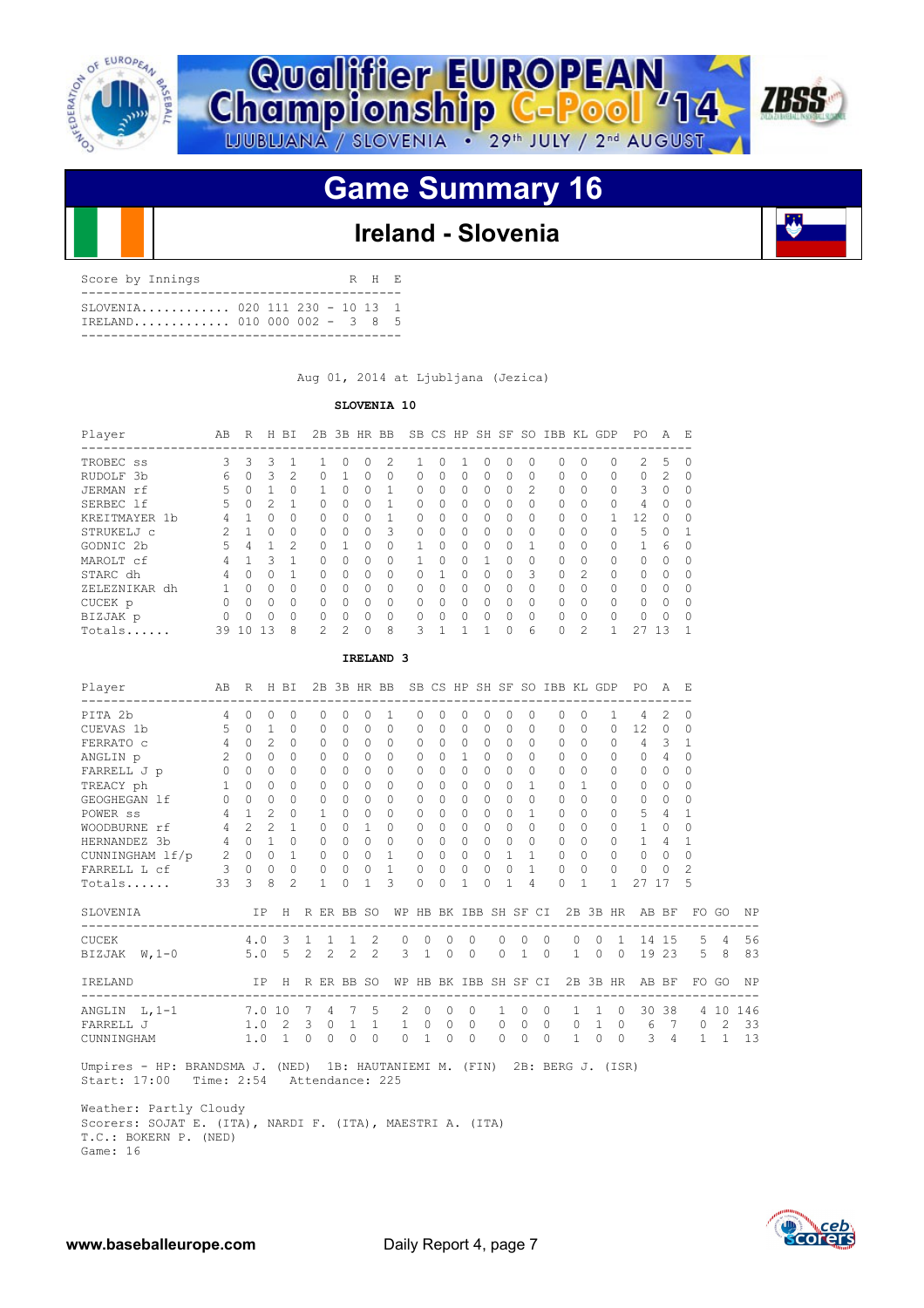



**Qualifier EUROPEAN<br>Championship C-Pool '14** 

# **Finland FIN**

**ZBSS** 

(All games Sorted by Batting avg)

|  | EChC 14 SLO record: 2-2 |  |
|--|-------------------------|--|
|  |                         |  |

| Player                                                                                                                                                                       | AVG        | $GP - GS$                                 | AB               | R              | H                       | 2B             | 3B                      |                | HR RBI         | TB                                   | $SLG$ <sup>8</sup> |                |              | BB HBP           | SO GDP                  |                                                                                                                                                                                                                                                                                                                                                                                                       | OB%           | SF                        | SH             | SB-ATT       | PO                | Α                 |               | E FLD%                         |
|------------------------------------------------------------------------------------------------------------------------------------------------------------------------------|------------|-------------------------------------------|------------------|----------------|-------------------------|----------------|-------------------------|----------------|----------------|--------------------------------------|--------------------|----------------|--------------|------------------|-------------------------|-------------------------------------------------------------------------------------------------------------------------------------------------------------------------------------------------------------------------------------------------------------------------------------------------------------------------------------------------------------------------------------------------------|---------------|---------------------------|----------------|--------------|-------------------|-------------------|---------------|--------------------------------|
| 7 FERNANDEZ Sergio. .313                                                                                                                                                     |            | $4 - 4$                                   | 16               | 5              | 5                       | $\circ$        | $\circ$                 | 0              | 5              | 5                                    | .313               |                | 2            | 1                | 1                       | $\circ$                                                                                                                                                                                                                                                                                                                                                                                               | .421          | $\circ$                   | $\circ$        | $6 - 7$      | 10                | 3                 | $\mathcal{R}$ | .813                           |
| 23 TOLPPANEN Olli                                                                                                                                                            | .273       | $4 - 4$                                   | 11               | 1              | 3                       | 0              | 0                       | 0              | 5              | 3                                    | .273               |                | 0            | 1                | 3                       | 0                                                                                                                                                                                                                                                                                                                                                                                                     | .308          | 1                         | 1              | $0 - 0$      | 2                 | 4                 |               | 01.000                         |
| 12 KURVINEN Jukka . 273                                                                                                                                                      |            | $4 - 4$                                   | 11               | $\overline{4}$ | 3                       | $\circ$        | $\circ$                 | $\circ$        | $\circ$        | 3                                    | .273               |                | 5            | $\circ$          | 2                       | $\circ$                                                                                                                                                                                                                                                                                                                                                                                               | .500          | $\circ$                   | $\circ$        | $1 - 2$      | 30                | 2                 |               | 01.000                         |
| 14 MUUKKONEN Juha . 182                                                                                                                                                      |            | $4 - 4$                                   | 11               | $\overline{c}$ | $\overline{2}$          | $\Omega$       | $\circ$                 | $\Omega$       | $\mathbb O$    | $\overline{c}$                       | .182               |                | 3            | $\Omega$         | $\overline{c}$          | $\circ$                                                                                                                                                                                                                                                                                                                                                                                               | .357          | $\Omega$                  | $\circ$        | $2 - 3$      | 3                 | 7                 |               | 2 .833                         |
| 0 MUNOZ Antonio . 167                                                                                                                                                        |            | $4 - 3$                                   | 12               | 3              | $\overline{2}$          | 1              | 0                       | 0              | $\mathbf{1}$   | 3                                    | .250               |                | $\mathbf{1}$ | $\mathbf{1}$     | $\mathbf{1}$            | $\circ$                                                                                                                                                                                                                                                                                                                                                                                               | .286          | 0                         | $\circ$        | $1 - 1$      | 3                 | 0                 | $\mathbf{1}$  | .750                           |
| 1 PARKKINEN Tapio . 000                                                                                                                                                      |            | $4 - 3$                                   | 11               | $\mathbf{1}$   | $\Omega$                | $\circ$        | $\circ$                 | $\circ$        | $\circ$        | 0                                    | .000               |                | $\mathbf{1}$ | 0                | $\overline{4}$          | $\circ$                                                                                                                                                                                                                                                                                                                                                                                               | .083          | $\bigcap$                 | $\circ$        | $0 - 0$      | 11                | 2                 |               | 2.867                          |
| 8 SALMENPERA Pertte .000                                                                                                                                                     |            | $4 - 4$                                   | 6                | 3              | 0                       | 0              | 0                       | $\Omega$       | 1              | $\Omega$                             | .000               |                | $\tau$       | 0                | 3                       | $\circ$                                                                                                                                                                                                                                                                                                                                                                                               | .500          | 1                         | 0              | $2 - 2$      | 22                | 1                 | 1             | .958                           |
| --------------<br>18 HAATAJA Dan . 667                                                                                                                                       |            | $4 - 0$                                   | 3                | 2              | $\overline{2}$          | $\circ$        | 0                       | $\circ$        | $\circ$        | 2                                    | .667               |                | 0            | $\circ$          | $\circ$                 | $\circ$                                                                                                                                                                                                                                                                                                                                                                                               | .667          | $\circ$                   | $\circ$        | $0 - 1$      | 1                 | 0                 |               | 01.000                         |
| 11 NYMARK Sebastian. .500                                                                                                                                                    |            | $4 - 2$                                   | 6                | $\mathbf{1}$   | 3                       | $\Omega$       | $\circ$                 | $\Omega$       | $\overline{c}$ | 3                                    | .500               |                | $\mathbf{1}$ | $\overline{1}$   | $\Omega$                | $\Omega$                                                                                                                                                                                                                                                                                                                                                                                              | .625          | $\cap$                    | $\Omega$       | $0 - 0$      | 2                 | 3                 | 3             | .625                           |
| 17 BOVE Jesse .250                                                                                                                                                           |            | $4 - 1$                                   | 4                | $\Omega$       | $\mathbf{1}$            | $\circ$        | $\circ$                 | $\Omega$       | 1              | 1                                    | .250               |                | 1            | $\Omega$         | 1                       | $\circ$                                                                                                                                                                                                                                                                                                                                                                                               | .400          | $\Omega$                  | $\circ$        | $1 - 1$      | 1                 | 2                 | 1             | .750                           |
| 9 SAARMAN Ville-Her .200                                                                                                                                                     |            | $4 - 2$                                   | 5                | $\mathbf{1}$   | $\mathbf{1}$            | $\mathbf{1}$   | $\Omega$                | $\Omega$       | $\mathbf{1}$   | $\mathfrak{D}$                       | .400               |                | $\Omega$     | $\Omega$         | $\overline{4}$          | $\Omega$                                                                                                                                                                                                                                                                                                                                                                                              | .200          | $\bigcap$                 | $\Omega$       | $0 - 0$      | $\overline{c}$    | $\Omega$          |               | 01.000                         |
| 5 KORVENMAA Matti . 200                                                                                                                                                      |            | $3 - 2$                                   | 5                | 2              | $\mathbf{1}$            | $\circ$        | 0                       | 0              | 2              | 1                                    | .200               |                | 0            | 2                | 3                       | $\circ$                                                                                                                                                                                                                                                                                                                                                                                               | .429          | 0                         | $\circ$        | $0 - 0$      | 0                 | 0                 | $\mathcal{O}$ | .000                           |
| 4 LIIRI Timo                                                                                                                                                                 | .200       | $4 - 4$                                   | 5                | 3              | 1                       | $\circ$        | $\circ$                 | $\circ$        | 1              | 1                                    | .200               |                | 4            | $\circ$          | $\circ$                 | $\circ$                                                                                                                                                                                                                                                                                                                                                                                               | .556          | $\circ$                   | $\circ$        | $0 - 0$      | 4                 | 14                |               | 01.000                         |
| 25 KUMPULAINEN Antii .000                                                                                                                                                    |            | $3 - 1$                                   | 5                | $\circ$        | $\circ$                 | $\circ$        | $\circ$                 | $\circ$        | $\circ$        | $\circ$                              | .000               |                | 0            | $\mathbf{1}$     | $\mathbf{1}$            | <sup>1</sup>                                                                                                                                                                                                                                                                                                                                                                                          | .167          | $\circ$                   | $\circ$        | $0 - 0$      | 2                 | $\mathbf{1}$      | $\mathbf{1}$  | .750                           |
| 3 SAARISTO Jussi .000                                                                                                                                                        |            | $4 - 2$                                   | $\overline{n}_i$ | $\mathbf{1}$   | $\circ$                 | $\circ$        | $\circ$                 | $\circ$        | $\circ$        | $\Omega$                             | .000               |                | 2            | $\Omega$         | $\mathbf{1}$            | $\circ$                                                                                                                                                                                                                                                                                                                                                                                               | .286          | $\Omega$                  | $\overline{1}$ | $1 - 1$      | $\overline{2}$    | 2                 |               | 01.000                         |
| 22 ROPPONEN Tuomas . 000                                                                                                                                                     |            | $3 - 0$                                   | $\mathbf{1}$     | $\circ$        | $\circ$                 | $\circ$        | 0                       | 0              | 0              | 0                                    | .000               |                | 0            | 0                | $\mathbf{1}$            | $\circ$                                                                                                                                                                                                                                                                                                                                                                                               | .000          | 0                         | $\circ$        | $0 - 0$      | $\Omega$          | 0                 | $\circ$       | .000                           |
| 6 LEE Heedo .000                                                                                                                                                             |            | $4 - 0$                                   | $\mathbf{1}$     | $\circ$        | $\circ$                 | 0              | 0                       | $\cap$         | 0              | $\cap$                               | .000               |                | $\mathbf{1}$ | 0                | $\circ$                 | $\cap$                                                                                                                                                                                                                                                                                                                                                                                                | .500          | 0                         | $\circ$        | $0 - 0$      | 0                 | 0                 | 0             | .000                           |
|                                                                                                                                                                              |            |                                           |                  |                |                         |                |                         |                |                |                                      |                    |                |              |                  |                         |                                                                                                                                                                                                                                                                                                                                                                                                       |               |                           |                |              |                   |                   |               |                                |
| $Totals$ .203                                                                                                                                                                |            | $4 - 4$                                   | 118              | 29             | 24                      | 2              | $\circ$                 | $\circ$        | 19             | 26                                   | .220               |                | 28           | 7                | 27                      | $\mathbf{1}$                                                                                                                                                                                                                                                                                                                                                                                          | .381          | 2                         | 2              | $14 - 18$    | 95                |                   | 41 14         | .907                           |
| Opponents .289                                                                                                                                                               |            | $4 - 4$                                   | 128              | 36             | 37                      | 7              | $\circ$                 | 2              | 28             | 50                                   | .391               |                | 21           | 9                | 22                      | 1                                                                                                                                                                                                                                                                                                                                                                                                     | .416          | 3                         | 1              | $20 - 23$    |                   |                   | 94 39 14      | .905                           |
| LOB - Team $(34)$ , Opp $(31)$ . DPs turned - Team $(2)$ , Opp $(3)$ .                                                                                                       |            |                                           |                  |                |                         |                |                         |                |                |                                      |                    |                |              |                  |                         |                                                                                                                                                                                                                                                                                                                                                                                                       |               |                           |                |              |                   |                   |               |                                |
|                                                                                                                                                                              |            |                                           |                  |                |                         |                |                         |                |                | (All games Sorted by Earned run avg) |                    |                |              |                  |                         |                                                                                                                                                                                                                                                                                                                                                                                                       |               |                           |                |              |                   |                   |               |                                |
|                                                                                                                                                                              |            |                                           |                  |                |                         |                |                         |                |                |                                      |                    |                |              |                  |                         |                                                                                                                                                                                                                                                                                                                                                                                                       |               |                           |                |              |                   |                   |               |                                |
| Player                                                                                                                                                                       | <b>ERA</b> | $W-T$                                     | APP              | GS             |                         | CG SHO/CBO SV  |                         |                | TP             | H                                    |                    | R ER BB        |              | SO <sub>3</sub>  | 2B                      | 3B                                                                                                                                                                                                                                                                                                                                                                                                    | HR            |                           | AB B/Avq       |              | WP HBP BK SFA SHA |                   |               |                                |
| 4 LIIRI Timo 7.20<br>--------------                                                                                                                                          |            | $1 - 1$                                   | $\mathfrak{D}$   | $\overline{c}$ | 0                       | 0/0            |                         | 0              | 10.0           | 11                                   | 8                  | 8              | 3            | 10               | 2                       | 0                                                                                                                                                                                                                                                                                                                                                                                                     | 2             | 41                        | .268           | $\Omega$     | 3                 | $\Omega$          | $\Omega$      | 0                              |
| 17 BOVE Jesse 0.00                                                                                                                                                           |            | $0 - 0$                                   | 2                | $\circ$        | $\Omega$                | 0/0            |                         | 0              | 4.2            | 5                                    | $\mathbf{1}$       | 0              | 2            | 3                | $\overline{1}$          | 0                                                                                                                                                                                                                                                                                                                                                                                                     | $\circ$       | 17                        | .294           | 0            | $\Box$            | $\Omega$          | 1             | $\Omega$                       |
| 23 TOLPPANEN Olli 0.00                                                                                                                                                       |            | $1 - 0$                                   | 1                | $\circ$        | 0                       | 0/0            |                         | 0              | 3.1            | 2                                    | $\circ$            | $\circ$        | $\circ$      | 2                | 0                       | $\circ$                                                                                                                                                                                                                                                                                                                                                                                               | $\circ$       | 11                        | .182           | 2            | 2                 | 0                 | 0             | $\circ$                        |
| 9 SAARMAN Ville-Her 3.86                                                                                                                                                     |            | $0 - 0$                                   | $\mathbf{1}$     | $\mathbf{1}$   | $\Omega$                | 0/0            |                         | 0              | 2.1            | 3                                    | 2                  | $\mathbf{1}$   | 3            | $\overline{4}$   | $\Omega$                | $\Omega$                                                                                                                                                                                                                                                                                                                                                                                              | $\circ$       | 10                        | .300           | $\Omega$     | $\cap$            | $\cap$            | $\Omega$      | $\Omega$                       |
| 8 SALMENPERA Pertte 4.50                                                                                                                                                     |            | $0 - 1$                                   | $\mathbf{1}$     | 1              | $\Omega$                | 0/0            |                         | $\Omega$       | 4.0            | 5                                    | 9                  | 2              | 4            | 1                | $\mathbf{1}$            | 0                                                                                                                                                                                                                                                                                                                                                                                                     | $\circ$       | 16                        | .313           | 0            | $\circ$           | $\mathbf{1}$      | $\mathbf{1}$  | 1                              |
| 11 NYMARK Sebastian. 7.71                                                                                                                                                    |            | $0 - 0$                                   | 3                | $\circ$        | $\cap$                  | 0/0            |                         | 0              | 4.2            | 3                                    | 4                  | 4              | 5            | 2                | $\mathbf{1}$            | 0                                                                                                                                                                                                                                                                                                                                                                                                     | $\circ$       | 16                        | .188           | 0            | 1                 | $\cap$            | $\mathbf{1}$  | $\Omega$                       |
| 0 MUNOZ Antonio 18.00                                                                                                                                                        |            | $0 - 0$                                   | -1               | $\circ$        | $\Omega$                | 0/0            |                         | 0              | 1.0            | $\overline{1}$                       | 2                  | 2              | $\mathbf{1}$ | $\Omega$         | $\overline{1}$          | $\Omega$                                                                                                                                                                                                                                                                                                                                                                                              | $\Box$        | $\overline{4}$            | .250           | 3            | $\overline{1}$    | $\Omega$          | $\Omega$      | $\Omega$                       |
| 22 ROPPONEN Tuomas 27.00                                                                                                                                                     |            | $0 - 0$                                   | 2                | 0              | 0                       | 0/0            |                         | 0              | 1.1            | 7                                    | 8                  | 4              | $\mathbf{1}$ | 0                | 1                       | 0                                                                                                                                                                                                                                                                                                                                                                                                     | 0             | 12                        | .583           | 2            | 2                 | 1                 | 0             | $\Omega$                       |
| 6 LEE Heedo 54.00                                                                                                                                                            |            | $0 - 0$                                   | $\overline{c}$   | $\circ$        | 0                       | 0/0            |                         | $\Omega$       | 0.1            | $\mathbb O$                          | $\overline{c}$     | $\overline{2}$ | 2            | $\Omega$         | $\circ$                 | $\Omega$                                                                                                                                                                                                                                                                                                                                                                                              | $\circ$       | $\overline{1}$            | .000           | $\mathbf{1}$ | 0                 | $\Omega$          | 0             | $\circ$                        |
|                                                                                                                                                                              |            |                                           |                  |                |                         |                |                         |                |                |                                      |                    |                |              |                  |                         |                                                                                                                                                                                                                                                                                                                                                                                                       |               |                           |                |              |                   |                   |               |                                |
| Totals $6.54$<br>Opponents 4.88                                                                                                                                              |            | $2 - 2$<br>$2 - 2$                        | 4<br>4           | 4<br>4         | $\circ$<br>$\mathbf{1}$ | 0/0<br>0/0     |                         | 0<br>0         | 31.2<br>31.1   | 37<br>24                             | 36<br>29           | 23<br>17       | 21<br>28     | 22<br>27         | 7<br>2                  | $\circ$<br>0                                                                                                                                                                                                                                                                                                                                                                                          | 2<br>$\circ$  | 128<br>118                | .289<br>.203   | 8<br>7       | 9<br>7            | 2<br>$\mathbf{1}$ | 3<br>2        | $\mathbf{1}$<br>$\overline{2}$ |
|                                                                                                                                                                              |            |                                           |                  |                |                         |                |                         |                |                |                                      |                    |                |              |                  |                         |                                                                                                                                                                                                                                                                                                                                                                                                       |               |                           |                |              |                   |                   |               |                                |
| Pickoffs - Team (1), TOLPPANEN 1. SBA/ATT - SALMENPERA (20-21), PARKKINEN (7-8), LIIRI (4-5), NYMARK (4-4), MUNOZ (2-2), BOVE<br>$(1-2)$ , LEE $(1-1)$ , TOLPPANEN $(1-1)$ . |            |                                           |                  |                |                         |                |                         |                |                |                                      |                    |                |              |                  |                         |                                                                                                                                                                                                                                                                                                                                                                                                       |               |                           |                |              |                   |                   |               |                                |
|                                                                                                                                                                              |            |                                           |                  |                |                         |                |                         |                |                | (All games Sorted by Fielding pct)   |                    |                |              |                  |                         |                                                                                                                                                                                                                                                                                                                                                                                                       |               |                           |                |              |                   |                   |               |                                |
|                                                                                                                                                                              |            |                                           |                  |                |                         |                |                         |                |                |                                      |                    |                |              |                  |                         |                                                                                                                                                                                                                                                                                                                                                                                                       |               |                           |                |              |                   |                   |               |                                |
|                                                                                                                                                                              |            | Player                                    |                  |                |                         | $\mathbb C$    | PO                      | Α              | Ε              |                                      |                    |                |              | FLD% DPs SBA CSB |                         | <b>SBA%</b>                                                                                                                                                                                                                                                                                                                                                                                           | PB            | -CT                       |                |              |                   |                   |               |                                |
|                                                                                                                                                                              |            | 12 KURVINEN Jukka                         |                  |                |                         | 32             | 30                      | $\overline{2}$ | $\circ$        | 1,000                                |                    | 2              |              | $\Omega$         | $\Omega$                | $\sim$ $\sim$ $\sim$                                                                                                                                                                                                                                                                                                                                                                                  | $\Omega$      | $\Omega$                  |                |              |                   |                   |               |                                |
|                                                                                                                                                                              |            | 4 LIIRI Timo                              |                  |                |                         | 18             | $\overline{4}$          | 14             | $\circ$        | 1.000                                |                    | $\Omega$       |              | $\overline{4}$   | $\mathbf{1}$            | .800                                                                                                                                                                                                                                                                                                                                                                                                  |               | 0<br>$\Omega$             |                |              |                   |                   |               |                                |
|                                                                                                                                                                              |            | 23 TOLPPANEN Olli                         |                  |                |                         | - 6            | $\overline{c}$          | 4              | 0              | 1.000                                |                    | 0              |              | 1                | $\circ$                 | 1.000                                                                                                                                                                                                                                                                                                                                                                                                 | 0             | $\Omega$                  |                |              |                   |                   |               |                                |
|                                                                                                                                                                              |            | 3 SAARISTO Jussi                          |                  |                |                         | $\overline{4}$ | 2                       | 2              | 0              |                                      | 1,000              | $\circ$        |              | $\Omega$         | $\circ$                 | $\frac{1}{2}$                                                                                                                                                                                                                                                                                                                                                                                         | $\Omega$      | $\Omega$                  |                |              |                   |                   |               |                                |
|                                                                                                                                                                              |            | 9 SAARMAN Ville-Her                       |                  |                |                         | 2              | 2                       | 0              | 0              |                                      | 1.000              | 0              |              | 0                | $\bigcap$               | $\sim$ $\sim$ $\sim$                                                                                                                                                                                                                                                                                                                                                                                  | 0             | $\Omega$                  |                |              |                   |                   |               |                                |
|                                                                                                                                                                              |            | 18 HAATAJA Dan                            |                  |                |                         | $\mathbf{1}$   | 1                       | $\circ$        | $\Omega$       |                                      | 1.000              | $\circ$        |              | $\circ$          | $\Omega$                | $\frac{1}{2} \frac{1}{2} \frac{1}{2} \frac{1}{2} \frac{1}{2} \frac{1}{2} \frac{1}{2} \frac{1}{2} \frac{1}{2} \frac{1}{2} \frac{1}{2} \frac{1}{2} \frac{1}{2} \frac{1}{2} \frac{1}{2} \frac{1}{2} \frac{1}{2} \frac{1}{2} \frac{1}{2} \frac{1}{2} \frac{1}{2} \frac{1}{2} \frac{1}{2} \frac{1}{2} \frac{1}{2} \frac{1}{2} \frac{1}{2} \frac{1}{2} \frac{1}{2} \frac{1}{2} \frac{1}{2} \frac{$          | $\Omega$      | $\Omega$                  |                |              |                   |                   |               |                                |
|                                                                                                                                                                              |            | 8 SALMENPERA Pertte                       |                  |                |                         | 24             | 22                      | $\overline{1}$ | $\mathbf{1}$   |                                      | .958               | $\circ$        |              | 20               | $\mathbf{1}$            | .952                                                                                                                                                                                                                                                                                                                                                                                                  | $\Omega$      | $\Omega$                  |                |              |                   |                   |               |                                |
|                                                                                                                                                                              |            | 1 PARKKINEN Tapio                         |                  |                |                         | 1.5            | 11                      | 2              | $\mathcal{P}$  |                                      | .867               | $\circ$        |              | 7                | $\mathbf{1}$            | .875                                                                                                                                                                                                                                                                                                                                                                                                  | $\Omega$      | $\cap$                    |                |              |                   |                   |               |                                |
|                                                                                                                                                                              |            | 14 MUUKKONEN Juha                         |                  |                |                         | 12             | $\overline{\mathbf{3}}$ | 7              | 2              |                                      | .833               | -1             |              | $\Omega$         | $\circ$                 | $\frac{1}{2} \frac{1}{2} \frac{1}{2} \frac{1}{2} \frac{1}{2} \frac{1}{2} \frac{1}{2} \frac{1}{2} \frac{1}{2} \frac{1}{2} \frac{1}{2} \frac{1}{2} \frac{1}{2} \frac{1}{2} \frac{1}{2} \frac{1}{2} \frac{1}{2} \frac{1}{2} \frac{1}{2} \frac{1}{2} \frac{1}{2} \frac{1}{2} \frac{1}{2} \frac{1}{2} \frac{1}{2} \frac{1}{2} \frac{1}{2} \frac{1}{2} \frac{1}{2} \frac{1}{2} \frac{1}{2} \frac{$          | $\Omega$      | $\Omega$                  |                |              |                   |                   |               |                                |
|                                                                                                                                                                              |            | 7 FERNANDEZ Sergio.                       |                  |                |                         | 16             | 10                      | 3              | 3              |                                      | .813               | $\mathbf{1}$   |              | $\Omega$         | $\Omega$                | $\frac{1}{2}$<br>$\frac{1}{2}$                                                                                                                                                                                                                                                                                                                                                                        | $\Omega$      | 0                         |                |              |                   |                   |               |                                |
|                                                                                                                                                                              |            | 25 KUMPULAINEN Antii                      |                  |                |                         | $\frac{4}{3}$  | $\overline{2}$          | 1              | 1              |                                      | .750               | $\circ$        |              | 0                | $\circ$                 |                                                                                                                                                                                                                                                                                                                                                                                                       | 0             | $\Omega$                  |                |              |                   |                   |               |                                |
|                                                                                                                                                                              |            | 0 MUNOZ Antonio                           |                  |                |                         | $\overline{4}$ | 3                       | $\circ$<br>2   | $\mathbf{1}$   |                                      | .750               | $\circ$        |              | 2                | $\circ$<br>$\mathbf{1}$ | 1.000                                                                                                                                                                                                                                                                                                                                                                                                 |               | 0<br>$\Omega$<br>$\Omega$ |                |              |                   |                   |               |                                |
|                                                                                                                                                                              |            | 17 BOVE Jesse                             |                  |                |                         | $\overline{4}$ | 1                       |                | $\mathbf{1}$   |                                      | .750               | $\circ$        |              | 1                | $\Box$                  | .500                                                                                                                                                                                                                                                                                                                                                                                                  |               | 0<br>$\Omega$             |                |              |                   |                   |               |                                |
|                                                                                                                                                                              |            | 11 NYMARK Sebastian.<br>5 KORVENMAA Matti |                  |                |                         | 8<br>$\Omega$  | 2<br>$\circ$            | 3<br>$\Omega$  | 3<br>$\Omega$  |                                      | .625<br>.000       | 0<br>$\Omega$  |              | 4<br>0           | $\Omega$                | 1.000<br>$\frac{1}{2} \frac{1}{2} \frac{1}{2} \frac{1}{2} \frac{1}{2} \frac{1}{2} \frac{1}{2} \frac{1}{2} \frac{1}{2} \frac{1}{2} \frac{1}{2} \frac{1}{2} \frac{1}{2} \frac{1}{2} \frac{1}{2} \frac{1}{2} \frac{1}{2} \frac{1}{2} \frac{1}{2} \frac{1}{2} \frac{1}{2} \frac{1}{2} \frac{1}{2} \frac{1}{2} \frac{1}{2} \frac{1}{2} \frac{1}{2} \frac{1}{2} \frac{1}{2} \frac{1}{2} \frac{1}{2} \frac{$ | 0<br>$\Omega$ | $\Omega$                  |                |              |                   |                   |               |                                |
|                                                                                                                                                                              |            | 22 ROPPONEN Tuomas                        |                  |                |                         | $\circ$        | $\circ$                 | $\Omega$       | $\Omega$       |                                      | .000               | $\Omega$       |              | 0                | $\circ$                 | $\frac{1}{2} \frac{1}{2} \frac{1}{2} \frac{1}{2} \frac{1}{2} \frac{1}{2} \frac{1}{2} \frac{1}{2} \frac{1}{2} \frac{1}{2} \frac{1}{2} \frac{1}{2} \frac{1}{2} \frac{1}{2} \frac{1}{2} \frac{1}{2} \frac{1}{2} \frac{1}{2} \frac{1}{2} \frac{1}{2} \frac{1}{2} \frac{1}{2} \frac{1}{2} \frac{1}{2} \frac{1}{2} \frac{1}{2} \frac{1}{2} \frac{1}{2} \frac{1}{2} \frac{1}{2} \frac{1}{2} \frac{$          | 0             | $\cap$                    |                |              |                   |                   |               |                                |
|                                                                                                                                                                              |            | $6$ LEE Heedo                             |                  |                |                         | $\Omega$       | $\circ$                 | $\cap$         | $\Omega$       |                                      | .000               | $\Omega$       |              | 1                | $\cap$                  | 1.000                                                                                                                                                                                                                                                                                                                                                                                                 | $\cap$        | $\cap$                    |                |              |                   |                   |               |                                |
|                                                                                                                                                                              |            |                                           |                  |                |                         |                |                         |                |                |                                      |                    |                |              |                  |                         |                                                                                                                                                                                                                                                                                                                                                                                                       |               |                           |                |              |                   |                   |               |                                |

Hitting minimums - 1 Games 1.0 AB/Game 2.7 TPA/Game Pitching minimums - 1 Games 1.5 IP/Game

Totals.............. 150 95 41 14 .907 2 20 3 .870 0 0 Opponents........... 147 94 39 14 .905 3 14 4 .778 0 0

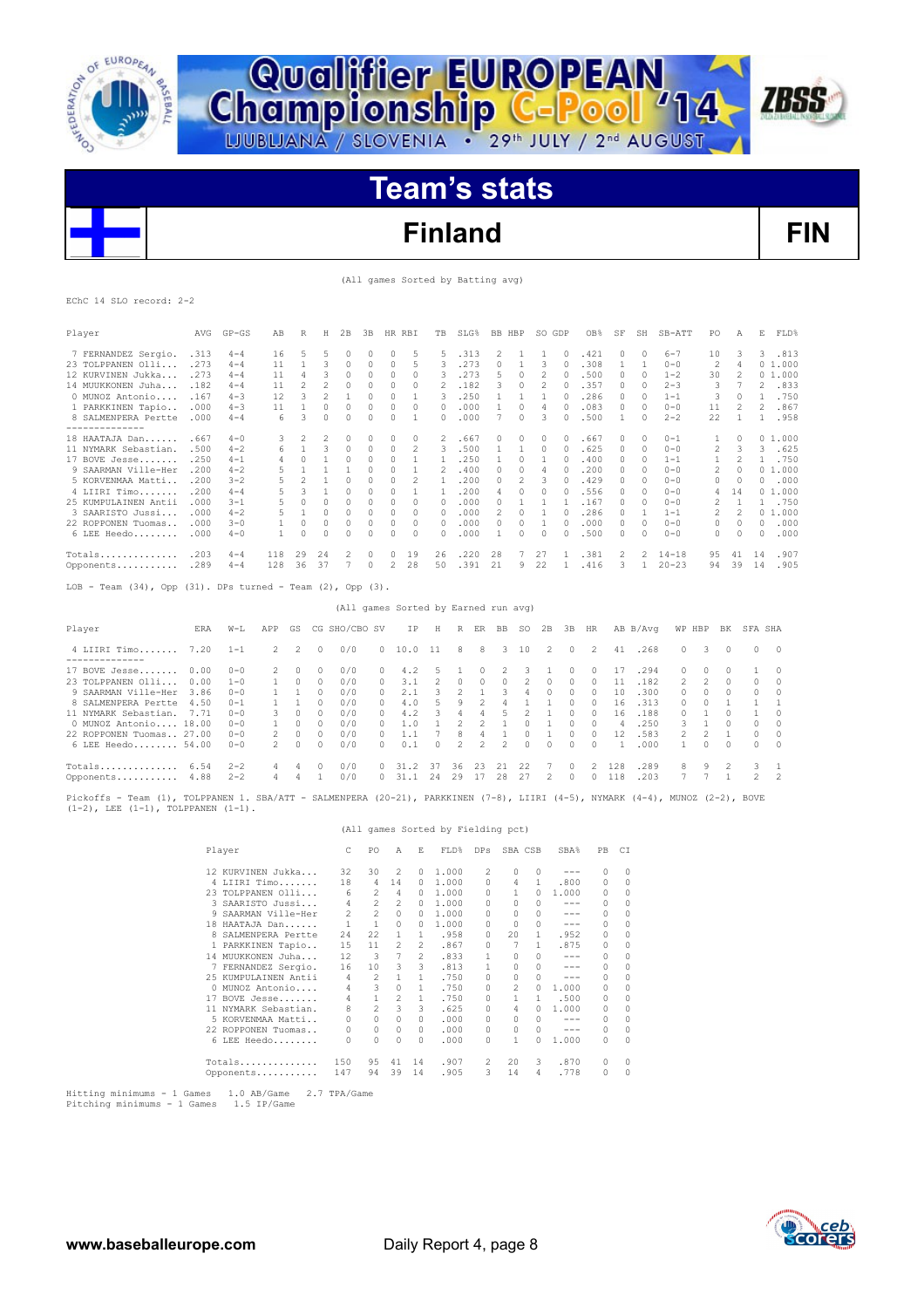

**Championship C-Pool** 14

# **Hungary HUN**

(All games Sorted by Batting avg)

**ZBSS** 

|  | EChC 14 SLO record: 1-3 |  |
|--|-------------------------|--|

| Player                              | AVG  | $GP - GS$ | AB  | R                        | Н              | 2B       | 3B | HR RBI   |                          | TB       | $SLG$ <sup>8</sup> | BB. | HBP      | SO GDP   |          | OB <sub>8</sub> | SF       | SH       | SB-ATT    | PO.            | Α            | Е           | FLD%   |
|-------------------------------------|------|-----------|-----|--------------------------|----------------|----------|----|----------|--------------------------|----------|--------------------|-----|----------|----------|----------|-----------------|----------|----------|-----------|----------------|--------------|-------------|--------|
| 3 ILLES Imre                        | .455 | $3 - 3$   | 11  | 3                        | 5              |          |    | $\Omega$ | 3                        | 6        | .545               |     | $\circ$  | 2        | $\Box$   | .500            | $\Omega$ | $\Omega$ | $3 - 3$   | 9              | 3            |             | 01.000 |
| 20 ERDELYI Daniel                   | .333 | $4 - 4$   | 1.5 | 4                        | 5              | 2        | 0  |          | 4                        | 10       | .667               | 2   | $\Omega$ | 4        |          | .412            | $\Omega$ | $\Omega$ | $2 - 2$   | 3              | 9            |             | .923   |
| 19 ANDO Jozsef                      | .300 | $4 - 4$   | 10  | 4                        | 3              | $\Omega$ | U  | $\cap$   | 0                        | २        | .300               |     |          |          |          | .533            | $\Omega$ |          | $2 - 2$   | 9              | 0            |             | .900   |
| 2 FOLDESSY Miklos                   | .222 | $3 - 3$   | 9   |                          | $\mathcal{D}$  | 2        | U  | $\Omega$ |                          | 4        | .444               | 3   | $\Omega$ |          |          | .417            | $\cap$   | $\Omega$ | $1 - 2$   | 8              |              |             | 01.000 |
| 24 NEMETH Balazs                    | .214 | $4 - 4$   | 14  | 4                        | 3              |          | O  | $\Omega$ | 5                        | 4        | .286               | 3   |          |          |          | .389            | $\Omega$ | $\Omega$ | $1 - 2$   | 26             |              |             | .964   |
| 8 RADVANYI Tamas                    | .182 | $4 - 3$   | 11  | 6                        |                | 0        | 0  |          | 3                        | 5        | .455               |     | $\Omega$ | $\Omega$ |          | .438            | $\Omega$ |          | $2 - 2$   | 4              | 6            |             | .909   |
| 21 GOOR Norbert                     | .100 | $3 - 3$   | 10  |                          |                |          | 0  | $\Omega$ | $\overline{\mathcal{L}}$ | 2        | .200               | 2   |          | 4        |          | .308            | $\Omega$ | $\Omega$ | $0 - 0$   | 3.             | $\Omega$     |             | 01.000 |
| -------------<br>9 GOOR Csaba 1.000 |      | $4 - 2$   | 2   | $\overline{\phantom{a}}$ | $\overline{2}$ |          | 0  | $\Omega$ | 3                        |          | 3 1.500            |     | 0        | 0        |          | 01.000          |          |          | $1 - 1$   | 2              |              | $2^{\circ}$ | .600   |
| 17 MORUA Roberto                    | .750 | $1 - 1$   | 4   |                          | 3              | 0        | 0  | 0        | 0                        | 3        | .750               | 0   |          | 0        | 0        | .800            | 0        | 0        | $0 - 0$   |                |              |             | 01.000 |
| 22 TOTH Kornel                      | .375 | $3 - 2$   |     |                          |                |          | 0  | $\Omega$ | 3                        | 4        | .500               | 0   | 0        |          |          | .375            |          | $\Omega$ | $0 - 0$   | 3              | 0            |             | 01.000 |
| 18 VARKONYI Attila.                 | .333 | $3 - 2$   |     | $\Omega$                 |                | $\Omega$ | U  | $\Omega$ |                          |          | .333               | U   | $\cap$   |          |          | .333            | 0        | $\Omega$ | $2 - 2$   |                | 4            |             | 01.000 |
| 1 DARABOS Gabor                     | .250 | $3 - 2$   |     |                          |                | $\Omega$ | n  | $\Omega$ | 0                        |          | .250               |     |          |          |          | .571            | 0        | $\Omega$ | $0 - 0$   | 2              |              |             | 01.000 |
| 11 LUPTAK Peter                     | .167 | $4 - 3$   | 6   | З                        |                |          |    | $\Omega$ | 0                        |          | .333               | 2   |          |          |          | .444            | $\Omega$ | $\Omega$ | $1 - 2$   |                | 2            |             | .900   |
| 5 TOTH Krisztian                    | .000 | $2 - 1$   |     | $\Omega$                 | $\Omega$       | $\Omega$ | 0  | $\Omega$ | 0                        | $\Omega$ | .000               |     | $\Omega$ |          |          | .167            | 0        | $\Omega$ | $0 - 1$   | 4              |              | 2           | .714   |
| 12 HALMOS Balazs                    | .000 | $3 - 1$   | 2   | 0                        | $\mathcal{O}$  | 0        | 0  | $\Omega$ | 0                        | $\Omega$ | .000               |     | $\Omega$ | 0        | $\Omega$ | .333            | 0        | 0        | $0 - 0$   |                | 2            |             | .750   |
| 25 BALASKO Akos                     | .000 | $3 - 1$   | 2   |                          |                | $\Omega$ | 0  | $\Omega$ | 0                        | $\Omega$ | . 000              |     | $\Omega$ | 0        |          | .333            | 0        | $\Omega$ | $0 - 0$   |                | 0            |             | .500   |
| 7 CSALLO Andras                     | .000 | $1 - 1$   |     | $\Omega$                 | $\Omega$       | 0        | 0  | 0        | 0                        | $\Omega$ | .000               | 0   |          |          |          | .500            | O.       | $\cap$   | $1 - 1$   |                | $\Omega$     |             | 01.000 |
| 23 KOREIN Atilla                    | .000 | $3 - 0$   | 0   |                          | n              | $\Omega$ |    | n        | O                        |          | .000               | 4   |          | O        | O.       | 1,000           | $\cap$   | $\cap$   | $0 - 0$   | $\mathfrak{D}$ | <sup>0</sup> |             | 01.000 |
| Totals                              | .274 | $4 - 4$   | 117 | 32                       | 32             | 10       | 0  | 2        | 25                       | 48       | .410               | 32  | 7        | 22       | 2        | .455            | $\Box$   | 3        | $16 - 20$ | 93             | 32           | 11          | .919   |
| Opponents                           | .274 | $4 - 4$   | 124 | 30                       | 34             | 4        | n. |          | 2.5                      | 41       | .331               | 22  | 6.       | 24       |          | .403            | 2        |          | $14 - 17$ | 93             | 50           | 6           | .960   |

LOB - Team (34), Opp (32). DPs turned - Team (2), Opp (3).

## (All games Sorted by Earned run avg)

| Player                                     | ERA  | $W-L$               | APP                | GS                        |                      | CG SHO/CBO SV                                                                                 |               | IP.           | H      |               | R ER          | <b>BB</b>     | SO.     | 2B             | 3B                 | HR       |          | AB B/Aνα                                   |               | WP HBP       | BK                 | SFA SHA |                            |
|--------------------------------------------|------|---------------------|--------------------|---------------------------|----------------------|-----------------------------------------------------------------------------------------------|---------------|---------------|--------|---------------|---------------|---------------|---------|----------------|--------------------|----------|----------|--------------------------------------------|---------------|--------------|--------------------|---------|----------------------------|
| 25 BALASKO Akos<br>18 VARKONYI Attila 7.84 | 3.86 | $0 - 1$<br>$() - 1$ | $\mathcal{P}$<br>3 | $\Omega$<br>$\mathcal{P}$ | $\Omega$<br>$\Omega$ | 0/0<br>0/0                                                                                    | 0             | 9.1<br>0 10.1 | 1.5    | 5.<br>13      | 4<br>9        | -5            | 10<br>4 | 2              | $\Omega$<br>$\cap$ | $\Omega$ | 35<br>44 | .200<br>.341                               | $\mathcal{P}$ | $\cap$<br>3. | $\Omega$<br>$\cap$ |         | $2 \quad 0$<br>$0 \quad 1$ |
|                                            |      |                     |                    |                           |                      |                                                                                               |               |               |        |               |               |               |         |                |                    |          |          |                                            |               |              |                    |         |                            |
| 11 LUPTAK Peter 0.00                       |      | $1 - 0$             |                    |                           |                      | 0/0                                                                                           | $\cap$        | 5.0           | -3.    | $\mathcal{D}$ | $\Box$        | $\Box$        | h.      |                | $\Box$             | $\Omega$ | 19       | .158                                       |               |              | $\Box$             |         | $\bigcirc$                 |
| 9 GOOR Csaba 0.00                          |      | $0 - 0$             |                    |                           | $\Omega$             | 0/0                                                                                           | $\mathcal{L}$ | 2.0           | $\cap$ |               | $\cap$        | 6             |         | $\Omega$       | $\Omega$           | $\Omega$ | -5       | .000.                                      | $\cap$        | $\cap$       |                    |         | $\bigcirc$                 |
| 1 DARABOS Gabor 6.75                       |      | $() - 1$            |                    | 0                         | $\Omega$             | 0/0                                                                                           | ∩.            | 4.0           | 5.     |               |               |               | 3.      | $\Omega$       | $\Omega$           | n.       | 1.5      | .333                                       |               |              | $\Box$             | 0       | $\bigcirc$                 |
| 20 ERDELYI Daniel 81.00                    |      | $0 - 0$             |                    | $\cap$                    | $\Omega$             | 0/0                                                                                           | $\cap$        | 0.1           | 4      | २             | 3             | $\cap$        | $\cap$  | $\Omega$       | $\Omega$           | $\cap$   |          | 6.667                                      | $\cap$        | $\cap$       | $\cap$             |         | $\overline{0}$             |
| 8 RADVANYI Tamas 99.00                     |      | $0 - 0$             |                    | $\cap$                    | <sup>0</sup>         | 0/0                                                                                           | 0             | 0.0           | $\cap$ | $\mathcal{R}$ | $\mathcal{P}$ | $\mathcal{P}$ | $\cap$  | $\Omega$       | $\cap$             | $\cap$   | $\cap$   |                                            | $\Omega$      |              | $\Omega$           | O.      | $\Omega$                   |
| $Totals$ $6.10$                            |      | $1 - 3$             | 4                  | 4                         |                      | 0/0                                                                                           | $\Omega$      | 31.0          | 34     | 30            | - 21          | 22            | 24      | $\overline{a}$ | $\cap$             |          | 2.4      | .274                                       | 3.            | $6^{\circ}$  | $\cap$             |         | $2 \quad 1$                |
| Opponents 7.26                             |      | $3 - 1$             | 4                  | 4                         |                      | 0/0                                                                                           | $\Omega$      | 31.0          | 32     |               | 32, 25        | 32            | 22      | 10             | $\cap$             |          | 2 117    | .274                                       | $6 -$         |              |                    |         | $0 \quad 3$                |
| וזרסו שהסוגר בין היה החרות היה מה          |      | TTTDO 1             |                    |                           |                      | $O_{\text{NMS}}$ (2) $D_{2}^{2}$ okeffe $D_{\text{NMS}}$ (1) $U_{2}^{2}$ $D_{\text{NMS}}$ (1) |               |               |        |               |               |               |         |                |                    |          |          | CD3/3000 MODIIS (C C) D3T3CVO (E E) MEMBOU |               |              |                    |         |                            |

PB - Team (2), NEMETH 1, ILLES 1, Opp (2). Pickoffs - Team (1), VARKONYI 1. SBA/ATT - MORUA (6-6), BALASKO (5-5), NEMETH (4-5), ILLES (4-4), LUPTAK (3-4), DARABOS (2-3), ERDELYI (2-2), VARKONYI (2-2), GOOR C (0-1).

## (All games Sorted by Fielding pct)

| Player               | C            | PO             | A              | E  | FLD%  | <b>DPs</b> | SBA CSB        |          | SBA%    | PB           | СI       |
|----------------------|--------------|----------------|----------------|----|-------|------------|----------------|----------|---------|--------------|----------|
| 3 ILLES Imre         | 12           | 9              | 3              | 0  | 1,000 | 0          | 4              | $\Omega$ | 1,000   | $\mathbf{1}$ | $\Omega$ |
| 2 FOLDESSY Miklos    | 8            | 8              | $\Omega$       | 0  | 1,000 | 0          | $\Omega$       | 0        | $- - -$ | $\Omega$     | $\Omega$ |
| 17 MORUA Roberto     | 8            | 7              | 1              | 0  | 1,000 | 0          | 6              | 0        | 1,000   | 0            | $\Omega$ |
| 18 VARKONYI Attila   | 5            | 1              | 4              | 0  | 1,000 |            | $\mathfrak{D}$ | 0        | 1.000   | 0            | $\Omega$ |
| 1 DARABOS Gabor      | 4            | $\mathfrak{D}$ | $\mathfrak{D}$ | 0  | 1,000 |            | 2              | 1        | .667    | 0            | $\Omega$ |
| GOOR Norbert<br>21.  | 3            | 3              | $\Omega$       | 0  | 1,000 | 0          | $\Omega$       | 0        | $- - -$ | 0            | $\Omega$ |
| 22 TOTH Kornel       | 3            | 3              | $\Omega$       | 0  | 1,000 | 0          | $\Omega$       | 0        | $- - -$ | 0            | $\Omega$ |
| 23 KOREIN Atilla     | 2            | 2              | $\Omega$       | 0  | 1,000 | 0          | $\Omega$       | 0        | $- - -$ | 0            | 0        |
| 7 CSALLO Andras      | $\mathbf{1}$ | 1              | $\Omega$       | 0  | 1,000 | 0          | $\Omega$       | 0        | $- - -$ | 0            | $\Omega$ |
| 24 NEMETH Balazs     | 28           | 26             |                |    | .964  |            | 4              | 1        | .800    | $\mathbf{1}$ | $\Omega$ |
| 20 ERDELYI Daniel    | 13           | 3              | 9              | 1  | .923  |            | 2              | 0        | 1,000   | 0            | $\Omega$ |
| RADVANYI Tamas<br>8. | 11           | 4              | 6              | 1  | .909  | 0          | 0              | 0        | $- - -$ | 0            | $\Omega$ |
| 11 LUPTAK Peter      | 10           |                | $\mathfrak{D}$ | 1. | .900  |            | 3              | 1.       | .750    | 0            | $\Omega$ |
| 19 ANDO Jozsef       | 10           | 9              | $\Omega$       | 1  | .900  | 0          | $\Omega$       | n        | $- - -$ | 0            | $\Omega$ |
| 12 HALMOS Balazs     | 4            | 1              | 2              | 1. | .750  | 0          | $\Omega$       | 0        | $- - -$ | 0            | $\Omega$ |
| 5 TOTH Krisztian     | 7            | 4              | 1              | 2  | .714  |            | $\Omega$       | 0        | $- - -$ | 0            | $\Omega$ |
| $GOOR$ $Csaba$<br>9  | 5            | 2              | 1              | 2  | .600  | 0          | 0              | 1.       | .000    | 0            | 0        |
| 25 BALASKO Akos      | 2            | $\mathbf{1}$   | $\Omega$       | 1  | .500  | 0          | 5              | 0        | 1,000   | 0            | $\Omega$ |
| Totals               | 136          | 93             | 32             | 11 | .919  | 2          | 14             | 3        | .824    | 2            | $\Omega$ |
| Opponents            | 149          | 93             | 50             | 6  | .960  | 3          | 16             | 4        | .800    | 2            | $\Omega$ |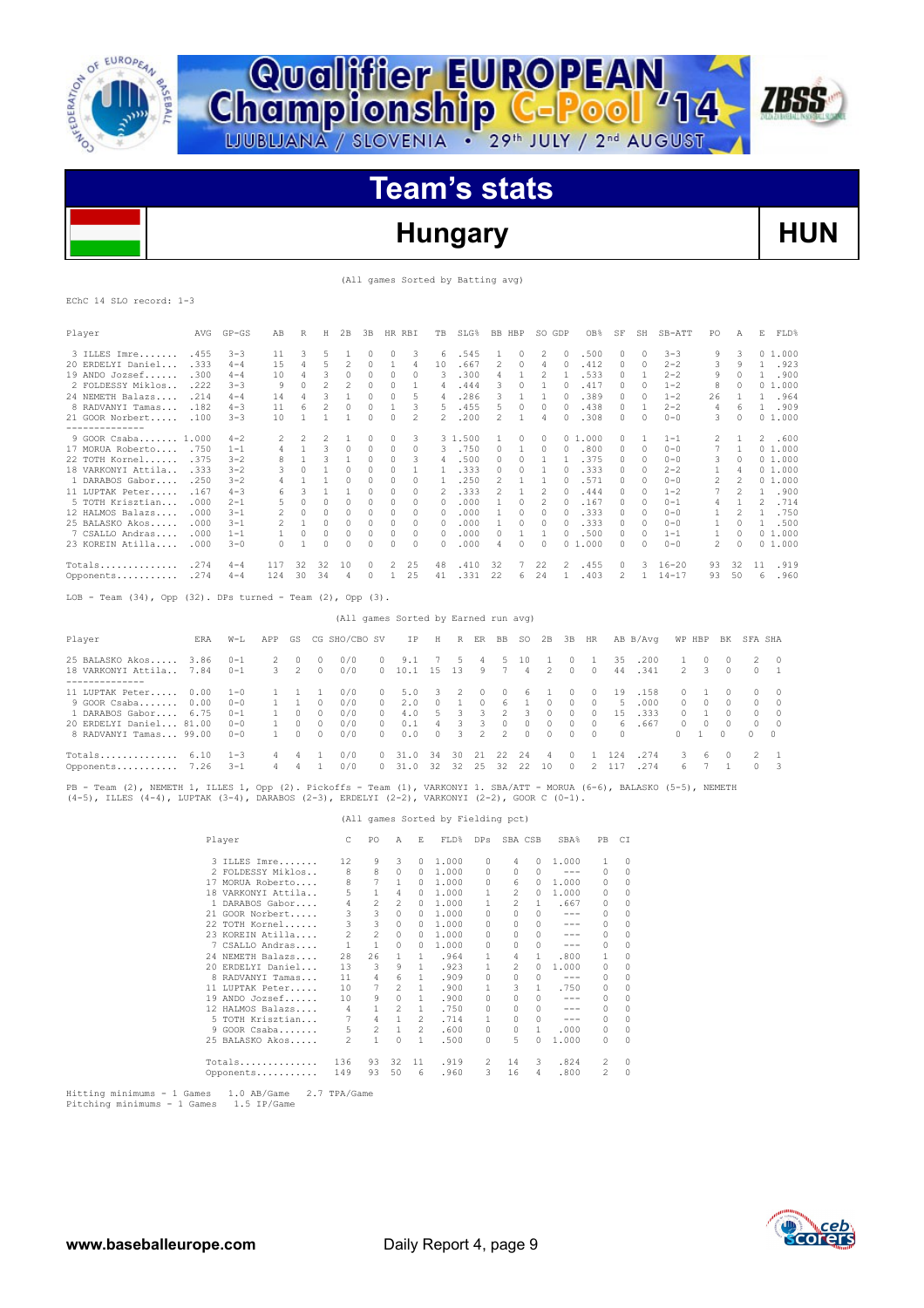

**Championship C-Pool** 14

# **Ireland IRL**

**ZBSS** 

(All games Sorted by Batting avg)

|  | EChC 14 SLO record: 3-1 |  |
|--|-------------------------|--|
|  |                         |  |

| Player                                                                                               | AVG  | $GP - GS$ | AВ             | R              | Н            | 2B            | 3B             | HR RBI       |                | TB                                   |          | SLG%    | BB HBP           |              | SO GDP         |              | OB <sub>8</sub> | SF       | SH           | SB-ATT       | PO           | Α            | E        | FLD%           |
|------------------------------------------------------------------------------------------------------|------|-----------|----------------|----------------|--------------|---------------|----------------|--------------|----------------|--------------------------------------|----------|---------|------------------|--------------|----------------|--------------|-----------------|----------|--------------|--------------|--------------|--------------|----------|----------------|
| 17 FERRATO Michael-A                                                                                 | .615 | $4 - 4$   | 13             | 10             | 8            | 2             | 0              | 2            | -5             |                                      | 16 1.231 |         | 5                | 1            | 1              | $\Omega$     | .737            | $\circ$  | 0            | $0 - 0$      | 31           | 7            |          | 1.974          |
| 31 ANGLIN Nathaniel.                                                                                 | .571 | $4 - 4$   | 14             | 3              | 8            | 2             | $\Omega$       | $\mathbf{1}$ | 12             | 13                                   | .929     |         | 3                | 1            | 0              | $\Omega$     | .667            | $\circ$  | $\Omega$     | $0 - 0$      | 19           | 6            |          | 01.000         |
| 19 HERNANDEZ Tommy                                                                                   | .375 | $4 - 4$   | 16             | 2              | 6            | $\mathbf{1}$  | 0              | $\circ$      | 4              | 7                                    |          | .438    | 2                | 0            | 0              | 2            | .444            | 0        | 0            | $0 - 1$      | 4            | 8            |          | 1 .923         |
| 33 WOODBURNE Daniel.                                                                                 | .364 | $4 - 4$   | 11             | 4              | 4            | $\circ$       | 0              | $\mathbf{1}$ | 2              | 7                                    |          | .636    | 4                | 2            | 1              | $\Omega$     | .556            | 1        | $\circ$      | $0 - 0$      | 2            | 3            |          | 01.000         |
| 11 CUEVAS Jamie                                                                                      | .313 | $4 - 3$   | 16             | 6              | 5            | 0             | $\circ$        | $\Omega$     | 0              | 5                                    | .313     |         | 2                | 0            | $\circ$        | 0            | .389            | $\circ$  | 0            | $0 - 0$      | 19           | 1            |          | 01.000         |
| 22 POWER Brendan                                                                                     | .214 | $4 - 4$   | 14             | 4              | 3            | 1             | $\circ$        | $\circ$      | 3              | 4                                    |          | .286    | 0                | 4            | 1              | 0            | .368            | 1        | 0            | $0 - 0$      | 10           | 10           |          | 2.909          |
| 5 PITA Jimmy                                                                                         | .200 | $4 - 4$   | 15             | $\overline{4}$ | 3            | $\circ$       | 0              | $\circ$      | $\overline{c}$ | 3                                    | .200     |         | 5                | $\mathbf{1}$ | 2              | 2            | .429            | $\circ$  | 0            | $0 - 0$      | 10           | 5            |          | 01.000         |
| 87 CUNNINGHAM Joe                                                                                    | .167 | $4 - 3$   | 12             | 1              | 2            | 0             | 0              | 0            | 2              | $\overline{2}$                       | .167     |         | $\overline{c}$   | 0            | 2              | $\Box$       | .267            | 1        | 0            | $0 - 0$      | $\mathbf{1}$ | 2            |          | 01.000         |
| 58 FARRELL Leo<br>--------------                                                                     | .091 | $4 - 3$   | 11             | $\Omega$       | 1            | $\Omega$      | $\Omega$       | $\Omega$     | $\mathbf{1}$   | $\mathbf{1}$                         | .091     |         | $\overline{c}$   | $\Omega$     | 4              | $\Omega$     | .231            | $\Omega$ | $\mathbf{1}$ | $0 - 0$      | 3            | $\mathbf{1}$ |          | 2.667          |
| 7 GEOGHEGAN Frank                                                                                    | .200 | $3 - 1$   | 5              | 1.             | 1            | 0             | $\mathcal{O}$  | $\Omega$     | 0              | $\mathbf{1}$                         | .200     |         | 0                | $\Omega$     | 3              | $\Box$       | .200            | $\circ$  | 0            | $0 - 0$      | 1            | $\Omega$     |          | 01.000         |
| 18 FOX Alan                                                                                          | .000 | $2 - 2$   | 6              | $\Omega$       | $\Omega$     | $\circ$       | 0              | $\Omega$     | $\Omega$       | $\Omega$                             |          | .000    | 0                | $\circ$      | 1              | $\Box$       | .000            | $\circ$  | $\circ$      | $2 - 2$      | 2            | $\Omega$     |          | 01.000         |
| 27 TREACY Mark                                                                                       | .000 | $1 - 0$   | 1              | $\Omega$       | $\Omega$     | $\circ$       | $\Omega$       | 0            | $\Omega$       | $\Omega$                             |          | .000    | 0                | $\circ$      | 1              | $\Box$       | .000            | $\circ$  | $\Omega$     | $0 - 0$      | 0            | 0            | $\Omega$ | .000           |
| 12 FARRELL Jack                                                                                      | .000 | $1 - 0$   | $\Omega$       | $\circ$        | $\circ$      | $\circ$       | 0              | 0            | $\circ$        | $\Omega$                             | .000     |         | 0                | $\circ$      | $\circ$        | $\Omega$     | .000            | $\circ$  | $\circ$      | $0 - 0$      | 0            | $\Omega$     | 0        | .000           |
| Totals                                                                                               | .306 | $4 - 4$   | 134 35         |                | 41           | 6             | 0              | 4            | 31             | 59                                   |          | .440    | 25               | 9            | 16             | 4            | .439            | 3        | 1            | $2 - 3$      | 102          | 43           | 6        | .960           |
| Opponents                                                                                            | .313 | $4 - 4$   | 134 19         |                | -42          | 8             | $\overline{2}$ | $\Omega$     | 14             | 54                                   |          | .403    | 13               | 2            | 32             | 3.           | .383            | $\Omega$ | 4            | $8 - 10$     | 97           | 41           | 10       | .932           |
| LOB - Team $(41)$ , Opp $(32)$ . DPs turned - Team $(4)$ , Opp $(4)$ . CI - Team $(0)$ , Opp $(1)$ . |      |           |                |                |              |               |                |              |                |                                      |          |         |                  |              |                |              |                 |          |              |              |              |              |          |                |
|                                                                                                      |      |           |                |                |              |               |                |              |                | (All games Sorted by Earned run avg) |          |         |                  |              |                |              |                 |          |              |              |              |              |          |                |
| Player                                                                                               | ERA  | $W-L$     | APP            | GS             |              | CG SHO/CBO SV |                |              | IP.            | Η                                    |          | R ER    | BB               | SO.          | 2B             | 3B           | HR.             |          | AB B/Avq     |              | WP HBP BK    |              | SFA SHA  |                |
| 33 WOODBURNE Daniel.                                                                                 | 2.70 | $1 - 0$   | 2              | 1              | $\mathbf{1}$ | 0/0           |                | $\Omega$     | 10.0           | 14                                   | 3        | 3       | 2                | 12           | 2              | $\Omega$     | $\Omega$        | 39       | .359         | 3            | $\mathbf{1}$ | $\Omega$     | $\Omega$ | 2              |
| 31 ANGLIN Nathaniel.                                                                                 | 2.77 | $1 - 1$   | $\overline{c}$ | $\overline{c}$ | $\Omega$     | 0/0           |                | 0            | 13.0           | 12                                   | 7        | 4       | 9                | 13           | $\mathbf{1}$   | $\mathbf{1}$ | $\Omega$        | 46       | .261         | 3            | $\circ$      | $\Omega$     | 0        | $\overline{c}$ |
| 11 CUEVAS Jamie<br>--------------                                                                    | 4.00 | $1 - 0$   | $\mathbf{1}$   | $\mathbf{1}$   | 1            | 0/0           |                | $\Omega$     | 9.0            | 13                                   | 6        | 4       | $\mathbf{1}$     | 6            | $\overline{4}$ | $\Omega$     | $\Omega$        | 40       | .325         | 0            | 0            | $\Omega$     | 0        | $\Omega$       |
| 87 CUNNINGHAM Joe                                                                                    | 0.00 | $0 - 0$   | 1              | $\Omega$       | $\Omega$     | 0/0           |                | 0            | 1.0            | 1                                    | 0        | 0       | 0                | 0            | 1              | 0            | 0               | 3        | .333         | 0            | 1            | $\Omega$     | $\Omega$ | $\Omega$       |
| 12 FARRELL Jack                                                                                      | 0.00 | $0 - 0$   | $\mathbf{1}$   | $\circ$        | $\Omega$     | 0/0           |                | $\Omega$     | 1.0            | 2                                    | 3        | $\circ$ | $\mathbf{1}$     | 1            | $\circ$        | $\mathbf{1}$ | $\Omega$        | 6        | .333         | $\mathbf{1}$ | $\Omega$     | $\Omega$     | 0        | $\circ$        |
| Totals $2.91$                                                                                        |      | $3 - 1$   | 4              | 4              | 2            | 0/0           |                | $\Omega$     | 34.0           | 42 19                                |          | 11      | 13               | 32           | 8              | 2            | $\Omega$        | 134      | .313         | 7            | 2            | $\Omega$     | 0        | 4              |
| Opponents 7.52                                                                                       |      | $1 - 3$   | 4              | 4              | 0            | 0/0           |                |              |                | $0\quad 32.1\quad 41$                | 35       | 27      | 25               | 16           | 6              | $\Omega$     | 4               | 134      | .306         | 9            | 9            | $\cap$       | 3        | $\overline{1}$ |
| PB - Team (0), Opp (3). SBA/ATT - FERRATO (8-10), ANGLIN (4-5), CUEVAS (3-4), WOODBURNE (1-1).       |      |           |                |                |              |               |                |              |                |                                      |          |         |                  |              |                |              |                 |          |              |              |              |              |          |                |
|                                                                                                      |      |           |                |                |              |               |                |              |                | (All games Sorted by Fielding pct)   |          |         |                  |              |                |              |                 |          |              |              |              |              |          |                |
|                                                                                                      |      | Player    |                |                |              | C.            | PO             | Α            | E              |                                      |          |         | FLD% DPs SBA CSB |              |                | SBA%         |                 | PB CI    |              |              |              |              |          |                |
|                                                                                                      |      |           |                |                |              |               |                |              |                |                                      |          |         |                  |              |                |              |                 |          |              |              |              |              |          |                |

|    | 31 ANGLIN Nathaniel.  | 25  | 19  | 6.       | 0              | 1,000 | 2            | 4              | -1. | .800    | $\Omega$ | $\Omega$ |  |
|----|-----------------------|-----|-----|----------|----------------|-------|--------------|----------------|-----|---------|----------|----------|--|
|    | 11 CUEVAS Jamie       | 20  | 19  |          | 0              | 1,000 | 3            | 3              | 1.  | .750    | 0        | 0        |  |
|    | 5 PITA Jimmy          | 15  | 10  | 5.       | 0              | 1,000 |              |                |     | ---     | $\Omega$ | 0        |  |
|    | 33 WOODBURNE Daniel.  | 5.  | 2   | 3        | 0              | 1,000 | $\Omega$     |                | 0   | 1,000   | 0        | 0        |  |
| 87 | CUNNINGHAM Joe        |     |     | 2        | 0              | 1,000 | $\Omega$     | 0              |     | $- - -$ | $\Omega$ | 0        |  |
|    | 18 FOX Alan           | 2   | 2   | $\Omega$ | 0              | 1,000 | $\Omega$     | 0              | 0   | ---     | $\Omega$ | 0        |  |
|    | GEOGHEGAN Frank<br>7. | 1   |     | $\cap$   | O.             | 1.000 | <sup>0</sup> | <sup>0</sup>   | 0   | ---     | $\Omega$ | $\Omega$ |  |
|    | 17 FERRATO Michael-A  | 39  | 31  | 7        |                | .974  | $\Omega$     | 8              | 2   | .800    | 0        | 0        |  |
|    | 19 HERNANDEZ Tommy    | 13  | 4   | 8        |                | .923  |              | <sup>0</sup>   |     | $- - -$ | $\Omega$ | $\Omega$ |  |
|    | 22 POWER Brendan      | 22  | 10  | 10       | $\mathfrak{D}$ | .909  | 2            | <sup>0</sup>   | 0   | ---     | $\Omega$ | $\Omega$ |  |
|    | 58 FARRELL Leo        | 6   | 3   |          | $\mathfrak{D}$ | .667  | $\cap$       | 0              | 0   | ---     | $\Omega$ | 0        |  |
|    | 12 FARRELL Jack       |     | 0   | $\Omega$ | $\Omega$       | .000  | $\cap$       | 0              | 0   | ---     | $\Omega$ | $\Omega$ |  |
|    | 27 TREACY Mark        |     | 0   | 0        | 0              | .000  |              | 0              | 0   | ---     | $\Omega$ | $\Omega$ |  |
|    | Totals                | 151 | 102 | 43       | 6              | .960  | 4            | 8              | 2   | .800    | 0        | $\Omega$ |  |
|    | Opponents             | 148 | 97  | 41       | 10             | .932  | 4            | $\mathfrak{D}$ | 1   | .667    | 3.       |          |  |
|    |                       |     |     |          |                |       |              |                |     |         |          |          |  |

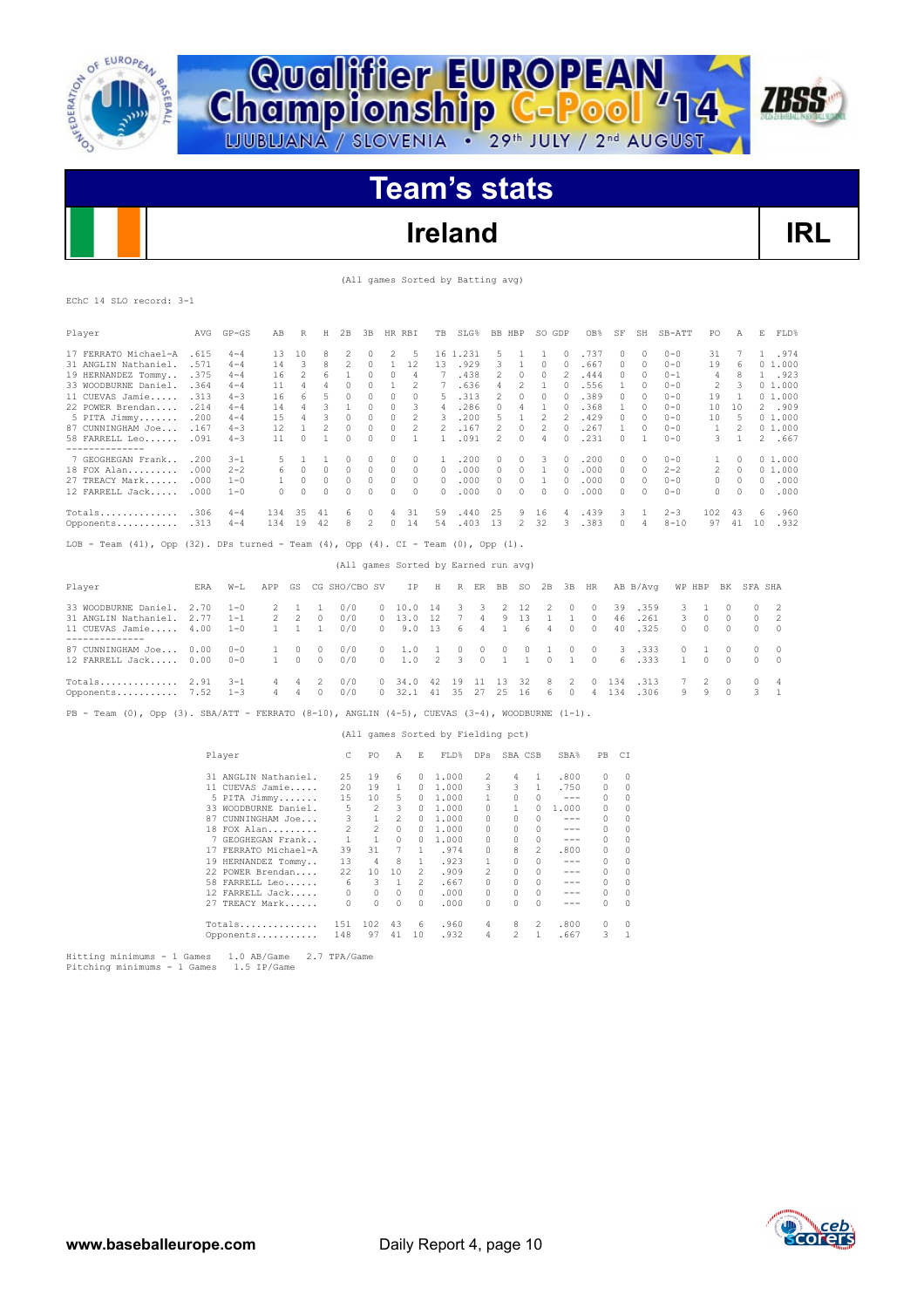

✿

# **Team's stats**

**Championship C-Pool** 14

# **Israel ISR**

(All games Sorted by Batting avg)

**ZBSS** 

## EChC 14 SLO record: 4-0

| Player                                                                                                                                   | AVG  | $GP - GS$ | AB             | R              | Н            | 2B            | ЗВ       | HR RBI                               |                          | TB             | SLG%           |                | BB HBP           |                          | SO GDP         |              | OB%           | SF       | SH           | SB-ATT       | PO             | Α            | Е              | FLD%         |
|------------------------------------------------------------------------------------------------------------------------------------------|------|-----------|----------------|----------------|--------------|---------------|----------|--------------------------------------|--------------------------|----------------|----------------|----------------|------------------|--------------------------|----------------|--------------|---------------|----------|--------------|--------------|----------------|--------------|----------------|--------------|
| 39 ROSEMBAUM Simon                                                                                                                       | .538 | $4 - 4$   | 13             | 8              | 7            | $\mathbf{1}$  | $\Omega$ | 3                                    | 6                        |                | 17 1.308       |                | $\mathbf{1}$     | 3                        | 1              | $\Omega$     | .647          | $\circ$  | 1            | $3 - 3$      | 32             | 2            | 2              | .944         |
| 32 ROTHEM Dan                                                                                                                            | .400 | $4 - 4$   | 10             | 3              | 4            | 1             | $\Omega$ | $\Omega$                             | 1                        | 5              | .500           |                | 3                | $\Omega$                 | $\overline{c}$ | $\Omega$     | .538          | 0        | $\Omega$     | $0 - 0$      | 3              | 4            | $\mathbf{1}$   | .875         |
| 15 WEISS David                                                                                                                           | .375 | $4 - 3$   | 16             | 5              |              | $\circ$       | $\circ$  | $\mathbf{1}$                         |                          | 9              |                |                | $\overline{c}$   | 1                        | $\Omega$       |              |               | $\Omega$ | $\Omega$     | $5 - 6$      |                | $\Omega$     | $\mathbf{1}$   | .800         |
|                                                                                                                                          |      |           |                |                | 6            |               |          |                                      | 4                        |                | .563           |                |                  |                          |                | 0            | .474          |          |              |              | 4              |              |                |              |
| 35 FISH Nate                                                                                                                             | .333 | $4 - 4$   | 18             | 2              | 6            | 1             | $\circ$  | $\mathbf{1}$                         | 4                        | 10             |                | .556           | 2                | 1                        | 1              | 0            | .429          | 0        | $\circ$      | $1 - 1$      | 4              | 9            |                | 01.000       |
| 19 WEINBERG Aric                                                                                                                         | .294 | $4 - 4$   | 17             | 5              | 5            | 3             | $\circ$  | 1                                    | 8                        | 11             |                | .647           | 1                | 3                        | 1              | 0            | .429          | 0        | 0            | $1 - 1$      | 4              | $\Omega$     |                | 01.000       |
| 10 ISAAC Jonathan                                                                                                                        | .231 | $4 - 3$   | 13             | 4              | 3            | 0             | $\circ$  | $\circ$                              | $\mathbf{1}$             | 3              |                | .231           | 1                | $\Omega$                 | 3              | $\Omega$     | .286          | $\circ$  | $\mathbf{1}$ | $3 - 3$      | 1              | $\Omega$     |                | 01.000       |
| 33 MAOZ Eitan<br>--------------                                                                                                          | .176 | $4 - 4$   | 17             | 6              | 3            | 0             | $\circ$  | $\circ$                              | 2                        | 3              |                | .176           | 1                | 2                        | 0              | 2            | .300          | 0        | 0            | $5 - 5$      | 36             | 5            |                | 01.000       |
| 8 GAL Oren                                                                                                                               | .333 | $2 - 2$   | 9              | 1              | 3            | $\circ$       | $\circ$  | $\circ$                              | 3                        | 3              | .333           |                | 1                | 0                        | 1              | n            | .400          | $\circ$  | 0            | $0 - 0$      | 2              | 7            |                | 01.000       |
| 22 KURZ Amit                                                                                                                             | .333 | $1 - 1$   | 3              | $\Omega$       | 1            | $\circ$       | $\Omega$ | $\Omega$                             | $\mathbf{1}$             | 1              | .333           |                | $\circ$          | $\Omega$                 | $\circ$        | $\Omega$     | .333          | 0        | $\Omega$     | $1 - 1$      | 2              | $\mathbf{1}$ | $\mathbf{1}$   | .750         |
| 21 KATZ Ophir                                                                                                                            | .200 | $3 - 1$   | 5              | $\Omega$       | $\mathbf{1}$ | 0             | 0        | $\circ$                              | $\overline{\phantom{a}}$ | 1              |                | .200           | 0                | 0                        | 2              | $\Omega$     | .200          | 0        | 0            | $0 - 0$      | 3              | $\Omega$     |                | 01.000       |
| 23 GOTTLIEB Orr                                                                                                                          | .167 | $2 - 2$   | 6              | 2              | 1            | 0             | $\circ$  | $\Omega$                             | $\Omega$                 | 1.             | .167           |                | 2                | $\Omega$                 | 4              | $\Omega$     | .375          | 0        | $\Omega$     | $1 - 1$      | $\overline{2}$ | 2            |                | 01.000       |
| 12 WEISS Josh                                                                                                                            | .167 | $3 - 2$   | 6              | 1              | 1            | 0             | 0        | 0                                    | 1                        | 1              |                | .167           | 1                | 0                        | 4              | 0            | .286          | 0        | 0            | $0 - 1$      | 3              | 0            |                | 01.000       |
| 13 EREL Tal                                                                                                                              | .000 | $2 - 2$   | 5              | $\overline{c}$ | $\Omega$     | $\circ$       | 0        | $\Omega$                             | $\Omega$                 | $\Omega$       | .000           |                | 1                | $\overline{\mathcal{L}}$ | 2              | $\Omega$     | .375          | $\Omega$ | 1            | $2 - 2$      | 9              | 4            |                | 01.000       |
| 36 LIPETZ Shlomo                                                                                                                         | .000 | $1 - 1$   | 0              | $\Omega$       | 0            | 0             | $\circ$  | $\circ$                              | 0                        | $\Omega$       | .000           |                | 0                | $\circ$                  | 0              | 0            | .000          | 0        | 0            | $0 - 0$      | $\circ$        | 4            |                | 01.000       |
| 6 KREMER Dean                                                                                                                            | .000 | $2 - 2$   | 0              | 0              | 0            | $\circ$       | 0        | $\circ$                              | $\Omega$                 | $\Omega$       | .000           |                | 0                | 0                        | 0              | 0            | .000          | 0        | 0            | $0 - 0$      | 3              | 3            |                | 01.000       |
| 25 BEN-AMRAM Yotam                                                                                                                       | .000 | $2 - 0$   | $\Omega$       | $\Omega$       | $\Omega$     | $\circ$       | $\circ$  | $\Omega$                             | $\Omega$                 | $\Omega$       |                | .000           | 0                | $\Omega$                 | $\Omega$       | $\Omega$     | .000          | 0        | $\circ$      | $0 - 0$      | $\Omega$       | $\Omega$     | $\Omega$       | .000         |
| 20 TZIPPIN Yuli                                                                                                                          | .000 | $2 - 1$   | $\circ$        | 0              | $\circ$      | $\circ$       | $\circ$  | $\circ$                              | 0                        | 0              |                | .000           | $\circ$          | $\circ$                  | 0              | $\Omega$     | .000          | $\circ$  | 0            | $0 - 0$      | $\circ$        | 0            | 0              | .000         |
| $Totals$                                                                                                                                 | .297 | $4 - 4$   | 138            | 39             | 41           | 6             | 0        | 6                                    | 33                       | 65             | .471           |                | 16               | 12                       | 21             | 2            | .416          | 0        | 3            | $22 - 24$    | 108            | 41           | 5              | .968         |
| Opponents                                                                                                                                | .157 | $4 - 4$   | 115            | 7              | 18           | 1             | $\circ$  | $\circ$                              | 5                        | 19             |                | .165           | 14               | 2                        | 46             | $\mathbf{1}$ | .256          | 2        | 2            | $2 - 6$      | 99             | 34           | 11             | .924         |
| LOB - Team $(31)$ , Opp $(20)$ . DPs turned - Team $(3)$ , Opp $(3)$ .                                                                   |      |           |                |                |              |               |          |                                      |                          |                |                |                |                  |                          |                |              |               |          |              |              |                |              |                |              |
|                                                                                                                                          |      |           |                |                |              |               |          | (All games Sorted by Earned run avg) |                          |                |                |                |                  |                          |                |              |               |          |              |              |                |              |                |              |
| Player                                                                                                                                   | ERA  | $W-L$     | APP            | GS             |              | CG SHO/CBO SV |          |                                      | ΙP                       | Η              | R              | ER             | BB               | so                       | 2B             | 3B           | <b>HR</b>     |          | AB B/Avq     | WP HBP       |                | BK           | SFA SHA        |              |
| 6 KREMER Dean                                                                                                                            | 0.00 | $2 - 0$   | 2              | 2              | $\circ$      | 0/0           |          | 0                                    | 13.0                     | 6              | 2              | 0              | $\mathbf{1}$     | 20                       | 1              | $\circ$      | $\circ$       | 43       | .140         | 1            | 1              | 0            | 0              | $\mathbf{1}$ |
| 36 LIPETZ Shlomo                                                                                                                         | 0.00 | $1 - 0$   | 1              | $\mathbf{1}$   | $\mathbf{1}$ | 1/0           |          | 0                                    | 9.0                      | 6              | $\circ$        | $\circ$        | $\mathbf{1}$     | 10                       | 0              | $\circ$      | $\circ$       | 28       | .214         | 0            | $\circ$        | 0            | 0              | $\mathbf{1}$ |
| 20 TZIPPIN Yuli                                                                                                                          | 3.86 | $0 - 0$   | $\mathfrak{D}$ | $\mathbf{1}$   | $\Omega$     | 0/0           |          | $\Omega$                             | 7.0                      | $\overline{c}$ | 3              | 3              | 9                | 7                        | $\Omega$       | $\Omega$     | $\Omega$      | 19       | .105         | $\mathbf{1}$ | $\mathbf{1}$   | $\Omega$     | $\overline{c}$ | $\Omega$     |
| --------------                                                                                                                           |      |           |                |                |              |               |          |                                      |                          |                |                |                |                  |                          |                |              |               |          |              |              |                |              |                |              |
| 25 BEN-AMRAM Yotam                                                                                                                       | 0.00 | $1 - 0$   | 2              | $\circ$        | 0            | 0/0           |          | 0                                    | 5.0                      | 2              | 0              | $\circ$        | 2                | 7                        | 0              | $\circ$      | $\circ$       | 17       | .118         | 1            | $\circ$        | $\Omega$     | 0              | $\Omega$     |
| 23 GOTTLIEB Orr                                                                                                                          | 0.00 | $0 - 0$   | 1              | $\circ$        | $\circ$      | 0/0           |          | 0                                    | 1.0                      | $\circ$        | 0              | $\circ$        | 0                | 1                        | 0              | 0            | $\circ$       | 3        | .000         | $\Omega$     | $\circ$        | 0            | 0              | $\Omega$     |
| 32 ROTHEM Dan 18.00                                                                                                                      |      | $0 - 0$   | $\mathbf{1}$   | $\circ$        | $\circ$      | 0/0           |          | 0                                    | 1.0                      | 2              | $\overline{c}$ | $\overline{2}$ | 1                | $\mathbf{1}$             | $\circ$        | $\circ$      | $\circ$       | 5        | .400         | 2            | $\circ$        | 0            | $\circ$        | 0            |
| Totals $1.25$                                                                                                                            |      | $4 - 0$   | 4              | 4              | 1            | 1/0           |          | $\Omega$                             | 36.0                     | 18             | 7              | 5              | 14               | 46                       | 1              | $\circ$      | $\mathcal{O}$ | 115      | .157         | 5            | $\overline{2}$ | 0            | 2              | 2            |
| Opponents                                                                                                                                | 8.73 | $0 - 4$   | 4              | 4              | $\circ$      | 0/0           |          | 33.0<br>$\circ$                      |                          | 41             | 39             | 32             | 16               | 21                       | 6              | $\circ$      | 6             | 138      | .297         | 6            | 12             | 1            | $\circ$        | 3            |
| PB - Team (1), MAOZ 1. Pickoffs - Team (2), LIPETZ 2. SBA/ATT - MAOZ (0-4), TZIPPIN (2-3), KREMER (0-2), EREL (2-2), LIPETZ<br>$(0-1)$ . |      |           |                |                |              |               |          |                                      |                          |                |                |                |                  |                          |                |              |               |          |              |              |                |              |                |              |
|                                                                                                                                          |      |           |                |                |              |               |          | (All games Sorted by Fielding pct)   |                          |                |                |                |                  |                          |                |              |               |          |              |              |                |              |                |              |
|                                                                                                                                          |      |           |                |                |              | С             | PO       | Α                                    | E                        |                |                |                | FLD% DPs SBA CSB |                          |                | SBA%         | PB            | СI       |              |              |                |              |                |              |
|                                                                                                                                          |      | Player    |                |                |              |               |          |                                      |                          |                |                |                |                  |                          |                |              |               |          |              |              |                |              |                |              |

| Player               | C        | PO             | A            | E.            | FLD%  | DPs.           | SBA CSB        |                | SBA%                                                                                                                      | PB           | СI       |  |
|----------------------|----------|----------------|--------------|---------------|-------|----------------|----------------|----------------|---------------------------------------------------------------------------------------------------------------------------|--------------|----------|--|
| 33 MAOZ Eitan        | 41       | 36             | 5            | 0             | 1.000 |                | $\Omega$       | 4              | .000                                                                                                                      | 1            | 0        |  |
| EREL Tal<br>13       | 13       | 9              | 4            | 0             | 1,000 | 0              | 2              | $\Omega$       | 1,000                                                                                                                     | 0            | 0        |  |
| 35 FISH Nate         | 13       | 4              | 9            | 0             | 1,000 | $\mathfrak{D}$ | $\Omega$       | 0              | ---                                                                                                                       | 0            | 0        |  |
| GAL Oren<br>8        | 9        | 2              | 7            | 0             | 1,000 |                | $\Omega$       | 0              | $- - -$                                                                                                                   | $\Omega$     | 0        |  |
| 6 KREMER Dean        | 6        | 3              | 3            | 0             | 1,000 | O.             | $\Omega$       | $\mathfrak{D}$ | .000                                                                                                                      | 0            |          |  |
| WEINBERG Aric<br>19  | 4        | 4              | O.           | 0             | 1,000 | O.             | $\Omega$       | 0              | $- - -$                                                                                                                   | 0            | 0        |  |
| GOTTLIEB Orr<br>23   | 4        | $\mathfrak{D}$ | 2            | 0             | 1,000 | O.             | $\Omega$       | $\Omega$       | $\frac{1}{2} \left( \frac{1}{2} \right) \left( \frac{1}{2} \right) \left( \frac{1}{2} \right) \left( \frac{1}{2} \right)$ | $\Omega$     | 0        |  |
| 36 LIPETZ Shlomo     | 4        | $\Omega$       | 4            | 0             | 1,000 | O              | $\Omega$       | 1.             | .000                                                                                                                      | $\Omega$     |          |  |
| 12 WEISS Josh        | 3        | 3              | 0            | 0             | 1,000 | O.             | $\Omega$       | 0              | $- - -$                                                                                                                   | 0            |          |  |
| 21 KATZ Ophir        | 3        | 3              | 0            | 0             | 1,000 | O              | $\Omega$       | 0              | ---                                                                                                                       | $\Omega$     | 0        |  |
| ISAAC Jonathan<br>10 | 1        | 1              | $\Omega$     | $\Omega$      | 1,000 | 0              | $\Omega$       | 0              | $- - -$                                                                                                                   | 0            | 0        |  |
| 39 ROSEMBAUM Simon   | 36       | 32             | 2            | $\mathcal{L}$ | .944  | $\mathfrak{D}$ | $\Omega$       | 0              | $- - -$                                                                                                                   | $\Omega$     | 0        |  |
| 32 ROTHEM Dan        | 8        | 3              | 4            | 1.            | .875  |                | $\Omega$       | 0              | $- - -$                                                                                                                   | $\Omega$     | 0        |  |
| WEISS David<br>1.5   | 5        | 4              | O.           | 1.            | .800  | O              | $\Omega$       | 0              | $- - -$                                                                                                                   | $\Omega$     | 0        |  |
| 22 KURZ Amit         | 4        | $\mathfrak{D}$ | 1            | 1.            | .750  | O.             | $\Omega$       | 0              | ---                                                                                                                       | 0            | O        |  |
| 25 BEN-AMRAM Yotam   | $\Omega$ | $\Omega$       | 0            | $\Omega$      | .000  | 0              | $\Omega$       | 0              | $- - -$                                                                                                                   | 0            | 0        |  |
| 20 TZIPPIN Yuli      | 0        | $\Omega$       | <sup>0</sup> | $\cap$        | .000  | O.             | $\mathfrak{D}$ | 1              | .667                                                                                                                      | 0            | $\Omega$ |  |
| Totals               | 154      | 108            | 41           | .5            | .968  | 3              | 2              | 4              | .333                                                                                                                      | $\mathbf{1}$ | 0        |  |
| Opponents            | 144      | 99             | 34           | 11            | .924  | 3              | 22             | $\mathfrak{D}$ | .917                                                                                                                      | 0            | 0        |  |

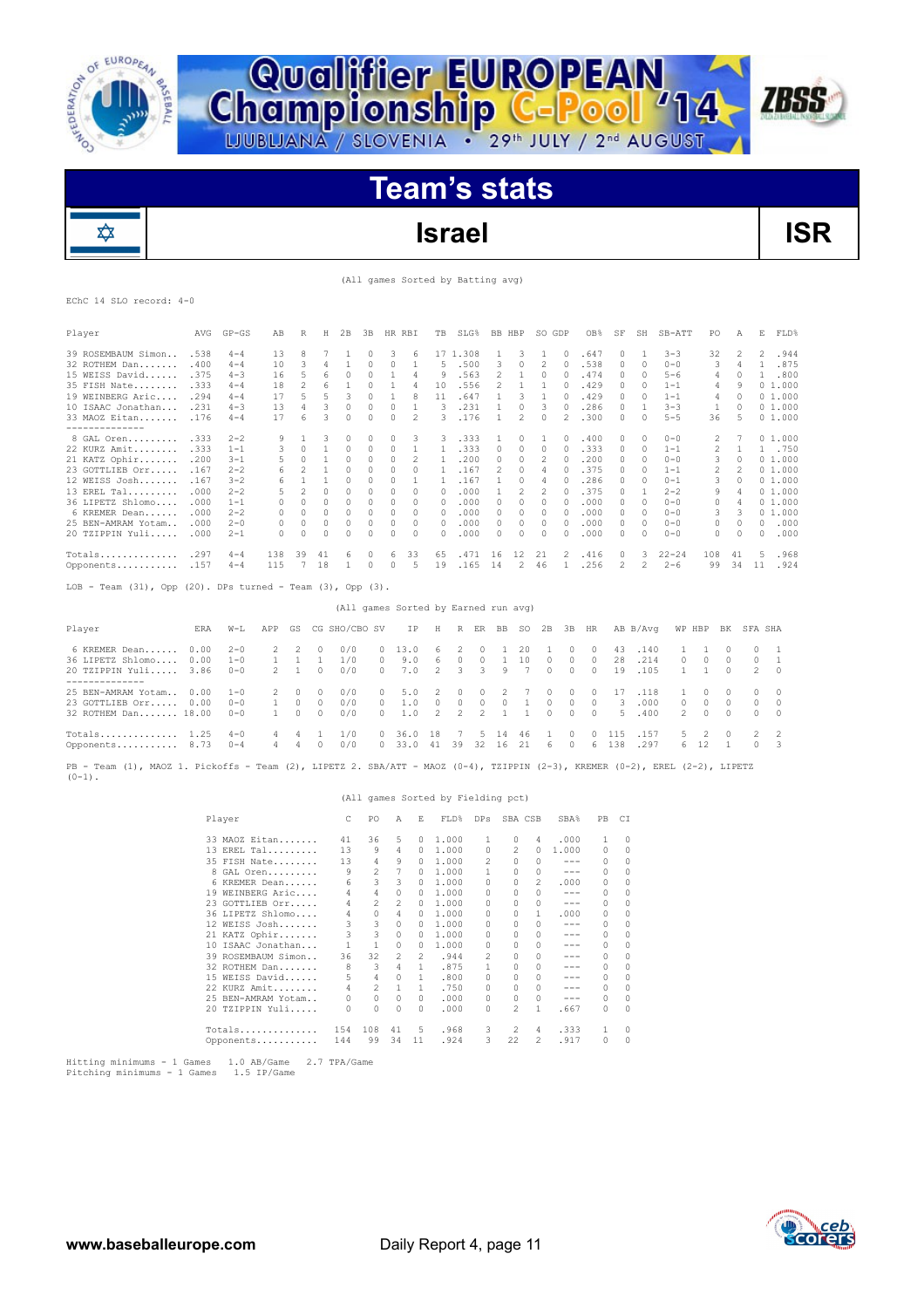



**Championship C-Pool** '14

# **Latvia LAT**

**ZBSS** 

## (All games Sorted by Batting avg)

EChC 14 SLO record: 1-3

| Player               | <b>AVG</b> | $GP - GS$ | AB  | R                        | Η                        | 2B           | 3B | <b>HR</b> | RBI          | TВ             | SLG%  | BB.            | HBP                      | SO GDP   |          | OB <sub>8</sub> | SF       | SH       | SB-ATT    | PO  | Α              | E              | FLD%   |
|----------------------|------------|-----------|-----|--------------------------|--------------------------|--------------|----|-----------|--------------|----------------|-------|----------------|--------------------------|----------|----------|-----------------|----------|----------|-----------|-----|----------------|----------------|--------|
| 2 ALDINS Kristaps    | .750       | $4 - 3$   |     |                          | 3                        |              | 0  | 0         | 0            | 3              | .750  | 8              |                          | 0        | $\Omega$ | .923            | $\Omega$ | $\Omega$ | $2 - 2$   | 6   | З              | $\Omega$       | 1.000  |
| 5 DUSELIS Janis      | .313       | $4 - 4$   | 16  |                          | 5                        | 2            | 0  | 0         |              |                | .438  | 4              | 0                        |          |          | .450            | $\Omega$ | $\Omega$ | $1 - 1$   | 45  |                |                | .979   |
| 77 ALEKSEJEVS Igors. | .250       | $4 - 4$   | 16  |                          | 4                        |              |    | 0         | 2            | 4              | .250  | 3              | n                        | 6        |          | .350            |          | n        | $1 - 2$   | 10  | 0              | 0              | 1,000  |
| 3 DUSELIS Kristaps.  | .200       | $4 - 4$   | 1.5 | $\mathfrak{D}$           |                          | <sup>0</sup> |    | n         |              | २              | .200  |                | 2                        | 4        |          | .316            |          | $\cap$   | $1 - 1$   | 3   | 11             | $\mathfrak{D}$ | .875   |
| 7 SKRASTINS Agris    | .182       | $4 - 4$   | 11  |                          | 2                        | <sup>0</sup> | U  | 0         | 2            |                | .182  | 4              | 2                        |          |          | .471            | O.       | $\cap$   | $0 - 1$   |     | 11             |                | .857   |
| 6 ANSONS Andis       | .176       | $4 - 4$   | 17  | $\overline{\phantom{a}}$ | 3                        | <sup>0</sup> | U  | 0         | <sup>0</sup> | २              | .176  | 3              | n                        | 4        |          | .300            | O.       | $\Omega$ | $0 - 0$   | 6   |                |                | .875   |
| 18 STASUNS Nikita    | .167       | $4 - 4$   | 12  | 4                        | $\overline{\mathcal{L}}$ | $\Omega$     | U  | $\Omega$  | 3            |                | .167  | $\mathfrak{D}$ |                          | 5        |          | .333            | $\Omega$ |          | $4 - 4$   | 4   | 10             |                | 01.000 |
| 16 GUTMANIS Andris   | .167       | $4 - 3$   | 12  | $\overline{c}$           | $\overline{\mathcal{L}}$ | $\Omega$     | U  | $\Omega$  |              | $\mathfrak{D}$ | .167  | $\mathfrak{D}$ | $\overline{\mathcal{L}}$ | 4        |          | .375            | n        | $\Omega$ | $4 - 5$   | 16  | $\overline{c}$ |                | 01.000 |
| -----------          |            |           |     |                          |                          |              |    |           |              |                |       |                |                          |          |          |                 |          |          |           |     |                |                |        |
| 10 KNOPKENS Arturs   | .200       | $4 - 1$   | 5.  | $\Omega$                 |                          |              |    |           |              |                | .200  |                |                          | २        | O.       | .333            | $\Omega$ |          | $1 - 1$   | 0   | n              | n              | .000   |
| 17 GEIDANS Vilnis    | .167       | $4 - 2$   | 6   |                          |                          |              |    | 0         |              |                | . 167 | 2              | 0                        |          |          | .375            | 0        | $\Omega$ | $0 - 0$   |     | 4              | 0              | .000   |
| 51 RIMICANS Ritvars. | .000       | $3 - 2$   |     |                          |                          |              |    |           |              | <sup>0</sup>   | .000  |                | 0                        |          |          | .111            |          | $\Omega$ | $0 - 0$   | 4   |                |                | .833   |
| 25 KIRLJAKS Leonids. | .000       | $2 - 1$   | 3   | <sup>0</sup>             |                          |              |    | n         |              |                | . 000 |                | n                        |          |          | .250            | $\cap$   | $\Omega$ | $0 - 0$   | 0   | O              | $\Omega$       | .000   |
| 4 STERNFELDS Kaspar  | .000       | $2 - 1$   |     | O                        | 0                        | $\Omega$     | U  | 0         | $\Omega$     | 0              | .000  | 0.             | 0                        | $\Omega$ |          | .000            | $\Omega$ | $\Omega$ | $0 - 0$   | 0   | $\Omega$       | $\Omega$       | .000   |
| 50 BIRULIS Ainars    | .000       | $1 - 0$   | 0   | $\Omega$                 | 0                        |              |    | 0         | $\Omega$     | 0              | . 000 | U              | 0                        | $\Omega$ |          | .000            | O.       | $\Omega$ | $0 - 0$   | 0   | $\Omega$       | $\Omega$       | .000   |
| 55 SILAVS Janis      | .000       | $1 - 0$   | 0   | $\Omega$                 | 0                        |              | U  | 0         | 0            | 0              | .000  | Ω              | n                        | 0        |          | .000            | $\Omega$ | $\Omega$ | $0 - 0$   | 0   | 0              | 0              | .000   |
| 21 NAGLIS Edgars     | .000       | $1 - 0$   |     | $\Omega$                 | $\Omega$                 |              |    | 0         | $\Omega$     | 0              | .000  |                |                          | O        |          | 01.000          | 0        | $\Omega$ | $0 - 0$   | 0   | $\Omega$       | $\Omega$       | .000   |
| 13 SAMOILOVS Alvils. | . 000      | $2 - 1$   | 0   | $\Omega$                 | $\Omega$                 |              | 0  | 0         | $\Omega$     | $\Omega$       | .000  | 0              | 0                        | $\Omega$ |          | .000            | $\Omega$ | $\Omega$ | $0 - 0$   | 0   | 3              | 0              | 1,000  |
| 33 MUCENIEKS Arturs. | .000       | $1 - 0$   | 0   | $\Omega$                 | 0                        | $\Omega$     | U  | 0         | $\Omega$     | $\Omega$       | .000  | 0              | 0                        | $\Omega$ |          | .000            | $\Omega$ | $\Omega$ | $0 - 0$   | 0   | $\Omega$       | n              | .000   |
| Totals               | .208       | $4 - 4$   | 125 | 21                       | 26                       | 2            | 0  | 0         | 15           | 28             | . 224 | 32             | 9                        | 35       |          | .396            | З        |          | $14 - 17$ | 102 | 47             | 8              | .949   |
| Opponents            | .216       | $4 - 4$   | 125 | 33                       | 27                       | 6            | U  | n         | 20           | 33             | .264  | 28             |                          | 1.5      |          | .398            |          |          | $23 - 24$ | 108 | 44             | 9              | .944   |

LOB - Team (42), Opp (33). DPs turned - Team (3), Opp (4). Picked off - BIRULIS 1.

## (All games Sorted by Earned run avg) Player ERA W-L APP GS CG SHO/CBO SV IP H R ER BB SO 2B 3B HR AB B/Avg WP HBP BK SFA SHA 2 ALDINS Kristaps.. 0.00 0-0 1 0 0 0/0 0 8.0 6 3 0 2 3 0 0 32 .188 2 0 0 0<br>13 SAMOILOVS Alvils. 5.19 1-0 2 1 0 0/0 0 8.2 6 6 5 5 3 2 0 0 29 .207 3 DUSELIS Kristaps. 8.10 0-1 2 1 0 0/0 0 6.2 7 6 6 2 3 1 0 0 27 .259 1 3 1 0 1 --------------<br>55 SILAVS Janis..... 0.00 0-0 1 0 0 0/0 0 0.0 0 2 0 3 0 0 0 0 1 .000 1 0 0 0 0<br>17 GEIDANS Vilnis... 16.88 0-0 2 0 0 0/0 0 2.2 3 5 5 4 1 1 0 0 9 .333 1 0 0 2 0 6 ANSONS Andis..... 22.50 0-1 3 1 0 0/0 0 2.0 0 5 5 3 1 0 0 0 5 .000 0 2 0 0 0 33 MUCENIEKS Arturs. 99.00 0-0 1 0 0 0/0 0 0.0 0 1 1 1 0 0 0 0 0 0 2 0 0 0

PB - Team (0), Opp (2). Pickoffs - Team (0), Opp (1). SBA/ATT - GUTMANIS (16-16), SAMOILOVS (10-11), ANSONS (8-8), DUSELIS K (7-7), GEIDANS (2-2), ALDINS (2-2), STERNFELDS (1-1).

Totals.............. 7.15 1-3 4 4 0 0/0 0 34.0 27 33 27 28 15 6 0 0 125 .216 8 11 1 2 2 Opponents........... 4.00 3-1 4 4 1 0/0 0 36.0 26 21 16 32 35 2 0 0 125 .208 6 9 0 3 2

(All games Sorted by Fielding pct)

| Player               | C.       | PO           | Α              | E            | FLD%  | DPs            | SBA CSB        |              | SBA%                                                                                                                                                                                                                                                                                                                                                                                         | PB       | CI       |
|----------------------|----------|--------------|----------------|--------------|-------|----------------|----------------|--------------|----------------------------------------------------------------------------------------------------------------------------------------------------------------------------------------------------------------------------------------------------------------------------------------------------------------------------------------------------------------------------------------------|----------|----------|
| 16 GUTMANIS Andris   | 18       | 16           | 2              | 0            | 1,000 | $\Omega$       | 16             | 0            | 1,000                                                                                                                                                                                                                                                                                                                                                                                        | 0        | $\Omega$ |
| 18 STASUNS Nikita    | 14       | 4            | 10             | $\Omega$     | 1.000 | 1              | $\Omega$       | 0            | ---                                                                                                                                                                                                                                                                                                                                                                                          | 0        | 0        |
| 77 ALEKSEJEVS Igors. | 10       | 10           | $^{\circ}$     | 0            | 1,000 | $\Omega$       | <sup>0</sup>   | O.           | ---                                                                                                                                                                                                                                                                                                                                                                                          | $\Omega$ | $\circ$  |
| 2 ALDINS Kristaps    | 9        | 6            | 3              | 0            | 1.000 | $\Omega$       | $\mathfrak{D}$ | 0            | 1,000                                                                                                                                                                                                                                                                                                                                                                                        | 0        | $\Omega$ |
| 17 GEIDANS Vilnis    | 5        | $\mathbf{1}$ | $\overline{4}$ | 0            | 1,000 | $\Omega$       | $\mathfrak{D}$ | U            | 1,000                                                                                                                                                                                                                                                                                                                                                                                        | 0        | $\Omega$ |
| 13 SAMOILOVS Alvils. | 3        | $\Omega$     | 3              | $\cap$       | 1,000 | $\Omega$       | 10             | 1            | .909                                                                                                                                                                                                                                                                                                                                                                                         | 0        | 0        |
| 5 DUSELIS Janis      | 47       | 4.5          | $\mathbf{1}$   | 1.           | .979  | 3              | $\Omega$       | O.           | $\frac{1}{2} \frac{1}{2} \frac{1}{2} \frac{1}{2} \frac{1}{2} \frac{1}{2} \frac{1}{2} \frac{1}{2} \frac{1}{2} \frac{1}{2} \frac{1}{2} \frac{1}{2} \frac{1}{2} \frac{1}{2} \frac{1}{2} \frac{1}{2} \frac{1}{2} \frac{1}{2} \frac{1}{2} \frac{1}{2} \frac{1}{2} \frac{1}{2} \frac{1}{2} \frac{1}{2} \frac{1}{2} \frac{1}{2} \frac{1}{2} \frac{1}{2} \frac{1}{2} \frac{1}{2} \frac{1}{2} \frac{$ | $\Omega$ | $\Omega$ |
| 3 DUSELIS Kristaps.  | 16       | 3            | 11             | 2            | .875  | $\Omega$       | 7              | O.           | 1,000                                                                                                                                                                                                                                                                                                                                                                                        | 0        | $\Omega$ |
| 6 ANSONS Andis       | 8        | 6            | $\overline{1}$ | 1            | .875  | $\Omega$       | 8              | O.           | 1,000                                                                                                                                                                                                                                                                                                                                                                                        | 0        | $\circ$  |
| 7 SKRASTINS Agris    | 21       | 7            | 11             | 3            | .857  | $\mathfrak{D}$ | $\Omega$       | 0            | ---                                                                                                                                                                                                                                                                                                                                                                                          | 0        | $\Omega$ |
| 51 RIMICANS Ritvars. | 6        | 4            | $\mathbf{1}$   | $\mathbf{1}$ | .833  | 1              | $\Omega$       | 0            | $- - -$                                                                                                                                                                                                                                                                                                                                                                                      | $\Omega$ | $\circ$  |
| 10 KNOPKENS Arturs   | 0        | $\Omega$     | $\Omega$       | 0            | .000  | $\cap$         |                |              | $- - -$                                                                                                                                                                                                                                                                                                                                                                                      | 0        | $\Omega$ |
| 55 SILAVS Janis      | $\Omega$ | $\Omega$     | 0              | 0            | .000  | $\Omega$       |                | 0            | $- - -$                                                                                                                                                                                                                                                                                                                                                                                      | $\Omega$ | $\circ$  |
| 21 NAGLIS Edgars     | 0        | 0            | $\Omega$       | $\Omega$     | .000  | $\Omega$       | $\Omega$       | <sup>0</sup> | ---                                                                                                                                                                                                                                                                                                                                                                                          | 0        | $\circ$  |
| 33 MUCENIEKS Arturs. | $\Omega$ | $\Omega$     | $\Omega$       | 0            | .000  | $\Omega$       | $\Omega$       | 0            | $- - -$                                                                                                                                                                                                                                                                                                                                                                                      | 0        | $\Omega$ |
| 25 KIRIJAKS Leonids. | $\Omega$ | $\Omega$     | $\Omega$       | 0            | .000  | $\Omega$       |                |              | $- - -$                                                                                                                                                                                                                                                                                                                                                                                      | $\Omega$ | $\Omega$ |
| 4 STERNFELDS Kaspar  | $\Omega$ | $\Omega$     | 0              | 0            | .000  | $\Omega$       |                | O.           | 1,000                                                                                                                                                                                                                                                                                                                                                                                        | 0        | $\circ$  |
| 50 BIRULIS Ainars    |          | 0            | n              | n            | .000  | <sup>0</sup>   | O              | U            | ---                                                                                                                                                                                                                                                                                                                                                                                          | 0        | $\Omega$ |
| Totals               | 157      | 102          | 47             | 8            | .949  | 3              | 23             | 1            | .958                                                                                                                                                                                                                                                                                                                                                                                         | 0        | 0        |
| Opponents            | 161      | 108          | 44             | 9            | .944  | 4              | 14             | 3            | .824                                                                                                                                                                                                                                                                                                                                                                                         | 2        | 0        |

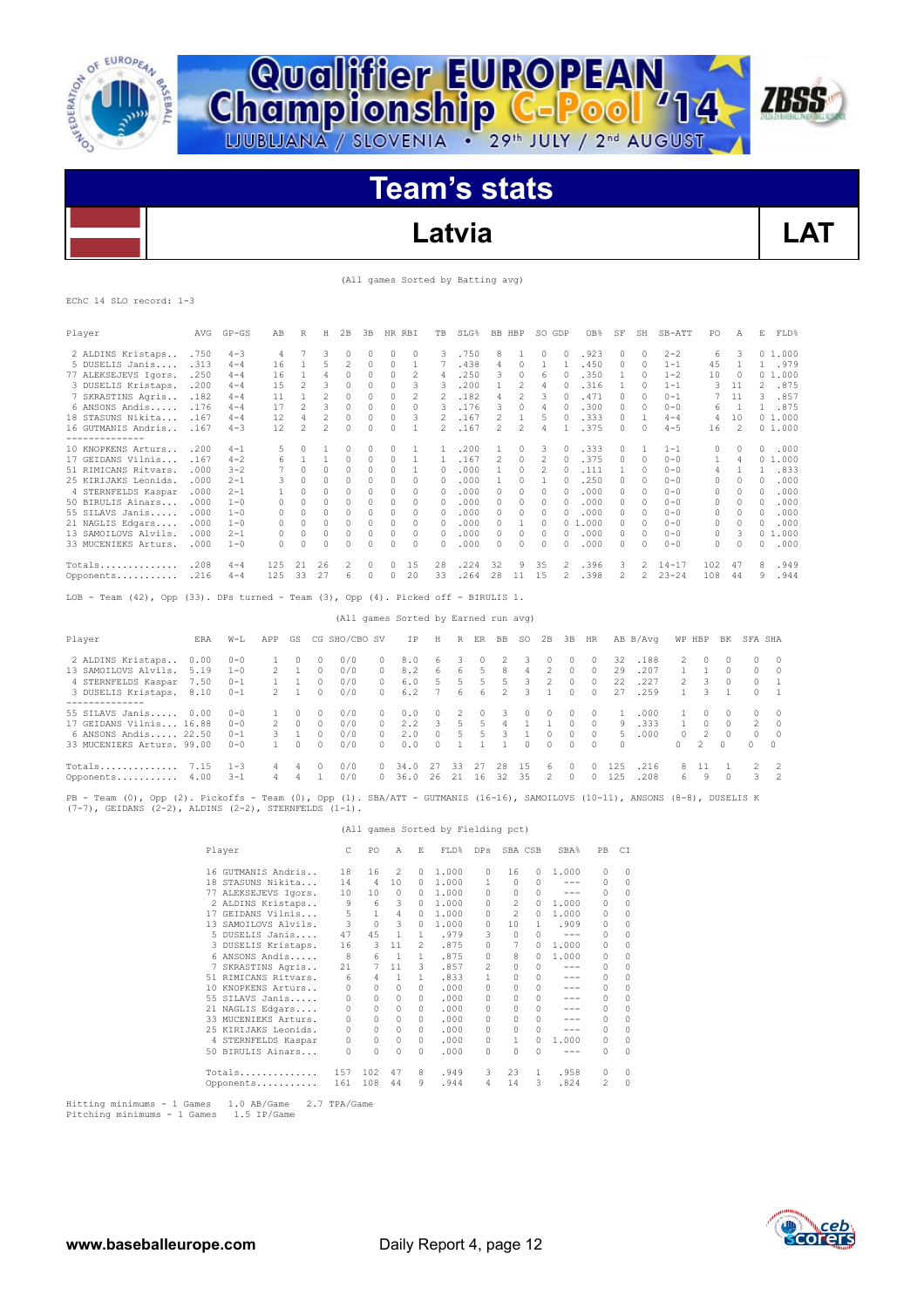

**Qualifier EUROPEAN<br>Championship C-Pool '14** 

# **Norway NOR**

**ZBSS** 

(All games Sorted by Batting avg)

|  | EChC 14 SLO record: 0-4 |  |
|--|-------------------------|--|
|  |                         |  |

| Player                                                                                                         | AVG  | $GP - GS$ | AB             | R                        | Н                        | 2B           | 3B       | HR RBI                               |                | TB             | SLG%                     |                | BB HBP         |                          | SO GDP                   |              | OB%          | SF       | SH       | SB-ATT       | PO             | A              | Ε              | FLD%         |
|----------------------------------------------------------------------------------------------------------------|------|-----------|----------------|--------------------------|--------------------------|--------------|----------|--------------------------------------|----------------|----------------|--------------------------|----------------|----------------|--------------------------|--------------------------|--------------|--------------|----------|----------|--------------|----------------|----------------|----------------|--------------|
| 6 ALVAREZ Jaliet                                                                                               | .250 | $4 - 4$   | 12             | $\Omega$                 | 3                        | 1            | $\Omega$ | $\Omega$                             | $\overline{c}$ | 4              | .333                     |                | $\Omega$       | $\Omega$                 | 1                        | $\Omega$     | .231         | 1        | $\Omega$ | $1 - 1$      | 8              | 12             | 1.             | .952         |
| 16 MELING Erlend                                                                                               | .222 | $4 - 3$   | $\circ$        | $\Omega$                 | $\overline{\mathcal{L}}$ | $\Omega$     | $\Omega$ | $\Omega$                             | $\Omega$       | $\mathfrak{D}$ | .222                     |                | $\overline{c}$ | $\Omega$                 | 3                        | $\Omega$     | .364         | $\Omega$ | $\Omega$ | $1 - 1$      | 7              | $\Omega$       | 1              | .875         |
| 4 PEREZ Alejandro                                                                                              | .154 | $4 - 4$   | 13             | $\mathbf{1}$             | 2                        | $\Omega$     | $\Omega$ | $\Omega$                             | $\mathfrak{D}$ | $\mathfrak{D}$ | .154                     |                | 1              | $\Omega$                 | 5                        | $\Omega$     | .200         | 1        | $\Omega$ | $2 - 2$      | 5              | $\mathbf{1}$   |                | 01.000       |
|                                                                                                                |      |           |                |                          |                          |              |          |                                      |                |                |                          |                |                |                          |                          |              |              |          |          |              |                |                |                |              |
| 9 RUST Robert                                                                                                  | .667 | $3 - 3$   | 3              | $\Omega$                 | 2                        | $\Omega$     | $\Omega$ | $\Omega$                             | $\Omega$       | 2              | .667                     |                | $\Omega$       | $\Omega$                 | $\Omega$                 | $\Omega$     | .667         | 0        | 0        | $0 - 1$      | 3              | $\Omega$       | 2              | .600         |
| 14 HEGSTAD Eilev                                                                                               | .250 | $3 - 3$   | R              | $\overline{\phantom{a}}$ | 2                        | $\Omega$     | $\Omega$ | $\Omega$                             | $\Omega$       | $\overline{c}$ | .250                     |                |                | $\Omega$                 | 3                        | $\Omega$     | .333         | 0        | 1        | $2 - 2$      | 5              | 3              | $\mathbf{1}$   | .889         |
| 17 TONNESSEN Sven                                                                                              | .250 | $4 - 2$   | 4              | $\Omega$                 | 1                        | $\Omega$     | $\Omega$ | $\Omega$                             | $\Omega$       | $\mathbf{1}$   | .250                     |                | $\Omega$       | $\Omega$                 | $\Omega$                 | $\cap$       | .250         | 0        | $\Omega$ | $0 - 0$      | 5              | $\Omega$       | 2              | .714         |
| 7 FJELLVANG Emil                                                                                               | .200 | $3 - 3$   | 5              | $\Omega$                 | 1                        | $\Omega$     | $\Omega$ | $\Omega$                             | $\Omega$       | $\mathbf{1}$   | .200                     |                | $\overline{c}$ | $\Omega$                 | $\mathfrak{D}$           | $\Omega$     | .429         | 0        | $\Omega$ | $0 - 0$      | 8              | 1              | 1              | .900         |
| 8 DUDEK Mathias                                                                                                | .200 | $3 - 2$   | 5              | 1                        | 1                        | $\mathbf{1}$ | $\cap$   | $\Omega$                             | $\cap$         | 2              | .400                     |                | $\Omega$       | $\cap$                   | 4                        | $\Omega$     | .200         | 0        | $\Omega$ | $0 - 0$      | 3              | $\cap$         |                | 01.000       |
| 3 BJORNSON Erik                                                                                                | .167 | $4 - 3$   | $\epsilon$     | $\Omega$                 | 1                        | $\Omega$     | $\Omega$ | $\Omega$                             | $\mathbf{1}$   | $\mathbf{1}$   | .167                     |                | 2              | $\circ$                  | 1                        | $\bigcap$    | .375         | 0        | 0        | $0 - 0$      | 7              | 3              | 1              | .909         |
| 10 LASSEN Beniamin                                                                                             | .000 | $4 - 3$   | 6              | 1                        | $\Omega$                 | $\Omega$     | $\Omega$ | $\Omega$                             | $\cap$         | $\cap$         | .000                     |                | $\Omega$       | $\overline{\mathcal{L}}$ | 3                        | $\cap$       | .250         | $\Omega$ | $\Omega$ | $1 - 2$      | 5              | 5              | 3              | .769         |
| 2 BACH Christopher.                                                                                            | .000 | $3 - 1$   |                | 2                        | n                        | $\Omega$     | $\cap$   | $\Omega$                             | $\Omega$       | <sup>0</sup>   | .000                     |                | 2              | $\mathbf{1}$             | 4                        | $\cap$       | .375         | 0        | $\Omega$ | $0 - 0$      | 4              | $\mathfrak{D}$ | 1              | .857         |
| 12 HOLLERUD Tormod                                                                                             | .000 | $3 - 2$   | $\overline{5}$ | $\mathfrak{D}$           | 0                        | $\Omega$     | $\Omega$ | $\Omega$                             | $\Omega$       | $\Omega$       | .000                     |                | $\Omega$       | $\mathbf{1}$             | 3                        | $\bigcap$    | .167         | 0        | $\Omega$ | $1 - 1$      | $\mathfrak{D}$ | $\Omega$       |                | 0, 1, 000    |
| 19 HARS Martinius                                                                                              | .000 | $2 - 1$   | 5              | <sup>0</sup>             | $\Omega$                 | $\Omega$     | $\Omega$ | $\Omega$                             | $\Omega$       | $\cap$         | .000                     |                | $\Omega$       | $\cap$                   | $\mathfrak{D}$           | $\cap$       | .000         | 0        | $\Omega$ | $1 - 1$      | $\Omega$       | $\cap$         | $\mathcal{O}$  | .000         |
| 1 JOHANSEN Bendik                                                                                              | .000 | $2 - 2$   | 5              | $\Omega$                 | $\Omega$                 | $\Omega$     | $\cap$   | $\Omega$                             | $\Omega$       | $\Omega$       | .000                     |                | $\Omega$       | $\Omega$                 | 4                        | $\cap$       | .000         | $\Omega$ | $\Omega$ | $0 - 0$      | 13             | $\cap$         |                | 01.000       |
| 20 HANSELMANN Henrik                                                                                           | .000 | $3 - 1$   | 3              | $\Omega$                 | 0                        | $\Omega$     | $\Omega$ | $\Omega$                             | 1              | $\Omega$       | .000                     |                | $\Omega$       | $\Omega$                 | $\Omega$                 | $\Omega$     | .000         | 0        | $\Omega$ | $1 - 1$      | $\mathbf{1}$   | $\mathfrak{D}$ | $\mathfrak{D}$ | .600         |
| 18 WESTRANG Christof                                                                                           | .000 | $2 - 2$   | 2              | $\Omega$                 | 0                        | $\Omega$     | $\Omega$ | $\Omega$                             | $\Omega$       | $\Omega$       | .000                     |                | $\Omega$       | $\Omega$                 | $\overline{c}$           | $\Omega$     | .000         | 0        | $\Omega$ | $0 - 0$      | 4              | $\Omega$       |                | 01.000       |
| 5 BACH Nicholas                                                                                                | .000 | $1 - 0$   |                | $\Omega$                 | $\Omega$                 | $\Omega$     | $\Omega$ | $\Omega$                             | $\Omega$       | $\Omega$       | .000                     |                | $\Omega$       | $\Omega$                 | $\Omega$                 | $\mathbf{1}$ | .000         | $\Omega$ | $\Omega$ | $0 - 0$      | $\Omega$       | $\Omega$       | $\cap$         | .000         |
| 13 NILSEN Aleksander                                                                                           | .000 | $2 - 1$   | 0              | $\Omega$                 | 0                        | $\Omega$     | $\Omega$ | $\Omega$                             | $\Omega$       | $\Omega$       | .000                     |                | $\Omega$       | $\Omega$                 | $\Omega$                 | $\Omega$     | .000         | 0        | 0        | $0 - 0$      | $\Omega$       | $\Omega$       | $\mathcal{O}$  | .000         |
| 30 MORCH Adrian                                                                                                | .000 | $1 - 0$   | $\cap$         | $\cap$                   | $\cap$                   | $\Omega$     | $\Omega$ | $\Omega$                             | $\cap$         | $\cap$         | .000                     |                | $\Omega$       | $\Omega$                 | $\Omega$                 | $\cap$       | .000         | $\cap$   | $\Omega$ | $0 - 0$      | $\Omega$       | $\mathbf{1}$   |                | 01.000       |
| Totals                                                                                                         | .153 | $4 - 4$   | 98             | 9                        | 15                       | 2            | $\Omega$ | $\Omega$                             | 6              | 17             | .173                     |                | 10             | 4                        | 37                       | 1            | .254         | 2        | 1        | $10 - 12$    | 80             | 30             | 15             | .880         |
| Opponents .308                                                                                                 |      | $4 - 4$   | 117            | 51                       | 36                       | 6            | $\Omega$ | 3                                    | 42             | 51             | .436                     |                | 40             | 10                       | 8                        | 2            | .506         | 3        | 3        | $29 - 31$    | 87             | 26             | 9              | .926         |
| Team (19), Opp (43). DPs turned - Team (2), Opp (1). CI - Team (1), BACH C 1. Picked off - ALVAREZ 1.<br>LOB - |      |           |                |                          |                          |              |          |                                      |                |                |                          |                |                |                          |                          |              |              |          |          |              |                |                |                |              |
|                                                                                                                |      |           |                |                          |                          |              |          | (All games Sorted by Earned run avg) |                |                |                          |                |                |                          |                          |              |              |          |          |              |                |                |                |              |
| Player                                                                                                         | ERA  | $W-T$ .   | APP            | GS                       | CG SHO/CBO SV            |              |          |                                      | ΙP             | Н              |                          |                | R ER BB        | SO.                      | 2B                       | 3B           | HR           |          | AB B/Ava | WP HBP       |                | BK             | SFA SHA        |              |
| 13 NILSEN Aleksander                                                                                           | 5.00 | $0 - 1$   | $\mathfrak{D}$ | 1                        | $\Omega$                 | 0/0          |          | $\Omega$                             | 9.0            | 8              | 11                       | 5              | 9              | 3                        | $\mathbf{1}$             | $\Omega$     | $\Box$       | 36       | .222     | 3            | 5              | -1             | 1              | $\mathbf{1}$ |
| --------------                                                                                                 |      |           |                |                          |                          |              |          |                                      |                |                |                          |                |                |                          |                          |              |              |          |          |              |                |                |                |              |
| 5 BACH Nicholas                                                                                                | 3.38 | $0 - 0$   | 1              | 0                        | $\Omega$                 | 0/0          |          | 0                                    | 2.2            | 4              | $\overline{c}$           | 1              | 2              | $\Omega$                 | 0                        | $\Omega$     | $\Omega$     | 11       | .364     | 2            | $\mathbf{1}$   | 0              | 1              | $\Omega$     |
| 9 RUST Robert                                                                                                  | 6.23 | $0 - 1$   | $\mathbf{1}$   | 1                        | $\Omega$                 | 0/0          |          | $\Omega$                             | 4.1            | 4              | 5                        | 3              | 6              | $\Omega$                 | $\mathbf{1}$             | $\Omega$     | $\cap$       | 17       | .235     | $\mathbf{1}$ | $\Omega$       | $\cap$         | $\Omega$       | $\cap$       |
| 30 MORCH Adrian 12.00                                                                                          |      | $0 - 0$   | $\mathbf{1}$   | 0                        | $\Omega$                 | 0/0          |          | $\Omega$                             | 3.0            | 4              | 8                        | 4              | 8              | $\circ$                  | 0                        | $\circ$      | 1            | 13       | .308     | 0            | $\circ$        | 1              | $\circ$        | $\mathbf{1}$ |
| 7 FJELLVANG Emil 14.73                                                                                         |      | $0 - 1$   | 1              | 1                        | $\Omega$                 | 0/0          |          | 0                                    | 3.2            | 6              | 9                        | 6              | 6              | 3                        | 1                        | $\Omega$     | 1            | 19       | .316     | 3            | 2              | $\Omega$       | $\Omega$       | $\Omega$     |
| 20 HANSELMANN Henrik 15.00                                                                                     |      | $0 - 0$   | $\mathbf{1}$   | $\Omega$                 | $\Omega$                 | 0/0          |          | 0                                    | 3.0            | 7              | 7                        | 5              | 3              | $\mathbf{1}$             | 1                        | $\Omega$     | $\Omega$     | 1.5      | .467     | $\mathbf{1}$ | $\overline{c}$ | $\Omega$       | $\mathbf{1}$   | 1            |
| 16 MELING Erlend 54.00                                                                                         |      | $0 - 0$   | $\mathbf{1}$   | $\Omega$                 | $\Omega$                 | 0/0          |          | 0                                    | 0.1            | 1              | $\overline{\mathcal{L}}$ | $\overline{2}$ | $\mathbf{1}$   | $\Omega$                 | 0                        | $\Omega$     | $\mathbf{1}$ | 2        | .500     | 0            | $\Omega$       | 0              | $\circ$        | $\cap$       |
| 17 TONNESSEN Sven 94.50                                                                                        |      | $0 - 1$   | 1.             | 1                        | $\Omega$                 | 0/0          |          | 0                                    | 0.2            | $\mathcal{D}$  | 7                        | $\overline{7}$ | 5              | $\mathbf{1}$             | $\overline{c}$           | $\Omega$     | $\Omega$     | 4        | .500     | 2            | $\Omega$       | 0              | $\Omega$       | $\Omega$     |
| Totals 11.14                                                                                                   |      | $() - 4$  | 4              | 4                        | $\Omega$                 | 0/0          |          | 0                                    | 26.2           | 36             | 51                       | 33             | 40             | 8                        | 6                        | $\circ$      | 3            | 117      | .308     | 12           | 10             | 2              | 3              | 3            |
| Opponents 1.55                                                                                                 |      | $4 - 0$   | 4              | 4                        | $\mathbf{1}$             | 0/0          |          | $\Omega$                             | 29.0           | 1.5            | 9                        | 5              | 10             | 37                       | $\overline{\phantom{a}}$ | $\Omega$     | $\Omega$     | 98       | .153     | 3            | $\Delta$       | 0              | $\mathfrak{D}$ | $\mathbf{1}$ |

PB - Team (4), HANSELMANN 2, WESTRANG 1, BACH C 1. Pickoffs - Team (0), Opp (1). SBA/ATT - BACH C (22-24), NILSEN (11-12),<br>HANSELMANN (10-10), RUST (6-7), MORCH (4-4), TONNESSEN (2-2), FJELLVANG (2-2), WESTRANG (1-1).

## (All games Sorted by Fielding pct)

| Player                  | C.       | PO             | $\overline{A}$ | E.             | FLD%  | DPs          |                | SBA CSB       | SBA%    | PB       | C.T          |
|-------------------------|----------|----------------|----------------|----------------|-------|--------------|----------------|---------------|---------|----------|--------------|
| 1 JOHANSEN Bendik       | 13       | 13             | $\Omega$       | 0              | 1.000 | $\Omega$     | $\Omega$       | $\Omega$      | $- - -$ | $\Omega$ | 0            |
| 4 PEREZ Alejandro       | 6        | 5              | 1              | 0              | 1,000 | $\Omega$     | 0              | 0             | $- - -$ | $\Omega$ | 0            |
| 18 WESTRANG Christof    | 4        | 4              | $\circ$        | 0              | 1.000 | $\Omega$     | 1.             | 0             | 1.000   | 1.       | 0            |
| DUDEK Mathias<br>8      | 3        | 3              | $\circ$        | 0              | 1,000 | <sup>0</sup> | $\Omega$       | 0             | $- - -$ | $\Omega$ | $\circ$      |
| 12 HOLLERUD Tormod      | 2        | $\overline{c}$ | $\Omega$       | $\Omega$       | 1,000 | $\Omega$     | $\Omega$       | $\Omega$      | $- - -$ | 0        | $\circ$      |
| 30 MORCH Adrian         | 1        | $\Omega$       | $\mathbf{1}$   | $\Omega$       | 1,000 | <sup>0</sup> | 4              | O.            | 1,000   | 0        | $\circ$      |
| 6 ALVAREZ Jaliet        | 21       | 8              | 12             | 1              | .952  | 2            | $\Omega$       | 0             | $- - -$ | $\Omega$ | $\circ$      |
| 3 BJORNSON Erik         | 11       | 7              | 3              | 1              | .909  | $\Omega$     | 0              | 0             | $- - -$ | $\Omega$ | 0            |
| FJELLVANG Emil<br>7     | 10       | 8              | $\mathbf{1}$   | $\mathbf{1}$   | .900  | 1            | 2              | $\mathcal{O}$ | 1,000   | 0        | 0            |
| 14 HEGSTAD Eilev        | 9        | 5              | 3              | $\mathbf{1}$   | .889  | $\Omega$     | $\Omega$       | 0             | $- - -$ | 0        | 0            |
| 16 MELING Erlend        | 8        | 7              | $\Omega$       | $\mathbf{1}$   | .875  | $\Omega$     | $\Omega$       | 0             | $- - -$ | $\Omega$ | $\Omega$     |
| 2 BACH Christopher.     | 7        | 4              | 2              | $\mathbf{1}$   | .857  | $\Omega$     | 22             | $\mathcal{L}$ | .917    | 1.       | $\mathbf{1}$ |
| 10 LASSEN Benjamin      | 13       | 5              | 5              | 3              | .769  | $\Omega$     | $\Omega$       |               | $-- -$  | $\Omega$ | $\Omega$     |
| TONNESSEN Sven<br>17    | 7        | 5              | $\circ$        | $\mathfrak{D}$ | .714  | 1            | $\mathfrak{D}$ | 0             | 1.000   | 0        | $\circ$      |
| HANSELMANN Henrik<br>20 | 5        | 1              | 2              | $\mathcal{L}$  | .600  | $\Omega$     | 10             | 0             | 1,000   | 2        | $\Omega$     |
| 9 RUST Robert           | 5        | 3              | $\Omega$       | 2              | .600  | $\Omega$     | 6              | 1.            | .857    | $\Omega$ | $\circ$      |
| HARS Martinius<br>19    | 0        | 0              | $\Omega$       | $\Omega$       | .000  | $\Omega$     | $\Omega$       | 0             | $- - -$ | $\Omega$ | 0            |
| 13 NTLSEN Aleksander    | $\Omega$ | 0              | $\Omega$       | $\Omega$       | .000  | $\Omega$     | 11             | 1             | .917    | $\Omega$ | $\Omega$     |
| 5 BACH Nicholas         | 0        | 0              | 0              | $\Omega$       | .000  | $\Omega$     | $\Omega$       | 0             | $- - -$ | 0        | 0            |
| Totals                  | 125      | 80             | 30             | 1.5            | .880  | 2            | 29             | 2             | .935    | 4        | 1            |
| Opponents               | 122      | 87             | 26             | 9              | .926  | 1            | 10             | $\mathcal{L}$ | .833    | 0        | $\Omega$     |
|                         |          |                |                |                |       |              |                |               |         |          |              |

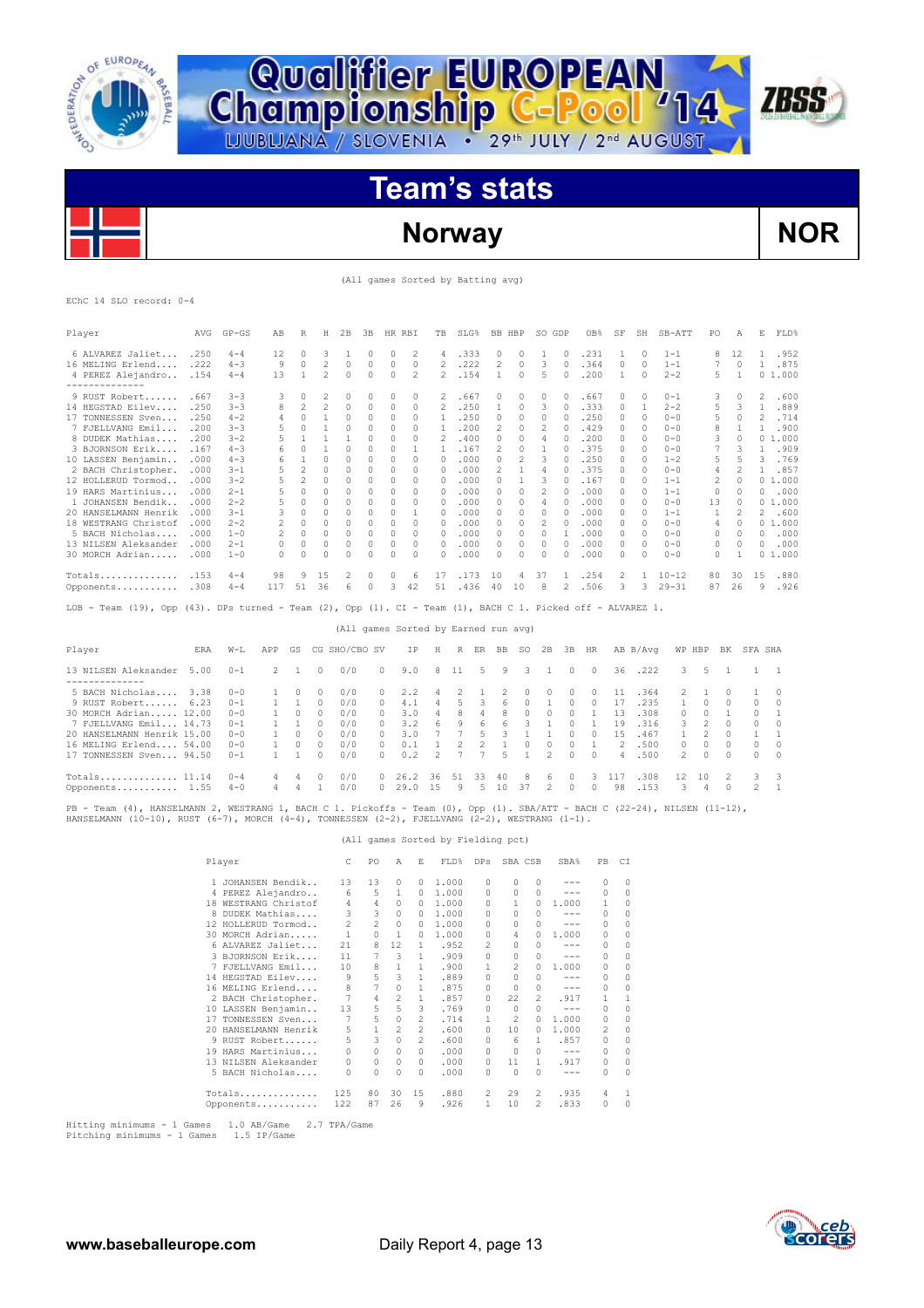

**Championship C-Pool** 14

# **Romania ROM**

**ZBSS** 

(All games Sorted by Batting avg)

|  | EChC 14 SLO record: 2-2 |  |
|--|-------------------------|--|

| Player                                                                                                                                                                                                  | AVG         | $GP - GS$ | AВ             | R              | Н              | 2B            | 3B            | HR RBI   |                | TB                                   | SLG%     |                | BB HBP         |              | SO GDP         |           | OB <sub>8</sub> | SF            | SH           | SB-ATT    | PO             | Α            | Ε              | FLD%           |
|---------------------------------------------------------------------------------------------------------------------------------------------------------------------------------------------------------|-------------|-----------|----------------|----------------|----------------|---------------|---------------|----------|----------------|--------------------------------------|----------|----------------|----------------|--------------|----------------|-----------|-----------------|---------------|--------------|-----------|----------------|--------------|----------------|----------------|
| 9 PANAITESCU Dan C.                                                                                                                                                                                     | .474        | $4 - 4$   | 19             | $\overline{4}$ | 9              | 3             | $\mathcal{O}$ | $\Omega$ | 4              | 12                                   | .632     |                | 0              | $\Omega$     | $\mathbf{1}$   | $\Box$    | .474            | $\Omega$      | $\mathbf{1}$ | $5 - 5$   | 2              | 10           |                | 01.000         |
| 5 PREDA Andrian                                                                                                                                                                                         | .455        | $4 - 4$   | 11             | 5              | 5              | $\Omega$      | $\Omega$      | $\Omega$ | $\mathfrak{D}$ | 5                                    | .455     |                | 4              | $\Omega$     | $\Omega$       | $\Omega$  | .600            | $\Omega$      | $\Omega$     | $2 - 2$   | 3              | $\Omega$     |                | 01.000         |
| 8 APOSTOAEI Andrei.                                                                                                                                                                                     | .364        | $3 - 2$   | 11             | 3              | 4              | 2             | 0             | $\Omega$ | 2              | 6                                    | .545     |                | 1              | $\circ$      | 2              | 0         | .417            | $\mathcal{O}$ | 0            | $2 - 2$   | 13             | 4            |                | 01.000         |
| 16 MIRESCU Andrei                                                                                                                                                                                       | .333        | $4 - 4$   | 12             | 5              | 4              | $\Omega$      | $\Omega$      | $\Omega$ | 4              | 4                                    | .333     |                | $\overline{c}$ | 3            | $\overline{c}$ | $\Omega$  | .529            | $\Omega$      | $\Omega$     | $4 - 4$   | 5              | 4            | $\mathfrak{D}$ | .818           |
| 10 NIKOLICI Klaus                                                                                                                                                                                       | .294        | $4 - 4$   | 17             | $\mathbf{1}$   | 5              | $\circ$       | $\Omega$      | $\Omega$ | 6              | 5                                    | .294     |                | 1              | $\Omega$     | 2              | $\Box$    | .316            | 1             | $\bigcap$    | $3 - 5$   | 12             | $\mathbf{1}$ | 2              | .867           |
| 3 PIRVU Eduard                                                                                                                                                                                          | .200        | $4 - 4$   | 1.5            | 4              | 3              | 3             | O             | $\Omega$ | 3              | 6                                    | .400     |                | 1              | $\mathbf{1}$ | 7              | $\Omega$  | .278            | 1             | $\Omega$     | $2 - 2$   | 3              | 8            | $\mathfrak{D}$ | .846           |
| 1 GAVRILA Catalin                                                                                                                                                                                       | .143        | $4 - 4$   | 14             | 3              | $\mathfrak{D}$ | $\Omega$      | $\Omega$      | $\Omega$ | $\mathbf{1}$   | $\mathfrak{D}$                       | .143     |                | 4              | $\Omega$     | $\mathfrak{D}$ | $\Omega$  | .333            | $\Omega$      | $\Omega$     | $3 - 3$   | 6              | 3            | $\mathfrak{D}$ | .818           |
| --------------<br>14 LAZAR Catalin                                                                                                                                                                      | .500        | $2 - 1$   | $\mathfrak{D}$ | $\Omega$       | $\mathbf{1}$   | $\Omega$      | 0             | $\Omega$ | $\Omega$       | $\mathbf{1}$                         | .500     |                | 0              | $\Omega$     | $\mathbf{1}$   | $\bigcap$ | .500            | $\Omega$      | $\Omega$     | $0 - 0$   | 1.             | $\mathbf{1}$ |                | 0, 1, 000      |
| 7 TOCU Liviu I                                                                                                                                                                                          | .444        | $3 - 2$   | 9              | $\mathbf{1}$   | $\overline{4}$ | $\circ$       | $\Omega$      | 0        | 1              | 4                                    | .444     |                | 0              | 0            | 3              | $\bigcap$ | .400            | 1             | $\Omega$     | $0 - 0$   | 5              | $\Omega$     | $\mathbf{1}$   | .833           |
| 11 MANOLE Lucian                                                                                                                                                                                        | .000        | $4 - 3$   | 8              | $\mathbf{1}$   | 0              | 0             | 0             | $\Omega$ | 1              | $\Omega$                             | .000     |                | 0              | $\mathbf{1}$ | 3              | $\bigcap$ | .111            | $\Omega$      | -1           | $0 - 1$   | 23             | 6            | $\overline{c}$ | .935           |
| 15 SUSANU Sergiu                                                                                                                                                                                        | .000        | $4 - 1$   | 8              | $\mathfrak{D}$ | $\Omega$       | $\Omega$      | $\Omega$      | $\Omega$ | $\Omega$       | $\Omega$                             | .000     |                | $\mathfrak{D}$ | $\Omega$     | $\mathbf{1}$   | $\Omega$  | .200            | $\Omega$      | $\Omega$     | $0 - 1$   | $\mathbf{1}$   | $\mathbf{1}$ | $\mathbf{1}$   | .667           |
| 17 BURLEA Mihai                                                                                                                                                                                         | .000        | $3 - 3$   | 8              | 1              | $\Omega$       | $\circ$       | $\Omega$      | $\Omega$ | $\Omega$       | $\Omega$                             | .000     |                | 0              | $\Omega$     | 2              | $\bigcap$ | .000            | $\mathcal{O}$ | $\Omega$     | $0 - 0$   | 20             | $\mathbf{1}$ | 1              | .955           |
| 13 MIHAI Andrei A                                                                                                                                                                                       | .000        | $2 - 1$   | 4              | $\Omega$       | $\Omega$       | $\Omega$      | $\Omega$      | $\Omega$ | $\Omega$       | $\Omega$                             | .000     |                | $\Omega$       | $\Omega$     | 1              | $\cap$    | .000            | $\Omega$      | $\Omega$     | $0 - 0$   | 7              | $\Omega$     | $\mathfrak{D}$ | .778           |
| 12 ADUMITRACHIOAIE A                                                                                                                                                                                    | .000        | $1 - 1$   | 0              | $\Omega$       | $\Box$         | $\Omega$      | $\Omega$      | $\Omega$ | $\Omega$       | $\Omega$                             | .000     |                | $\Omega$       | $\Omega$     | $\Omega$       | $\bigcap$ | .000            | $\mathcal{O}$ | $\Omega$     | $0 - 0$   | 1              | $\mathbf{1}$ |                | 01.000         |
| Totals                                                                                                                                                                                                  | .268        | $4 - 4$   | 138            | 30             | 37             | 8             | 0             | $\circ$  | 24             | 45                                   | .326     |                | 15             | 5            | 27             | $\circ$   | .354            | 3             | 2            | $21 - 25$ | 102            | 40           | 15             | .904           |
| Opponents .237                                                                                                                                                                                          |             | $4 - 4$   | 135            | 36             | 32             | 8             | 0             | 3        | 27             | 49                                   | .363     |                | 24 11          |              | 33             | 1         | .390            | 2             | $\mathbf{1}$ | $8 - 12$  | 105            | 38           |                | 7.953          |
| LOB - Team (28), Opp (35). DPs turned - Team (2). Picked off - MIRESCU 1.                                                                                                                               |             |           |                |                |                |               |               |          |                |                                      |          |                |                |              |                |           |                 |               |              |           |                |              |                |                |
|                                                                                                                                                                                                         |             |           |                |                |                |               |               |          |                | (All games Sorted by Earned run avg) |          |                |                |              |                |           |                 |               |              |           |                |              |                |                |
| Player                                                                                                                                                                                                  | <b>F.RA</b> | $W-T.$    | APP            | GS.            |                | CG SHO/CBO SV |               |          | TP             | H                                    | R        | ER             | <b>BB</b>      | SO.          | 2B             | 3B        | HR              |               | AB B/Avq     | WP HBP    |                | BK           | SFA SHA        |                |
| 3 PIRVU Eduard                                                                                                                                                                                          | 2.16        | $1 - 0$   | $\mathfrak{D}$ | $\Omega$       | $\Omega$       | 0/0           |               | 0        | 8.1            | 6                                    | 4        | 2              | 4              | 9            | $\mathfrak{D}$ | $\Omega$  | $\Omega$        | 27            | .222         | $\Omega$  | 3              | $\Omega$     | 1              | $\Omega$       |
| 9 PANAITESCU Dan C.                                                                                                                                                                                     | 3.00        | $0 - 1$   | $\mathbf{1}$   | 1              | $\Omega$       | 0/0           |               | $\Omega$ | 6.0            | 4                                    | 3        | $\overline{c}$ | $\mathbf{1}$   | 5            | $\Omega$       | 0         | $\overline{c}$  | 24            | .167         | 0         |                | $\Omega$     | 0              | $\Omega$       |
| 14 LAZAR Catalin<br>--------------                                                                                                                                                                      | 7.88        | $0 - 0$   | $\mathcal{L}$  | 1              | $\Omega$       | 0/0           |               | $\Omega$ | 8.0            | 11                                   | 14       | 7              | 8              | 6            | 3              | $\Omega$  | $\Omega$        | 39            | .282         | 5         | $\overline{4}$ | $\Omega$     | $\Omega$       | $\overline{1}$ |
| 15 SUSANU Sergiu                                                                                                                                                                                        | 0.00        | $1 - 0$   | $\mathbf{1}$   | $\Omega$       | $\cap$         | 0/0           |               | 0        | 5.0            | $\overline{1}$                       | $\Omega$ | $\Omega$       | $\overline{1}$ | 7            | 0              | $\Omega$  | $\Omega$        | 1.5           | .067         | 1         | $\Omega$       | $\cap$       | 1              | $\Omega$       |
| 12 ADUMITRACHIOAIE A                                                                                                                                                                                    | 4.50        | $0 - 0$   | $\mathbf{1}$   | 1              | $\Omega$       | 0/0           |               | $\Omega$ | 4.0            | 1                                    | 4        | $\overline{c}$ | 5              | 6            | $\mathbf{1}$   | $\Omega$  | $\Omega$        | 14            | .071         | $\Omega$  | 1              | 0            | $\Omega$       | $\mathcal{O}$  |
| 8 APOSTOAEI Andrei.                                                                                                                                                                                     | 7.71        | $0 - 0$   |                | $\circ$        | $\Omega$       | 0/0           |               | 0        | 2.1            | 3                                    | 2        | 2              | 2              | 0            | $\overline{2}$ | $\Omega$  | $\Omega$        | 9             | .333         | $\Omega$  | 2              | $\Omega$     | 0              | $\Omega$       |
| 10 NIKOLICI Klaus 99.00                                                                                                                                                                                 |             | $0 - 1$   | $\mathbf{1}$   | 1              | $\Omega$       | 0/0           |               | $\cap$   | 0.1            | 6                                    | 9        | 9              | 3              | $\Omega$     | 0              | $\Omega$  | 1               | 7             | .857         | $\Omega$  | $\Omega$       | $\Omega$     | $\Omega$       | $\Omega$       |
| $Totals$ $6.35$                                                                                                                                                                                         |             | $2 - 2$   | 4              | 4              | $\Omega$       | 0/0           |               | $\Omega$ | 34.0           | 32                                   | 36       | 24             | 24             | 33           | 8              | $\Omega$  | 3               | 135           | .237         | 6         | 11             | 0            | 2              | 1              |
| Opponents 5.40                                                                                                                                                                                          |             | $2 - 2$   | 4              | 4              | 1              | 0/0           |               | $\Omega$ | 35.0           | 37                                   | 30       | 21             | 15             | 27           | 8              | $\Omega$  | $\Omega$        | 138           | .268         | 6         | 5              | $\mathbf{1}$ | 3              | 2              |
| PB - Team (2), MANOLE 2, Opp (2). Pickoffs - Team (1), ADUMITRAC. A 1, Opp (1). SBA/ATT - MANOLE (5-8), LAZAR (3-5),<br>PANAITESCU (3-3), PIRVU E (0-2), MIHAI (2-2), SUSANU (1-1), ADUMITRAC. A (1-1). |             |           |                |                |                |               |               |          |                |                                      |          |                |                |              |                |           |                 |               |              |           |                |              |                |                |

## (All games Sorted by Fielding pct)

| Player |                      | C.  | PO. | A        | F. | FLD%  | DPs          | SBA CSB  |          | SBA%    | PB. | CI       |
|--------|----------------------|-----|-----|----------|----|-------|--------------|----------|----------|---------|-----|----------|
|        | 8 APOSTOAEI Andrei.  | 17  | 13  | 4        | 0  | 1,000 | 1.           | $\Omega$ | $\Omega$ |         | 0   |          |
|        | 9 PANAITESCU Dan C.  | 12  | 2   | 10       | 0  | 1,000 | $\Omega$     | 3        | $\Omega$ | 1,000   | 0   | $\Omega$ |
|        | 5 PREDA Andrian      | 3   | 3   | 0        | 0  | 1,000 | $\Omega$     | 0        | 0        | $- - -$ | 0   | $\Omega$ |
|        | 14 LAZAR Catalin     | 2   |     |          | 0  | 1,000 | $\Omega$     | 3        | 2        | .600    | 0   | 0        |
|        | 12 ADUMITRACHIOAIE A | 2   | 1   |          | 0  | 1,000 | $\cap$       | 1        | 0        | 1,000   | 0   |          |
|        | 17 BURLEA Mihai      | 22  | 20  |          | 1. | .955  | 2            | 0        | 0        | $- - -$ | 0   | 0        |
|        | 11 MANOLE Lucian     | 31  | 23  | 6        | 2  | .935  | 1.           | 5        | 3        | .625    | 2   | $\Omega$ |
|        | 10 NIKOLICI Klaus    | 15  | 12  |          | 2  | .867  | 1.           | 0        | 0        | $- - -$ | 0   | 0        |
|        | 3 PIRVU Eduard       | 13  | 3   | 8        | 2  | .846  | $\Omega$     | 0        | 2        | .000    | 0   | 0        |
|        | 7 TOCU Liviu I       | 6   | 5   | $\Omega$ | 1. | .833  | $\Omega$     | $\Omega$ | 0        | $-- -$  | 0   | 0        |
|        | 16 MIRESCU Andrei    | 11  | 5   | 4        | 2  | .818  | 0            | 0        | 0        | $- - -$ | 0   | $\Omega$ |
|        | 1 GAVRILA Catalin    | 11  | 6   | 3        | 2  | .818  | $\Omega$     | $\Omega$ | 0        | $- - -$ | 0   | 0        |
|        | 13 MIHAI Andrei A    | 9   | 7   | $\Omega$ | 2  | .778  | $\Omega$     | 2        | 0        | 1,000   | 0   | $\Omega$ |
|        | 15 SUSANU Sergiu     | 3   | 1   |          | 1  | .667  | <sup>0</sup> | 1        | 0        | 1,000   | 0   | $\Omega$ |
|        | Totals               | 157 | 102 | 40       | 15 | .904  | 2            | 8        | 4        | .667    | 2   | 0        |
|        | Opponents            | 150 | 105 | 38       | 7  | .953  | $\Omega$     | 21       | 4        | .840    | 2   | $\Omega$ |

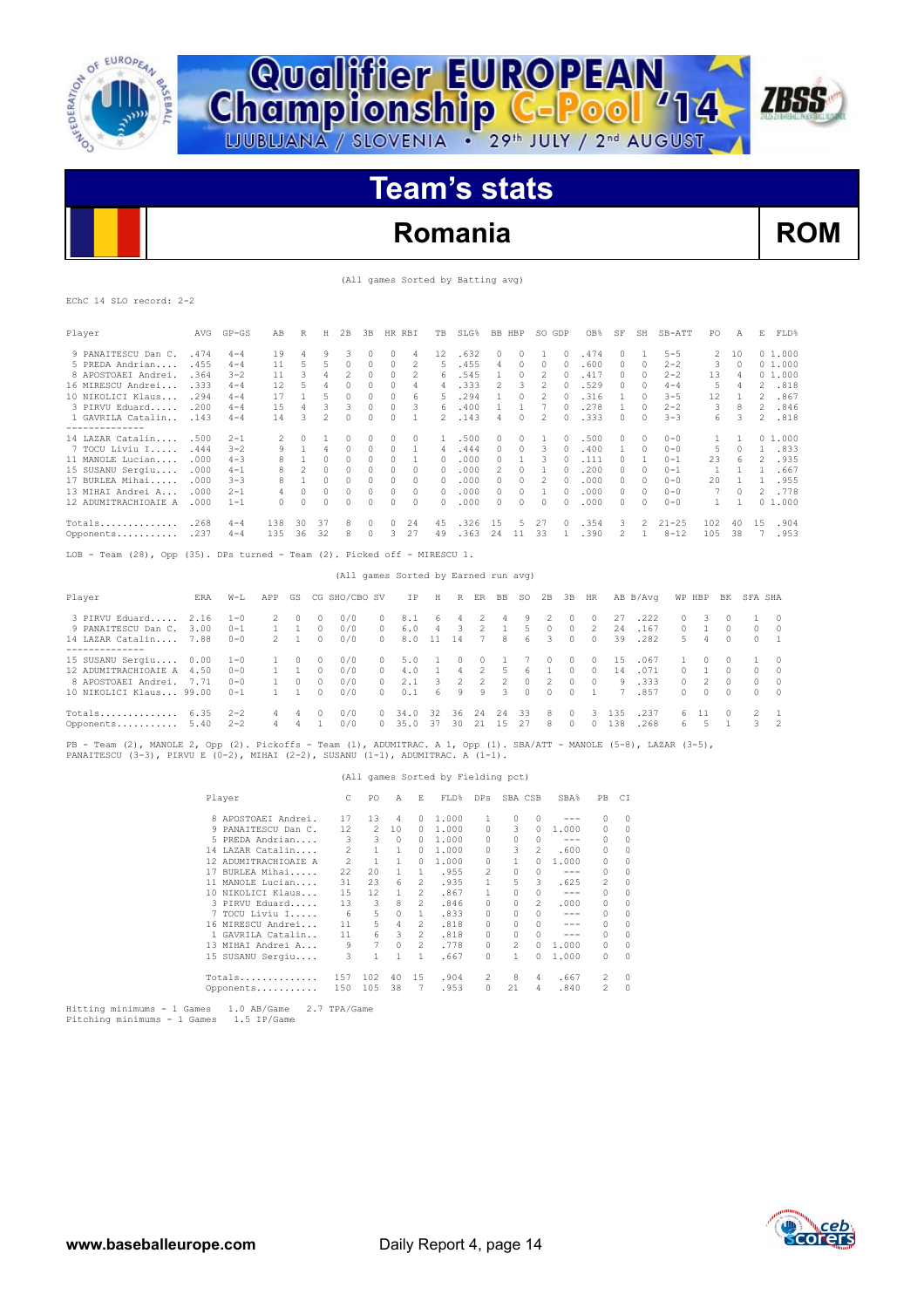

**Championship C-Pool** 14

# **Slovenia SLO**

**ZBSS** 

(All games Sorted by Batting avg)

### EChC 14 SLO record: 3-1

| Player               | AVG   | $GP - GS$ | AB  | R                        | Н                        | 2B             | 3B       |          | HR RBI         | TB           | SLG%  | BB. | HBP      | SO GDP   |          | OB <sub>8</sub>        | SF | SH       | SB-ATT    | PO       | Α            | E        | FLD%   |
|----------------------|-------|-----------|-----|--------------------------|--------------------------|----------------|----------|----------|----------------|--------------|-------|-----|----------|----------|----------|------------------------|----|----------|-----------|----------|--------------|----------|--------|
| 47 MAROLT Tine       | . 636 | $4 - 4$   | 11  | 5                        |                          |                | 0        | $\Omega$ | 2              | 8            | .727  | 4   | 0        | 2        |          | .733                   | 0  |          | $5 - 5$   | 6        | $\Omega$     |          | 01.000 |
| 68 TROBEC Jakob      | .545  | $4 - 4$   | 11  | 6                        | 6                        | 2              | $\Omega$ | 0        | 6              | 8            | .727  | 4   | 3        |          | $\Omega$ | .650                   | 2  | 0        | $2 - 2$   | 2        | 11           |          | .929   |
| 94 JERMAN Matic A    | .400  | $3 - 3$   | 10  | 4                        | 4                        | $\mathfrak{D}$ | 0        | $\Omega$ |                | 6            | . 600 |     | 2        | 3        |          | .538                   | 0  | $\Omega$ | $1 - 2$   | 8        | $\Omega$     | $\Omega$ | 1,000  |
| $59$ RUDOLF Uros     | .353  | $4 - 4$   | 17  | 4                        | Б                        |                |          | 0        | 3              | 9            | .529  |     | n        |          |          | .389                   | 0  |          | $3 - 3$   | 3        | 8            |          | .917   |
| 49 GODNIC Martin     | .250  | $3 - 3$   | 12  | 6                        |                          | $\Omega$       |          | $\Omega$ | 4              | 5.           | .417  |     | n        |          |          | .250                   | 0  |          | $2 - 2$   | 5        | 10           |          | .938   |
| 84 SERBEC Jaka       | .231  | $3 - 3$   | 13  |                          |                          | $\Omega$       | 0        | $\Omega$ | $\mathfrak{D}$ | 3            | .231  | 2   | $\Omega$ |          |          | .333                   | 0  | $\Omega$ | $0 - 0$   | 5        | $\mathbf{1}$ |          | 01.000 |
| 67 STRUKELJ Ziga     | .000  | $3 - 3$   | 8   | $\overline{\phantom{a}}$ | 0                        | $\Omega$       | 0        | $\Omega$ | $\Omega$       | $\cap$       | .000  | 5.  | $\Omega$ | 2        |          | .385                   | 0  | $\Omega$ | $0 - 0$   | 21       |              |          | .960   |
| ---------------      |       |           |     |                          |                          |                |          |          |                |              |       |     |          |          |          |                        |    |          |           |          |              |          |        |
| 87 DROBNAK Igor      | .500  | $1 - 1$   | 2   | $\Omega$                 |                          | $\Omega$       | 0        | $\Omega$ | 0              |              | .500  | 0   | 0        | 0        |          | .500                   | 0  |          | $0 - 0$   | 8        |              |          | 01.000 |
| 56 GRIMSIC Miha      | .500  | $1 - 0$   | 2   | 0                        |                          | 0              | 0        | 0        | $\Omega$       |              | .500  | 0   | 0        |          |          | .500                   | 0  | 0        | $0 - 0$   | 2        | $\Omega$     |          | 01.000 |
| 58 KREITMAYER Luka   | .250  | $3 - 3$   |     |                          | $\overline{\mathcal{L}}$ |                | 0        | $\Omega$ | $\Omega$       | 3            | .375  |     | $\Omega$ |          |          | .333                   |    | $\Omega$ | $1 - 1$   | 22       |              |          | 01.000 |
| $50$ STARC Bor       | .200  | $3 - 2$   |     | 0                        |                          | $\Omega$       | 0        | $\Omega$ | 2              |              | .200  |     | 0        |          |          | .333                   | 0  | $\Omega$ | $0 - 1$   | 0        |              |          | 01.000 |
| 89 BIZJAK Andrej     | .167  | $4 - 2$   | 6   |                          |                          | $\Omega$       | 0        | $\Omega$ |                |              | .167  | 2   | $\Omega$ |          |          | .375                   | 0  | $\Omega$ | $2 - 2$   | 2        |              |          | 01.000 |
| 69 VADAS Rok         | .000  | $3 - 3$   |     | 0                        |                          | 0              | 0        | $\Omega$ |                | 0            | .000  |     | n        | 0        |          | .111                   | 0  | 0        | $0 - 1$   | 5        | $\Omega$     |          | 01.000 |
| 71 ZELEZNIKAR Kleman | .000  | $3 - 1$   |     |                          |                          | $\Omega$       |          | $\Omega$ | $\Omega$       | 0            | .000  |     |          |          |          | .000                   | 0  | $\Omega$ | $0 - 0$   |          | $\Omega$     |          | 01.000 |
| 44 LESNJAK Matic     | .000  | $1 - 1$   |     | 0                        | 0                        | 0              | 0        | $\Omega$ | 0              | 0            | .000  | 0   | 0        |          |          | .000                   | 0  | $\Omega$ | $0 - 0$   | 3        |              |          | .833   |
| 85 PUCNIK Jan        | .000  | $1 - 1$   |     | 0                        | 0                        | $\Omega$       | 0        | $\Omega$ | $\Omega$       | 0            | .000  | 0   | $\Omega$ |          |          | .000                   | 0  | $\Omega$ | $0 - 0$   | 2        | $\Omega$     |          | 01.000 |
| $55$ CUCEK Rok       | .000  | $3 - 2$   | 0   |                          | $\Omega$                 | $\Omega$       | 0        | $\Omega$ | $\Omega$       | $\Omega$     | .000  |     | $\Omega$ | $\Omega$ |          | .000<br>0 <sub>1</sub> | 0  | $\Omega$ | $0 - 0$   | $\Omega$ |              |          | .500   |
| 57 SMOLNIKAR Jaka    | .000  | $1 - 0$   | 0   | 0                        | <sup>0</sup>             | $\Omega$       |          | n        | $\Omega$       | <sup>0</sup> | .000  | O.  | n        | 0        |          | .000                   | 0  | $\Omega$ | $0 - 0$   | 1.       |              |          | 01.000 |
| Totals               | .287  | $4 - 4$   | 122 | 33                       | 35                       |                | 2        | $\Omega$ | 22             | 46           | .377  | 23  | 5        | 21       |          | .414                   | 2  | 4        | $16 - 19$ | 96       | 42           | 6        | .958   |
| Opponents            | .223  | $4 - 4$   | 112 | 16                       | 25                       | 3              | 0        | 3        | 14             | 37           | .330  | 19  |          | 26       |          | .367                   |    |          | $11 - 15$ | 95       | 44           | 14       | .908   |

LOB - Team (28), Opp (31). DPs turned - Team (3), Opp (3). Picked off - VADAS 1, MAROLT 1.

| Player                                                                                                      |  |                     |  | ERA W-L APP GS CG SHO/CBO SV IP H R ER BB SO 2B 3B HR AB B/Avq WP HBP BK SFA SHA |                                                                              |  |  |  |  |                                                                                               |                      |                     |           |                           |
|-------------------------------------------------------------------------------------------------------------|--|---------------------|--|----------------------------------------------------------------------------------|------------------------------------------------------------------------------|--|--|--|--|-----------------------------------------------------------------------------------------------|----------------------|---------------------|-----------|---------------------------|
| 55 CUCEK Rok 2.08 1-0 2 2 1 0/0<br>50 STARC Bor 3.00 1-0                                                    |  | $1 \quad 1 \quad 1$ |  | 0/0                                                                              |                                                                              |  |  |  |  | 0 13.0 6 3 3 8 12 0 0 1 41 .146 1 2 0 0 2<br>0 6.0 4 2 2 4 7 0 0 0 21 190 1 1 1 0 1           |                      |                     |           |                           |
| 89 BIZJAK Andrej 3.60 1-0 1 0 0 0/0<br>57 SMOLNIKAR Jaka 6.75 0-0<br>58 KREITMAYER Luka 10.12  0-1  1  1  0 |  | 1 0 0               |  | 0/0<br>0/0                                                                       |                                                                              |  |  |  |  | 0 5.0 5 2 2 2 2 1 0 0 19 .263<br>0 2.2 2 2 2 2 0 0 0 1 9 .222<br>0 5.1 8 7 6 3 5 2 0 1 22 364 | 1 1 0                | $0 \quad 2 \quad 0$ | 3 1 0 1 0 | $0\quad 0$<br>$0 \quad 1$ |
| Totals $4.22$ 3-1<br>Opponents $4.55$ 1-3                                                                   |  |                     |  | 4 4 2 0/0<br>4 4 1 1/0                                                           | 0 32.0 25 16 15 19 26 3 0 3 112 .223<br>0 31.2 35 33 16 23 21 7 2 0 122 .287 |  |  |  |  |                                                                                               | $12 \quad 5 \quad 2$ |                     | 6 7 1 1 4 | 2 4                       |
|                                                                                                             |  |                     |  |                                                                                  |                                                                              |  |  |  |  |                                                                                               |                      |                     |           |                           |

(All games Sorted by Earned run avg)

Pickoffs - Team (0), Opp (2). SBA/ATT - STRUKELJ (7-9), CUCEK (5-5), STARC (2-4), KREITMAYER (3-4), LESNJAK (4-4), SMOLNIKAR  $(1-2)$ .

|                         |                |                |               |              | (All games Sorted by Fielding pct) |                |                |              |                  |          |          |
|-------------------------|----------------|----------------|---------------|--------------|------------------------------------|----------------|----------------|--------------|------------------|----------|----------|
| Player                  | C.             | P0             | A             | E.           | FLD <sup>§</sup>                   | DPs            | SBA CSB        |              | SBA <sup>*</sup> | PB.      | C.T      |
| 58 KREITMAYER Luka      | 23             | 22             | 1             | $\Omega$     | 1,000                              | 3              | 3              | 1.           | .750             | $\Omega$ | $\Omega$ |
| DROBNAK Igor<br>87      | 9              | 8              | 1             | 0            | 1,000                              | $\Omega$       | $\Omega$       | O.           | $- - -$          | $\Omega$ | $\Omega$ |
| 94 JERMAN Matic A       | 8              | 8              | $\Omega$      | $\Omega$     | 1,000                              | $\Omega$       | $\cap$         | 0            | ---              | $\Omega$ | $\Omega$ |
| 84 SERBEC Jaka          | 6              | 5              | $\mathbf{1}$  | $\Omega$     | 1,000                              | 1.             | $\cap$         | 0            | ---              | $\Omega$ | $\Omega$ |
| MAROLT Tine<br>47       | 6              | 6              | $\mathcal{O}$ | 0            | 1,000                              | <sup>0</sup>   | <sup>0</sup>   | 0            | ---              | 0        | $\Omega$ |
| 69 VADAS Rok            | 5              | 5              | $\Omega$      | $\Omega$     | 1,000                              | <sup>0</sup>   | <sup>0</sup>   | 0            | ---              | n        | $\Omega$ |
| 89 BIZJAK Andrej        | 4              | $\overline{c}$ | 2             | $\Omega$     | 1,000                              | <sup>0</sup>   | $\cap$         | <sup>0</sup> | ---              | $\Omega$ | $\Omega$ |
| 85 PUCNIK Jan           | 2              | 2              | $\Omega$      | $\Omega$     | 1,000                              | <sup>0</sup>   | $\Omega$       | 0            | ---              | $\cap$   | $\Omega$ |
| SMOLNIKAR Jaka<br>57    | $\overline{2}$ | $\mathbf{1}$   | 1             | $\Omega$     | 1,000                              | $\Omega$       |                | 1            | .500             | 0        | 0        |
| 56 GRIMSIC Miha         | $2^{1}$        | 2              | $\Omega$      | $\Omega$     | 1,000                              | <sup>0</sup>   | <sup>0</sup>   | O.           | $- - -$          | $\Omega$ | $\Omega$ |
| ZELEZNIKAR Kleman<br>71 | 1              | 1              | $\Omega$      | $\Omega$     | 1.000                              | <sup>0</sup>   | $\Omega$       | 0            | $- - -$          | $\Omega$ | $\Omega$ |
| $50$ STARC Bor          | 1              | $\Omega$       | 1             | $\Omega$     | 1.000                              | <sup>0</sup>   | $\mathfrak{D}$ | 2            | .500             | 0        | $\Omega$ |
| 67 STRUKELJ Ziga        | 25             | 21             | 3             | 1.           | .960                               | <sup>0</sup>   |                | 2            | .778             | 0        | $\Omega$ |
| 49 GODNIC Martin        | 16             | 5              | 10            | 1.           | .938                               | 2              | $\cap$         | O.           | $- - -$          | 0        | $\Omega$ |
| 68 TROBEC Jakob         | 14             | 2              | 11            | $\mathbf{1}$ | .929                               | $\mathfrak{D}$ | <sup>0</sup>   | 0            | ---              | $\Omega$ | $\Omega$ |
| 59 RUDOLF Uros          | 12             | 3              | 8             | $\mathbf{1}$ | .917                               | <sup>0</sup>   | $\Omega$       | 0            | $- - -$          | $\Omega$ | $\Omega$ |
| 44 LESNJAK Matic        | 6              | 3              | 2             | $\mathbf{1}$ | .833                               | $\Omega$       | 4              | 0            | 1.000            | 0        | $\Omega$ |
| 55 CUCEK Rok            | $\mathfrak{D}$ | 0              | 1             | 1            | .500                               | <sup>0</sup>   | 5              | 0            | 1.000            | 0        | $\Omega$ |
| $Totals$                | 144            | 96             | 42            | 6            | .958                               | 3              | 11             | 4            | .733             | 0        | 0        |
| Opponents               | 153            | 95             | 44            | 14           | .908                               | 3              | 16             | 3            | .842             | $\Omega$ | 0        |

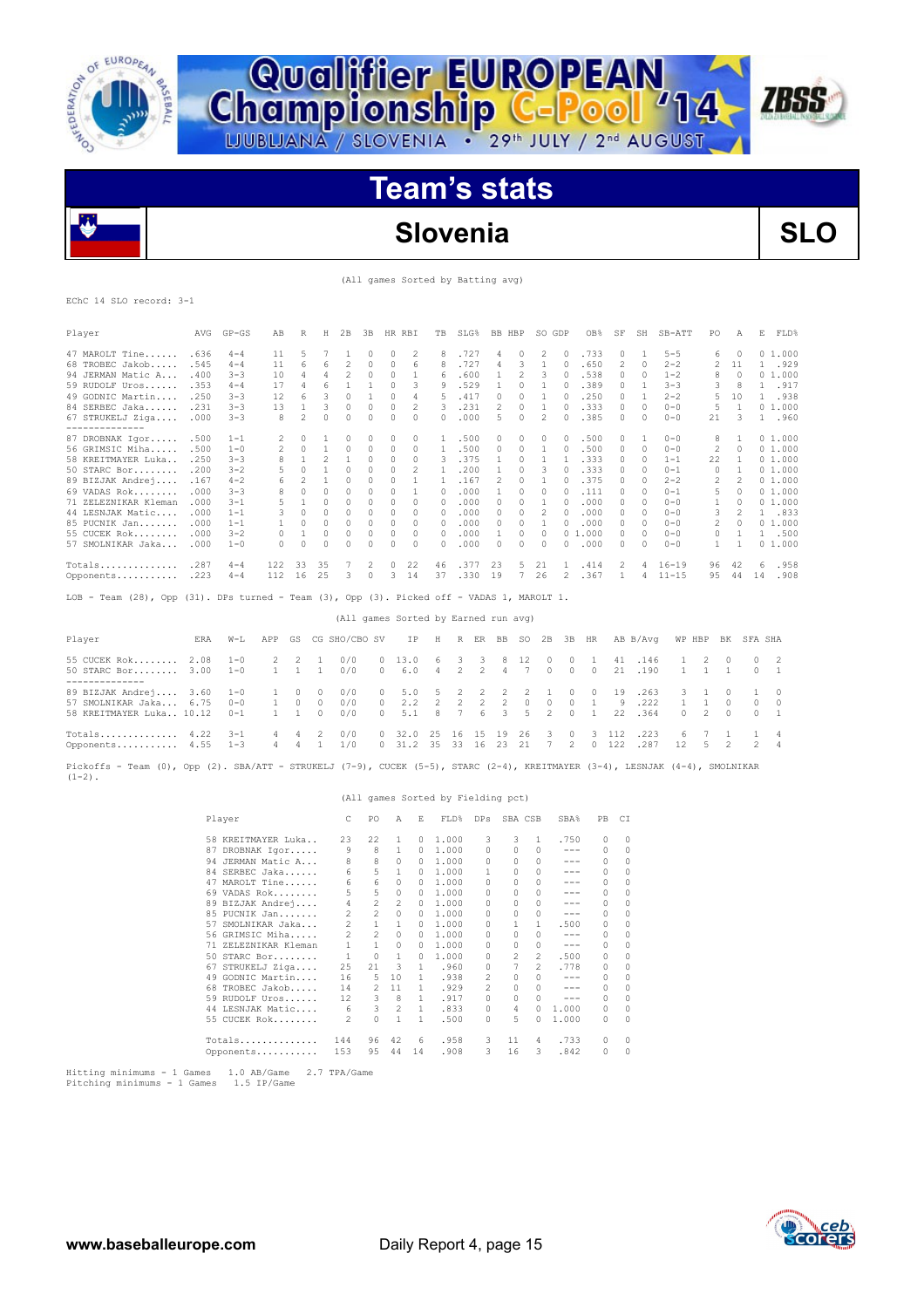

**Championship C-Pool '14** 



**Leaders Summary**

 **EChC 14 SLO Batting Leaders (as of Aug 01, 2014) (All games)**

| Hitting minimums - 1 Games<br>Pitching minimums - 1 Games | 1.0 AB/Game<br>1.5 IP/Game | 2.7 TPA/Game                                            |                                                           |
|-----------------------------------------------------------|----------------------------|---------------------------------------------------------|-----------------------------------------------------------|
| Batting avg<br>-----------                                |                            | Slugging pct<br>----                                    | On base pct<br>--------                                   |
| 1. ALDINS Kristaps, LAT                                   | .750                       | 1. ROSEMBAUM Simon, ISR 1.308                           | .923<br>1. ALDINS Kristaps, LAT                           |
| $2.$ MAROLT Tine, $SLO$                                   | .636                       | 2. FERRATO Michael-An, IRL 1.231                        | .737<br>2. FERRATO Michael-An, IRL                        |
| 3. FERRATO Michael-An, IRL                                | .615                       | 3. ANGLIN Nathaniel, IRL .929                           | . 733<br>$3.$ MAROLT Tine, $SLO$                          |
| 4. ANGLIN Nathaniel, IRL                                  | .571                       | 4. ALDINS Kristaps, LAT<br>.750                         | .667<br>4. ANGLIN Nathaniel, IRL                          |
| $5.$ TROBEC Jakob, SLO                                    | .545                       | $5.$ TROBEC Jakob, $SLO$<br>.727                        | .650<br>5. TROBEC Jakob, SLO<br>.647                      |
| 6. ROSEMBAUM Simon, ISR                                   | .538<br>.474               | MAROLT Tine, SLO<br>.727<br>.667                        | 6. ROSEMBAUM Simon, ISR<br>.600                           |
| 7. PANAITESCU Dan C., ROM<br>8. PREDA Andrian, ROM        | .455                       | 7. ERDELYI Daniel, HUN<br>8. WEINBERG Aric, ISR<br>.647 | 7. PREDA Andrian, ROM<br>8. WOODBURNE Daniel, IRL<br>.556 |
| ILLES Imre, HUN                                           | .455                       | 9. WOODBURNE Daniel, IRL<br>.636                        | .538<br>9. JERMAN Matic A., SLO                           |
| 10.ROTHEM Dan, ISR                                        | .400                       | 10. PANAITESCU Dan C., ROM<br>.632                      | .538<br>$ROTHEM$ Dan, $ISR$                               |
| Runs scored<br>-----------                                |                            | Hits<br>$--- -$                                         | Runs batted in<br>--------------                          |
| 1. FERRATO Michael-An, IRL                                | 10                         | 1. PANAITESCU Dan C., ROM<br>9                          | 12<br>1. ANGLIN Nathaniel, IRL                            |
| 2. ROSEMBAUM Simon, ISR                                   | 8                          | 8<br>2. ANGLIN Nathaniel, IRL                           | 8<br>2. WEINBERG Aric, ISR                                |
| 3. ALDINS Kristaps, LAT                                   | 7                          | 8<br>FERRATO Michael-An, IRL                            | 6<br>3. TROBEC Jakob, SLO                                 |
| 4. CUEVAS Jamie, IRL                                      | 6                          | 7<br>4. ROSEMBAUM Simon, ISR                            | 6<br>NIKOLICI Klaus, ROM                                  |
| RADVANYI Tamas, HUN                                       | 6                          | 7<br>$MAROLT$ Tine, $SLO$                               | 6<br>ROSEMBAUM Simon, ISR                                 |
| TROBEC Jakob, SLO                                         | 6                          | 6<br>$6.$ FISH Nate, ISR                                | 5<br>6. NEMETH Balazs, HUN                                |
| MAOZ Eitan, ISR                                           | 6                          | 6<br>RUDOLF Uros, SLO                                   | 5<br>TOLPPANEN Olli, FIN                                  |
| GODNIC Martin, SLO                                        | 6                          | 6<br>WEISS David, ISR                                   | 5<br>FERNANDEZ Sergio, FIN                                |
| 9. 6 tied at                                              | 5                          | 6<br>HERNANDEZ Tommy, IRL                               | 5<br>FERRATO Michael-An, IRL                              |
|                                                           |                            | 6<br>$TROBEC Jakob, SLO \ldots$                         | 4<br>10.7 tied at                                         |
| Doubles                                                   |                            | Triples                                                 | Home runs                                                 |
| -------                                                   |                            | -------                                                 | ---------                                                 |
| 1. PIRVU Eduard, ROM                                      | з                          | 1<br>$1.$ RUDOLF Uros, SLO                              | з<br>1. ROSEMBAUM Simon, ISR                              |
| PANAITESCU Dan C., ROM                                    | 3                          | GODNIC Martin, SLO<br>1                                 | 2<br>2. FERRATO Michael-An, IRL                           |
| WEINBERG Aric, ISR                                        | 3                          |                                                         | 1<br>3. FISH Nate, ISR                                    |
| 4. 8 tied at                                              | 2                          |                                                         | 1<br>WEISS David, ISR                                     |
|                                                           |                            |                                                         | 1<br>WOODBURNE Daniel, IRL                                |
|                                                           |                            |                                                         | 1<br>RADVANYI Tamas, HUN                                  |
|                                                           |                            |                                                         | 1<br>ERDELYI Daniel, HUN                                  |
|                                                           |                            |                                                         | 1<br>ANGLIN Nathaniel, IRL                                |
|                                                           |                            |                                                         | 1<br>WEINBERG Aric, ISR                                   |
| Total bases<br>-----------                                |                            | Walks<br>-----                                          | Hit by pitch<br>------------                              |
| 1. ROSEMBAUM Simon, ISR                                   | 17                         | 8<br>1. ALDINS Kristaps, LAT                            | 4<br>1. POWER Brendan, IRL                                |
| 2. FERRATO Michael-An, IRL                                | 16                         | 7<br>2. SALMENPERA Perttel, FIN                         | з<br>2. MIRESCU Andrei, ROM                               |
| 3. ANGLIN Nathaniel, IRL                                  | 13                         | 5<br>3. RADVANYI Tamas, HUN                             | 3<br>WEINBERG Aric, ISR                                   |
| 4. PANAITESCU Dan C., ROM                                 | 12                         | 5<br>KURVINEN Jukka, FIN                                | 3<br>ROSEMBAUM Simon, ISR                                 |
| 5. WEINBERG Aric, ISR                                     | 11                         | 5<br>STRUKELJ Ziga, SLO                                 | 3<br>$TROBEC Jakob, SLO. \ldots \ldots$                   |
| $6.$ FISH Nate, ISR                                       | 10                         | 5<br>FERRATO Michael-An, IRL                            | 2<br>6. 9 tied at                                         |
| ERDELYI Daniel, HUN                                       | 10                         | 5<br>PITA Jimmy, IRL                                    |                                                           |
| 8. WEISS David, ISR                                       | 9                          | 4<br>8. 10 tied at                                      |                                                           |
| $RUDOLF$ $Uros$ , $SLO$                                   | 9                          |                                                         |                                                           |
| Sac bunts                                                 |                            | Sac flies                                               | Stolen bases                                              |
| ----------                                                |                            | ---------                                               | ------------                                              |
| 1. 18 tied at                                             | 1                          | 1. TROBEC Jakob, SLO<br>2                               | 1. FERNANDEZ Sergio, FIN<br>6                             |
|                                                           |                            | 1                                                       | 5<br>2. MAOZ Eitan, ISR                                   |
|                                                           |                            |                                                         | 5<br>PANAITESCU Dan C., ROM                               |
|                                                           |                            |                                                         | 5<br>MAROLT Tine, SLO                                     |
|                                                           |                            |                                                         | 5<br>WEISS David, ISR                                     |
|                                                           |                            |                                                         | 4<br>6. MIRESCU Andrei, ROM                               |
|                                                           |                            |                                                         | 4<br>STASUNS Nikita, LAT                                  |
|                                                           |                            |                                                         | 4<br>GUTMANIS Andris, LAT                                 |
|                                                           |                            |                                                         | 3<br>9. 6 tied at                                         |
| Total plate appearances<br>-----------------------        |                            | At bats<br>-------                                      | Steal attempts                                            |
| 1. WEINBERG Aric, ISR                                     | 21                         | 19<br>1. PANAITESCU Dan C., ROM                         | ------------<br>7<br>1. FERNANDEZ Sergio, FIN             |
| PITA Jimmy, IRL                                           | 21                         | 2. FISH Nate, ISR<br>18                                 | 6<br>2. WEISS David, ISR                                  |
|                                                           | 21                         | 3. MAOZ Eitan, ISR<br>17                                | 5<br>3. PANAITESCU Dan C., ROM                            |
| FISH Nate, ISR                                            | 20                         | 17                                                      | 5                                                         |
| 4. DUSELIS Janis, LAT                                     |                            | NIKOLICI Klaus, ROM                                     | MAROLT Tine, SLO<br>5                                     |
| MAOZ Eitan, ISR                                           | 20                         | ANSONS Andis, LAT<br>17                                 | MAOZ Eitan, ISR                                           |
| ALEKSEJEVS Igors, LAT                                     | 20                         | RUDOLF Uros, SLO<br>17                                  | 5<br>GUTMANIS Andris, LAT                                 |
| TROBEC Jakob, SLO                                         | 20                         | 17<br>WEINBERG Aric, ISR                                | 5<br>NIKOLICI Klaus, ROM                                  |
| PANAITESCU Dan C., ROM<br>ANSONS Andis, LAT               | 20<br>20                   | 8. 6 tied at<br>16                                      | 4<br>8. STASUNS Nikita, LAT<br>4<br>MIRESCU Andrei, ROM   |
|                                                           |                            |                                                         |                                                           |

## **1. 1. ALDING Kristaps, LAT........ .923**

| 2. FERRATO Michael-An, IRL    | . 737             |
|-------------------------------|-------------------|
| $3.$ MAROLT Tine, $SLO$       | .733              |
| 4. ANGLIN Nathaniel, IRL .667 |                   |
| $5.$ TROBEC Jakob, $SLO$      | .650              |
| 6. ROSEMBAUM Simon, ISR       | .647              |
| 7. PREDA Andrian, ROM         | .600              |
| 8. WOODBURNE Daniel, IRL      | .556              |
| 9. JERMAN Matic A., SLO . 538 |                   |
| ROTHEM Dan, $ISR$ .538        |                   |
| Runs batted in                |                   |
| --------------                | $12 \overline{ }$ |
| 1. ANGLIN Nathaniel, IRL      | - 8               |
| 2. WEINBERG Aric, ISR         |                   |
| $3.$ TROBEC Jakob, $SLO$      | - 6               |
| NIKOLICI Klaus, ROM           | - 6               |
| ROSEMBAUM Simon, ISR 6        |                   |
| 6. NEMETH Balazs, HUN         | - 5               |
| TOLPPANEN Olli, FIN           | 5                 |
| FERNANDEZ Sergio, FIN         | 5                 |
| FERRATO Michael-An, IRL       | 5                 |
| 10.7 tied at                  | 4                 |
| Home runs<br>.                |                   |
| 1. ROSEMBAUM Simon, ISR       | 3                 |
| 2. FERRATO Michael-An, IRL    | $\overline{2}$    |
| 3. FISH Nate, ISR 1           |                   |
| WEISS David, ISR              | $\mathbf{1}$      |
| WOODBURNE Daniel, IRL         | $\mathbf{1}$      |
| RADVANYI Tamas, HUN           | $\mathbf{1}$      |
| ERDELYI Daniel, HUN           | $\mathbf{1}$      |
|                               |                   |

| 1. POWER Brendan, IRL  |   |
|------------------------|---|
| 2. MIRESCU Andrei, ROM | ٩ |
| WEINBERG Aric, ISR     | ٩ |
| ROSEMBAUM Simon, ISR   | ર |
| TROBEC Jakob, SLO      | ર |
| 6. 9 tied at           | 2 |
|                        |   |

| 1. 18 tied at       1    |     | 1. TROBEC Jakob, SLO         | 1. FERNANDEZ Sergio, FIN  | - 6 |
|--------------------------|-----|------------------------------|---------------------------|-----|
|                          |     | 2. 13 tied at                | 2. MAOZ Eitan, ISR        | -5  |
|                          |     |                              | PANAITESCU Dan C., ROM    | - 5 |
|                          |     |                              | MAROLT Tine, SLO          | - 5 |
|                          |     |                              | WEISS David, ISR          | - 5 |
|                          |     |                              | 6. MIRESCU Andrei, ROM    | 4   |
|                          |     |                              | STASUNS Nikita, LAT       | 4   |
|                          |     |                              | GUTMANIS Andris, LAT      | -4  |
|                          |     |                              | 9. 6 tied at 3            |     |
| Total plate appearances  |     | At bats                      | Steal attempts            |     |
|                          |     |                              |                           |     |
| 1. WEINBERG Aric, ISR 21 |     | 1. PANAITESCU Dan C., ROM 19 | 1. FERNANDEZ Sergio, FIN  | -7  |
| PITA Jimmy, IRL          | -21 | 2. FISH Nate, ISR 18         | 2. WEISS David, ISR       | -6  |
| FISH Nate, ISR           | 21  | 3. MAOZ Eitan, ISR 17        | 3. PANAITESCU Dan C., ROM | - 5 |
| 4. DUSELIS Janis, LAT    | 20  | NIKOLICI Klaus, ROM          | MAROLT Tine, SLO          |     |

| PITA Jimmy, $IRL$ 21      | 2. FISH Nate, ISR 18   | 2. WEISS David, ISR 6       |  |
|---------------------------|------------------------|-----------------------------|--|
| FISH Nate, ISR 21         | 3. MAOZ Eitan, ISR 17  | 3. PANAITESCU Dan C., ROM 5 |  |
| 4. DUSELIS Janis, LAT 20  | NIKOLICI Klaus, ROM 17 | MAROLT Tine, SLO 5          |  |
| MAOZ Eitan, ISR 20        | ANSONS Andis, LAT 17   | $MAOZ$ Eitan, ISR 5         |  |
| ALEKSEJEVS Igors, LAT 20  | RUDOLF Uros, $SLO$ 17  | GUTMANIS Andris, LAT 5      |  |
| $TROBEC Jakob, SLO$ 20    | WEINBERG Aric, ISR 17  | NIKOLICI Klaus, ROM 5       |  |
| PANAITESCU Dan C., ROM 20 | 8. 6 tied at 16        | 8. STASUNS Nikita, LAT 4    |  |
| ANSONS Andis, LAT 20      |                        | MIRESCU Andrei, ROM 4       |  |
|                           |                        |                             |  |

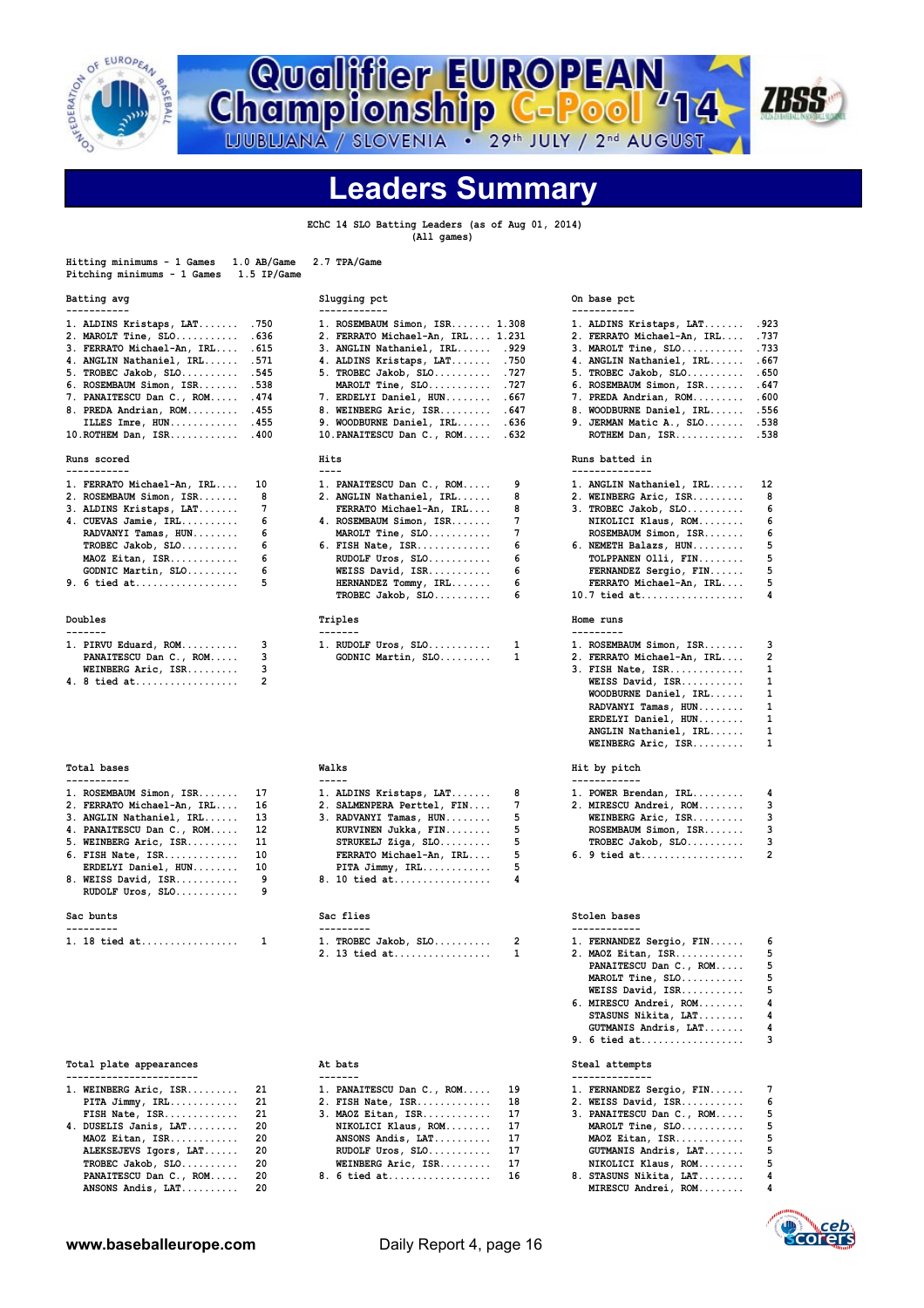

# **Strikeouts** Championship C-Pool **Qualifier EUROPEAN<br>Championship C-Pool '14** LJUBLJANA / SLOVENIA . 29th JULY / 2nd AUGUST



- 
- 
- 
- **3. STASUNS Nikita, LAT........ 5 PITA Jimmy, IRL............ 2 PEREZ Alejandro, NOR........ 5**<br>13 tied at.................. 4
- **5. 13 tied at.................**

- 1. PIRVU Eduard, ROM........... 7 1. NIKOLICI Klaus, ROM......... 2<br>2. ALEKSEJEVS Igors, LAT...... 6 2. 21 tied at................... 1 **2. 21 tied at..................**
- 

| 1. PIRVU Eduard, ROM       7 | 1. NIKOLICI Klaus, ROM 2                                 | 1. MAOZ Eitan, ISR 2      |  |
|------------------------------|----------------------------------------------------------|---------------------------|--|
|                              | 2. ALEKSEJEVS Igors, LAT 6       2. 21 tied at         1 | HERNANDEZ Tommy, IRL 2    |  |
| 3. STASUNS Nikita, LAT 5     |                                                          | PITA Jimmy, $IRL$ 2       |  |
| PEREZ Alejandro, NOR 5       |                                                          | 4. KREITMAYER Luka, SLO 1 |  |
| 5. 13 tied at 4              |                                                          | KUMPULAINEN Antii, FIN 1  |  |
|                              |                                                          | DUSELIS Janis, LAT 1      |  |
|                              |                                                          | ANDO Jozsef, HUN 1        |  |
|                              |                                                          | BACH Nicholas, NOR 1      |  |
|                              |                                                          | GUTMANIS Andris, LAT 1    |  |
|                              |                                                          | TOTH Kornel, HUN 1        |  |

### **EChC 14 SLO Pitching Leaders (as of Aug 01, 2014) (All games)**

| Hitting minimums - 1 Games 1.0 AB/Game 2.7 TPA/Game<br>Pitching minimums - 1 Games 1.5 IP/Game |                  |                 |
|------------------------------------------------------------------------------------------------|------------------|-----------------|
| Earned run avo                                                                                 | Opposing bat avg | Innings pitched |

| --------------                |                                  |   |                                  |
|-------------------------------|----------------------------------|---|----------------------------------|
| 1. KREMER Dean, ISR 0.00      | 1. TZIPPIN Yuli, ISR .105        |   | 1. ANGLIN Nathaniel, IRL 13.0    |
| LIPETZ Shlomo, $ISR$ $0.00$   | 2. KREMER Dean, ISR .140         |   | KREMER Dean, ISR 13.0            |
| ALDINS Kristaps, LAT 0.00     | $3.$ CUCEK Rok, SLO $146$        |   | CUCEK Rok, $SLO$ 13.0            |
| 4. CUCEK Rok, SLO 2.08        | 4. PANAITESCU Dan C., ROM .167   |   | 4. VARKONYI Attila, HUN 10.1     |
| 5. PIRVU Eduard, ROM 2.16     | 5. ALDINS Kristaps, LAT .188     |   | 5. WOODBURNE Daniel, IRL<br>10.0 |
| 6. WOODBURNE Daniel, IRL 2.70 | 6. STARC Bor, SLO .190           |   | LIIRI Timo, FIN 10.0             |
| 7. ANGLIN Nathaniel, IRL 2.77 | 7. BALASKO Akos, HUN .200        |   | 7. BALASKO Akos, HUN 9.1         |
| 8. STARC Bor, SLO 3.00        | 8. SAMOILOVS Alvils, LAT .207    |   | 8. CUEVAS Jamie, IRL 9.0         |
| PANAITESCU Dan C., ROM 3.00   | 9. LIPETZ Shlomo, ISR $.214$     |   | NILSEN Aleksander, NOR 9.0       |
| $10.BALASKO Akos, HUN$ 3.86   | 10. NILSEN Aleksander, NOR . 222 |   | LIPETZ Shlomo, ISR 9.0           |
| Batters struck out            | Batters SO out looking           |   | Wins                             |
| ------------------            | ----------------------           |   | $---$                            |
| 1. KREMER Dean, ISR 20        | 1. KREMER Dean, ISR 8            |   | 1. KREMER Dean, ISR 2            |
| 2. ANGLIN Nathaniel, IRL 13   | 2. WOODBURNE Daniel, IRL         | 5 | 2. 14 tied at 1                  |
|                               |                                  |   |                                  |

| 3. WOODBURNE Daniel, IRL 12 | BALASKO Akos, HUN 5        |   |
|-----------------------------|----------------------------|---|
| CUCEK Rok, $SLO$ 12         | 4. CUCEK Rok, SLO $4$      |   |
| $5.$ LIPETZ Shlomo, ISR 10  | TZIPPIN Yuli, ISR 4        |   |
| LIIRI Timo, FIN $10$        | PIRVU Eduard, ROM 4        |   |
| BALASKO Akos, HUN 10        | CUEVAS Jamie, IRL          | 4 |
| 8. PIRVU Eduard, ROM        | 8. ADUMITRACHIOAIE An, ROM |   |
|                             |                            |   |

| Saves       | Appearances               | Games started            |
|-------------|---------------------------|--------------------------|
| $- - - - -$ |                           |                          |
|             | 1. VARKONYI Attila, HUN 3 | 1. LIIRI Timo            |
|             | NYMARK Sebastian, FIN     | VARKONYI A               |
|             | ANSONS Andis, LAT         | <b>KREMER Dea:</b>       |
|             |                           | ANGLIN Natl<br>CUCEK Rok |

| Batters struck out       |    | Batters SO out looking     |    |
|--------------------------|----|----------------------------|----|
| .                        |    | ----------------           |    |
| 1. KREMER Dean, ISR      | 20 | 1. KREMER Dean, ISR        | 8  |
| 2. ANGLIN Nathaniel, IRL | 13 | 2. WOODBURNE Daniel, IRL   | 5. |
| 3. WOODBURNE Daniel, IRL | 12 | BALASKO Akos, HUN          | 5  |
| $CUCEK Rok, SLO$         | 12 | 4. CUCEK Rok, SLO          | 4  |
| 5. LIPETZ Shlomo, ISR    | 10 | TZIPPIN Yuli, ISR          | 4  |
| LIIRI Timo, FIN          | 10 | PIRVU Eduard, ROM          | 4  |
| BALASKO Akos, HUN        | 10 | CUEVAS Jamie, IRL          | 4  |
| 8. PIRVU Eduard, ROM     | 9  | 8. ADUMITRACHIOAIE An, ROM | 3  |
| 9. 4 tied at             | 7  | ANGLIN Nathaniel, IRL      | 3  |
|                          |    | $10.7$ tied at             | 2  |
|                          |    |                            |    |

| 1. VARKONYI Attila, HUN 3 | 1. LIIRI Timo, FIN $2$                                |   |
|---------------------------|-------------------------------------------------------|---|
| NYMARK Sebastian, FIN 3   | VARKONYI Attila, HUN 2                                |   |
| $ANSONS Andis, LAT.$ 3    | KREMER Dean, ISR 2                                    |   |
|                           | ANGLIN Nathaniel, IRL 2                               |   |
|                           | $ATI$ $TIT$ $TIT$ $R$ $R$ $R$ $R$ $R$ $R$ $R$ $R$ $R$ | ົ |

**1. KREMER Dean, ISR........... 20 1. KREMER Dean, ISR........... 8 1. KREMER Dean, ISR........... 2 2. 14 tied at.................**<br>5

| 1. VARKONYI Attila, HUN 3 | 1. LIIRI Timo, FIN 2    |  |  |  |
|---------------------------|-------------------------|--|--|--|
| NYMARK Sebastian, FIN 3   | VARKONYI Attila, HUN 2  |  |  |  |
| ANSONS Andis, LAT, , , 3  | KREMER Dean, ISR 2      |  |  |  |
|                           | ANGLIN Nathaniel, IRL 2 |  |  |  |
|                           | CUCEK Rok, $SLO$ 2      |  |  |  |
|                           | 6. 22 tied at 1         |  |  |  |
|                           |                         |  |  |  |

|  | 1. PIRVU Eduard, ROM 2 |  | 1. NYMARK Sebastian, FIN 3 |  | 1. ANGLIN Nathaniel, IRL |  |
|--|------------------------|--|----------------------------|--|--------------------------|--|
|  | ANSONS Andis, $LAT$ 2  |  | 2. ROPPONEN Tuomas, FIN 2  |  |                          |  |
|  | BALASKO Akos, HUN 2    |  | BOVE Jesse, FIN            |  | WOODBURNE Daniel, IRL    |  |
|  | $1.20 + i$ ed at       |  | MOG breubs INIGTO          |  | $12 + i$ $-1$            |  |

## Sac flies allowed

| 1. GEIDANS Vilnis, LAT | 2 |
|------------------------|---|
| BALASKO Akos, HUN      | 2 |
| TZIPPIN Yuli, ISR      | 2 |
| 4. 9 tied at           | 1 |

| 1. PIRVU Eduard, ROM  2<br>ANSONS Andis, $LAT$ 2<br>BALASKO Akos, HUN<br>4. 20 tied at | $\overline{2}$ | 1. NYMARK Sebastian, FIN 3<br>2. ROPPONEN Tuomas, FIN 2<br>BOVE Jesse, $FIN$ 2<br>PIRVU Eduard, ROM 2<br>BALASKO Akos, HUN<br>LEE Heedo, $FIN$<br>BEN-AMRAM Yotam, ISR<br>GEIDANS Vilnis, LAT<br>ANSONS Andis, LAT<br>$10.27$ tied at | 1. ANGLIN Nathaniel, IRL<br>$CUCEK Rok, SLO$<br>WOODBURNE Daniel, IRL<br>4. 12 tied at |
|----------------------------------------------------------------------------------------|----------------|---------------------------------------------------------------------------------------------------------------------------------------------------------------------------------------------------------------------------------------|----------------------------------------------------------------------------------------|
| Sac flies allowed                                                                      |                | Losses                                                                                                                                                                                                                                | Runners picked off                                                                     |
| $1.$ GEIDANS Vilnis, LAT 2                                                             |                | 1. 16 tied at 1                                                                                                                                                                                                                       | $1.$ LIPETZ Shlomo, $ISR$                                                              |

## **Games finished Games in relief Sac bunts allowed**

| 1. ANGLIN Nathaniel, IRL | $\mathcal{P}$ |
|--------------------------|---------------|
| $CUCEK Rok, SLO.$        | $\mathcal{P}$ |
| WOODBURNE Daniel, IRL    | $\mathcal{P}$ |
| 4. 12 tied at            | 1.            |

## Runners picked off

|                        | ------        |                         |  |
|------------------------|---------------|-------------------------|--|
| 1. GEIDANS Vilnis, LAT | 1. 16 tied at | $LIPETZ Shlomo, ISR.$   |  |
| BALASKO Akos, HUN      |               | ADUMITRACHIOAIE An, ROM |  |

 **TARKONYI Attila, HUN....... 1 4. 9 tied at.................. 1 TOLPPANEN Olli, FIN........ 1**

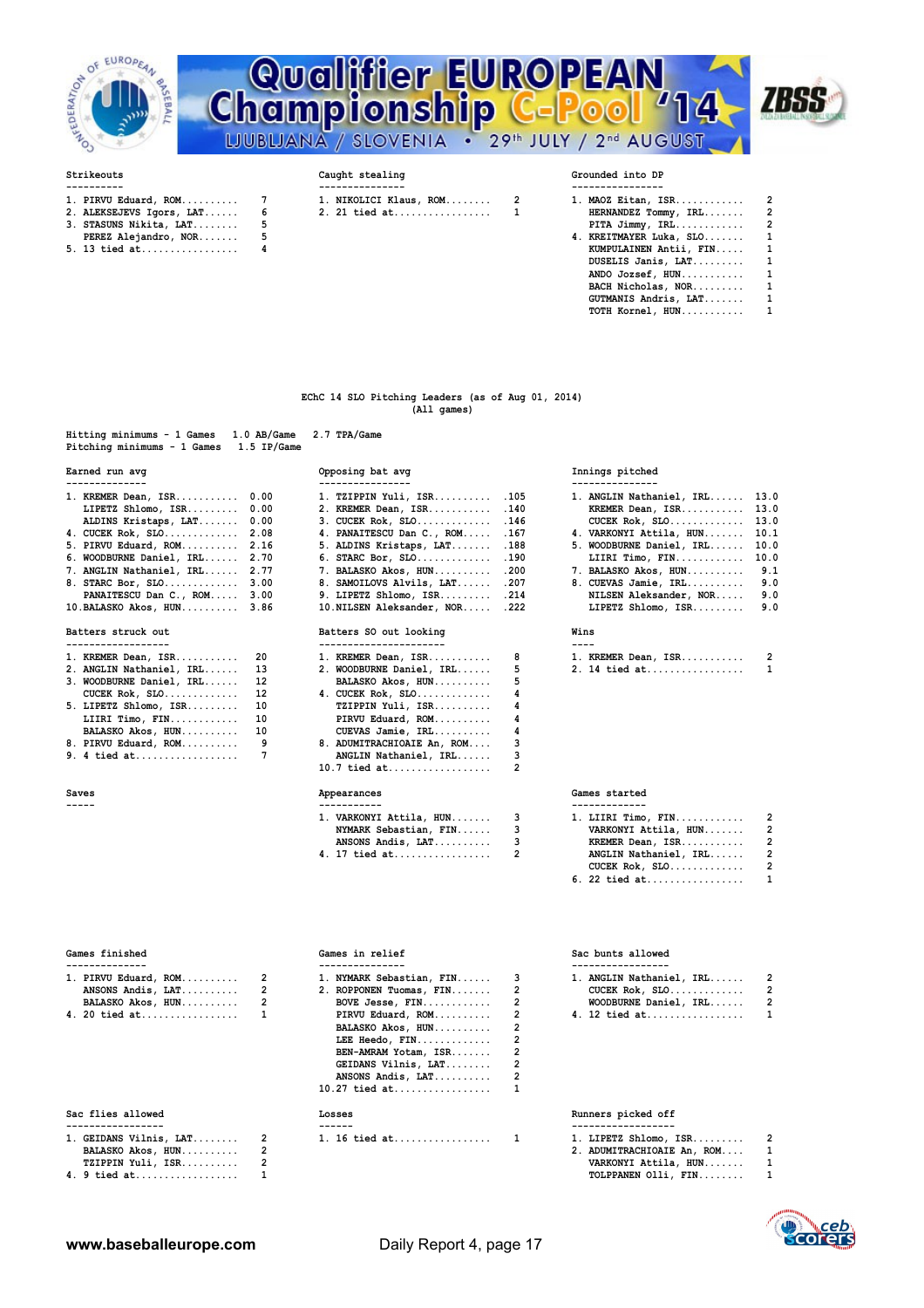

# **Championship C-POOL Qualifier EUROPEAN**<br>Championship C-Pool '14 714



| 1. LAZAR Catalin, ROM    | 5 | 1. DUSELIS Kristaps, LAT 1 | 1. NILSEN A     |
|--------------------------|---|----------------------------|-----------------|
| 2. FJELLVANG Emil, NOR 3 |   | ROPPONEN Tuomas, FIN 1     | 2. LAZAR Ca     |
| BIZJAK Andrej, SLO       |   | SALMENPERA Perttel, FIN 1  | 3. PIRVU Ed     |
| NILSEN Aleksander, NOR 3 |   | NILSEN Aleksander, NOR 1   | <b>STERNFEL</b> |
| ANGLIN Nathaniel, IRL    |   | STARC Bor, $SLO$ 1         | VARKONYI        |
| WOODBURNE Daniel, IRL    | 3 | MORCH Adrian, NOR 1        | LIIRI Ti        |
| MUNOZ Antonio, FIN       |   |                            | <b>DUSELIS</b>  |
|                          |   |                            | .               |

**8. 8 tied at.................. 2 8. 9 tied at.................. 2**

| Intentional BB allowed | Hits allowed | Runs allowed |
|------------------------|--------------|--------------|
|                        |              |              |

**Earned runs allowed Walks allowed Walks allowed Doubles allowed** 

| $1.$ LIPETZ Shlomo, ISR $0$ | 1. KREMER Dean, ISR 1                   | 1. TZIPPIN Yuli, ISR     | $\overline{\phantom{0}}$ |
|-----------------------------|-----------------------------------------|--------------------------|--------------------------|
| ALDINS Kristaps, LAT 0      | PANAITESCU Dan C., ROM 1                | $CUCEK$ $Rok$ , $SLO$    | $\overline{\phantom{0}}$ |
| KREMER Dean, $ISR$ 0        | LIPETZ Shlomo, $ISR, \ldots, \ldots, 1$ | PANAITESCU Dan C., ROM   | $\overline{\phantom{0}}$ |
|                             | $CUEVAS$ Jamie, $IRL$ 1                 | LIPETZ Shlomo, ISR       | - 0                      |
| PANAITESCU Dan C., ROM 2    | 5. ALDINS Kristaps, LAT 2               | STARC Bor, $SLO$         | $\overline{\phantom{0}}$ |
| PIRVU Eduard, ROM 2         | DUSELIS Kristaps, LAT 2                 | ALDINS Kristaps, LAT     | - 0                      |
| $7.$ CUCEK Rok, SLO 3       | $WOODBURNE Daniel, IRL, \ldots$ , 2     | 7. ANGLIN Nathaniel, IRL | - 1                      |
| TZIPPIN Yuli, ISR 3         | 8. LIIRI Timo, FIN  3                   | NILSEN Aleksander, NOR   | $\overline{\phantom{0}}$ |
| WOODBURNE Daniel, IRL 3     | 9. STARC Bor, SLO $4$                   | DUSELIS Kristaps, LAT    | $\overline{\phantom{0}}$ |
| $10.CUEVAS$ Jamie, $IRL$ 4  | PIRVU Eduard, ROM 4                     | KREMER Dean, ISR 1       |                          |
| Triples allowed             | Home runs allowed                       |                          |                          |
| ---------------             | -----------------                       |                          |                          |
| $1. TZIPPIN Yuli, ISR.$ $0$ | 1. TZIPPIN Yuli, ISR $0$                |                          |                          |

| 1. 141551N 1411, 18R V                  |     | 1. 141551N 1411, 13R  V |  |
|-----------------------------------------|-----|-------------------------|--|
| $CUCEK Rok, SLO \ldots \ldots \ldots 0$ |     | ANGLIN Nathaniel, IRL 0 |  |
| PANAITESCU Dan C., ROM 0                |     | SAMOILOVS Alvils, LAT 0 |  |
| LIPETZ Shlomo, $ISR$ 0                  |     | LIPETZ Shlomo, ISR 0    |  |
| $CUEVAS$ Jamie, $IRL$                   | - 0 | CUEVAS Jamie, IRL 0     |  |
| STARC Bor, $SLO$ 0                      |     | STARC Bor, $SLO$ 0      |  |
| ALDINS Kristaps, LAT                    |     | WOODBURNE Daniel, IRL 0 |  |
| LAZAR Catalin, ROM 0                    |     | ALDINS Kristaps, LAT 0  |  |
| NILSEN Aleksander, NOR 0                |     | VARKONYI Attila, HUN 0  |  |
| DUSELIS Kristaps, LAT                   | 0   | LAZAR Catalin, ROM 0    |  |
|                                         |     |                         |  |

| DUSELIS Kristaps, LAT   |
|-------------------------|
| ROPPONEN Tuomas, FIN    |
| SALMENPERA Perttel, FIN |
| NILSEN Aleksander, NOR  |
| $STARC$ Bor, $SLO$      |
| MORCH Adrian, NOR       |
|                         |

## **---------------------- ------------ ------------ 1. TZIPPIN Yuli, ISR.........** 2. PANAITESCU Dan C., ROM..... 4<br>STARC Bor, SLO............. 4 **5. ALDINS Kristaps, LAT........ 6**<br>SAMOILOVS Alvils, LAT...... 6  **SAMOILOVS Alvils, LAT...... 6 CUCEK Rok, SLO............. 3** PIRVU Eduard, ROM............ 6<br>KREMER Dean, ISR............ 6  **LIPETZ Shlomo, ISR......... 6 10.BALASKO Akos, HUN.......... 5**

| 1. KREMER Dean, ISR                                                                                                                                                                                                            |
|--------------------------------------------------------------------------------------------------------------------------------------------------------------------------------------------------------------------------------|
| PANAITESCU Dan C., ROM                                                                                                                                                                                                         |
| LIPETZ Shlomo, ISR                                                                                                                                                                                                             |
| CUEVAS Jamie, IRL                                                                                                                                                                                                              |
| 5. ALDINS Kristaps, LAT                                                                                                                                                                                                        |
| DUSELIS Kristaps, LAT                                                                                                                                                                                                          |
| WOODBURNE Daniel, IRL                                                                                                                                                                                                          |
| 8. LIIRI Timo, FIN                                                                                                                                                                                                             |
| $9.$ STARC Bor, SLO                                                                                                                                                                                                            |
| PIRVU Eduard, ROM                                                                                                                                                                                                              |
|                                                                                                                                                                                                                                |
| Home runs allowed                                                                                                                                                                                                              |
|                                                                                                                                                                                                                                |
| and the contract of the contract of the contract of the contract of the contract of the contract of the contract of the contract of the contract of the contract of the contract of the contract of the contract of the contra |

| 1. TZIPPIN Yuli, ISR         0          |                          | 1. TZIPPIN Yuli, ISR $0$ |  |
|-----------------------------------------|--------------------------|--------------------------|--|
| $CUCEK Rok, SLO \ldots \ldots \ldots 0$ |                          | ANGLIN Nathaniel, IRL 0  |  |
| PANAITESCU Dan C., ROM 0                |                          | SAMOILOVS Alvils, LAT 0  |  |
| LIPETZ Shlomo, $ISR$ 0                  |                          | LIPETZ Shlomo, ISR 0     |  |
| CUEVAS Jamie, IRL 0                     |                          | CUEVAS Jamie, IRL 0      |  |
| STARC Bor, $SLO$ 0                      |                          | STARC Bor, $SLO$ 0       |  |
| ALDINS Kristaps, LAT                    | $\overline{\phantom{0}}$ | WOODBURNE Daniel, IRL 0  |  |
| LAZAR Catalin, ROM                      | $\overline{\phantom{0}}$ | ALDINS Kristaps, LAT 0   |  |
| NILSEN Aleksander, NOR 0                |                          | VARKONYI Attila, HUN     |  |
| DUSELIS Kristaps, LAT                   | 0                        | LAZAR Catalin, ROM 0     |  |

| 1. LAZAR Catalin, ROM       5 | 1. DUSELIS Kristaps, LAT 1 |  | 1. NILSEN Aleksander, NOR 5 |  |
|-------------------------------|----------------------------|--|-----------------------------|--|
| 2. FJELLVANG Emil, NOR 3      | ROPPONEN Tuomas, FIN       |  | 2. LAZAR Catalin, ROM 4     |  |
| BIZJAK Andrej, SLO 3          | SALMENPERA Perttel, FIN    |  | 3. PIRVU Eduard, ROM 3      |  |
| NILSEN Aleksander, NOR 3      | NILSEN Aleksander, NOR 1   |  | STERNFELDS Kaspars, LAT 3   |  |
| ANGLIN Nathaniel, IRL 3       | STARC Bor, $SLO$ 1         |  | VARKONYI Attila, HUN 3      |  |
| WOODBURNE Daniel, IRL 3       | MORCH Adrian, NOR 1        |  | LIIRI Timo, $FIN$ 3         |  |
| MUNOZ Antonio, FIN 3          |                            |  | DUSELIS Kristaps, LAT 3     |  |
|                               |                            |  |                             |  |

| $1.$ TZIPPIN Yuli, ISR $2$       | $1.$ LIPETZ Shlomo, ISR $0$            |   |
|----------------------------------|----------------------------------------|---|
| 2. PANAITESCU Dan C., ROM 4      | 2. KREMER Dean, ISR 2                  |   |
| STARC Bor, $SLO$ 4               |                                        |   |
| 4. STERNFELDS Kaspars, LAT 5     | 4. PANAITESCU Dan C., ROM 3            |   |
| 5. ALDINS Kristaps, LAT 6        | ALDINS Kristaps, LAT 3                 |   |
| $SAMOILOVS$ $Alvils$ , $LAT$ $6$ | CUCEK Rok, $SLO$ 3                     |   |
| PIRVU Eduard, ROM 6              | TZIPPIN Yuli, ISR 3                    |   |
| KREMER Dean, ISR 6               | WOODBURNE Daniel, IRL 3                |   |
| $CUCEK Rok, SLO \ldots \ldots 6$ | 9. PIRVU Eduard, $ROM$ 4               |   |
| LIPETZ Shlomo, ISR               | $10.BALASKO Akos, HUN, \ldots, \ldots$ | 5 |

| 1. TZIPPIN Yuli, ISR     | O            |
|--------------------------|--------------|
| $CUCEK Rok, SLO$         | 0            |
| PANAITESCU Dan C., ROM   | 0            |
| LIPETZ Shlomo, ISR       | 0            |
| STARC Bor, $SLO$         | 0            |
| ALDINS Kristaps, LAT     | 0            |
| 7. ANGLIN Nathaniel, IRL | $\mathbf{1}$ |
| NILSEN Aleksander, NOR   | 1            |
| DUSELIS Kristaps, LAT    | 1            |
| KREMER Dean, ISR         | 1            |

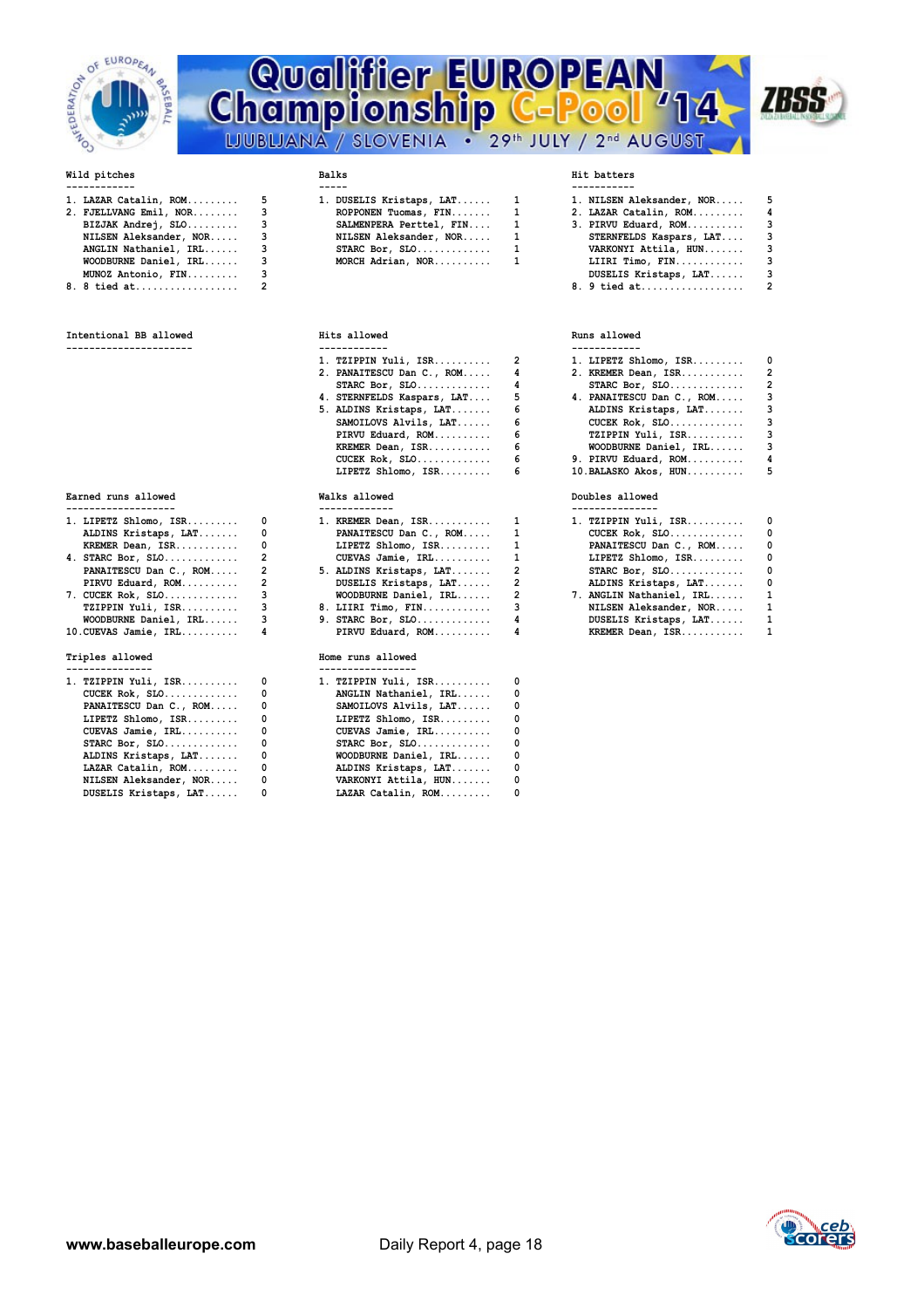

# **Championship C-P Qualifier EUROPEAN<br>Championship C-Pool '14 ZBSS**

 **(All games)**

### **Hitting minimums - 1 Games Pitching minimums - 1 Games 1.5 IP/Game**

## **Fielding pct Chances Putouts**

| ------------                                                                                                                                                                                                                                                                                                                     |                               |        |                               |        |
|----------------------------------------------------------------------------------------------------------------------------------------------------------------------------------------------------------------------------------------------------------------------------------------------------------------------------------|-------------------------------|--------|-------------------------------|--------|
| 1. MAOZ Eitan, ISR 1.000                                                                                                                                                                                                                                                                                                         | 1. DUSELIS Janis, LAT $47$    |        | 1. DUSELIS Janis, LAT 45      |        |
| KURVINEN Jukka, FIN 1.000                                                                                                                                                                                                                                                                                                        | 2. MAOZ Eitan, ISR 41         |        | 2. MAOZ Eitan, ISR 36         |        |
| ANGLIN Nathaniel, IRL 1.000                                                                                                                                                                                                                                                                                                      | 3. FERRATO Michael-An, IRL 39 |        | 3. ROSEMBAUM Simon, ISR 32    |        |
| KREITMAYER Luka, SLO 1.000                                                                                                                                                                                                                                                                                                       | 4. ROSEMBAUM Simon, ISR 36    |        | 4. FERRATO Michael-An, IRL 31 |        |
| $CUEVAS$ Jamie, $IRL$ 1.000                                                                                                                                                                                                                                                                                                      | 5. KURVINEN Jukka, FIN 32     |        | 5. KURVINEN Jukka, FIN 30     |        |
| GUTMANIS Andris, LAT 1.000                                                                                                                                                                                                                                                                                                       | 6. MANOLE Lucian, ROM 31      |        | 6. NEMETH Balazs, HUN 26      |        |
| LIIRI Timo, FIN 1.000                                                                                                                                                                                                                                                                                                            | 7. NEMETH Balazs, HUN 28      |        | 7. MANOLE Lucian, ROM         | - 23   |
| APOSTOAEI Andrei, ROM 1.000                                                                                                                                                                                                                                                                                                      | 8. STRUKELJ Ziga, SLO $25$    |        | 8. SALMENPERA Perttel, FIN 22 |        |
| PITA Jimmy, $IRL$ 1.000                                                                                                                                                                                                                                                                                                          | ANGLIN Nathaniel, IRL 25      |        | KREITMAYER Luka, SLO 22       |        |
| $\alpha$ and $\alpha$ and $\alpha$ and $\alpha$ and $\alpha$ and $\alpha$ and $\alpha$ and $\alpha$ and $\alpha$ and $\alpha$ and $\alpha$ and $\alpha$ and $\alpha$ and $\alpha$ and $\alpha$ and $\alpha$ and $\alpha$ and $\alpha$ and $\alpha$ and $\alpha$ and $\alpha$ and $\alpha$ and $\alpha$ and $\alpha$ and $\alpha$ |                               | $\sim$ |                               | $\sim$ |

| 1. LIIRI Timo, FIN $14$<br>2. ALVAREZ Jaliet, NOR 12<br>3. DUSELIS Kristaps, LAT 11<br>TROBEC Jakob, SLO 11 |  | 1. DUSELIS Janis, $LAT$ 3<br>$CUEVAS$ Jamie, $IRL$ 3<br>KREITMAYER Luka, SLO 3 |  | 1. MANOLE Lucian, ROM 2<br>HANSELMANN Henrik, NOR 2<br>3. NEMETH Balazs, HUN 1<br>WESTRANG Christoff, NOR 1 |  |
|-------------------------------------------------------------------------------------------------------------|--|--------------------------------------------------------------------------------|--|-------------------------------------------------------------------------------------------------------------|--|
| SKRASTINS Agris, LAT 11<br>6. STASUNS Nikita, $LAT$ 10<br>POWER Brendan, IRL 10                             |  |                                                                                |  | MAOZ Eitan, ISR 1<br>BACH Christopher, NOR 1<br>ILLES Imre, HUN 1                                           |  |
| PANAITESCU Dan C., ROM 10<br>GODNIC Martin, SLO 10                                                          |  |                                                                                |  |                                                                                                             |  |

## Catchers interference

| Caught stealing by | Errors |
|--------------------|--------|
| ------------       |        |

| 1. MAOZ Eitan, ISR      | 4              |
|-------------------------|----------------|
| 2. MANOLE Lucian, ROM   | 3              |
| 3. STRUKELJ Ziga, SLO   | $\overline{2}$ |
| FERRATO Michael-An, IRL | $\overline{2}$ |
| LAZAR Catalin, ROM      | $\overline{2}$ |
| STARC Bor, SLO          | $\overline{2}$ |
| PIRVU Eduard, ROM       | $\overline{2}$ |
| BACH Christopher, NOR   | 2              |
| KREMER Dean, ISR        | 2              |
| $10.17$ tied at         | 1              |

| MAOZ Eitan, ISR 1.000       | 1. DUSELIS Janis, LAT       | 47 |
|-----------------------------|-----------------------------|----|
| KURVINEN Jukka, FIN 1.000   | 2. MAOZ Eitan, ISR          | 41 |
| ANGLIN Nathaniel, IRL 1.000 | 3. FERRATO Michael-An, IRL  | 39 |
| KREITMAYER Luka, SLO 1.000  | 4. ROSEMBAUM Simon, ISR     | 36 |
| $CUEVAS$ Jamie, $IRL$ 1.000 | 5. KURVINEN Jukka, FIN      | 32 |
| GUTMANIS Andris, LAT 1.000  | 6. MANOLE Lucian, ROM       | 31 |
| LIIRI Timo, FIN 1.000       | 7. NEMETH Balazs, HUN       | 28 |
| APOSTOAEI Andrei, ROM 1.000 | 8. STRUKELJ Ziga, SLO       | 25 |
| PITA Jimmy, IRL 1.000       | ANGLIN Nathaniel, IRL       | 25 |
| STASUNS Nikita, LAT 1.000   | 10. SALMENPERA Perttel, FIN | 24 |

## Assists Fielding double plays Passets<br> **Passed balls**<br> **Passed balls**

| 1. LIIRI Timo, FIN  14      | 1. DUSELIS Janis, LAT 3 |  | 1. MANOLE Lucian, ROM   |  |  |
|-----------------------------|-------------------------|--|-------------------------|--|--|
| 2. ALVAREZ Jaliet, NOR 12   | $CUEVAS$ Jamie, $IRL$ 3 |  | HANSELMANN Henrik, NOR  |  |  |
| 3. DUSELIS Kristaps, LAT 11 | KREITMAYER Luka, SLO    |  | 3. NEMETH Balazs, HUN   |  |  |
| $TROBEC Jakob, SLO$ 11      |                         |  | WESTRANG Christoff, NOR |  |  |

## Steal attempts against **Category Stolen bases** against

| 1. BACH Christopher, NOR | 1. BACH Christopher, NOR 24   | 1. BACH Christopher, |
|--------------------------|-------------------------------|----------------------|
|                          | 2. SALMENPERA Perttel, FIN 21 | 2. SALMENPERA Pertte |
|                          | 3. GUTMANIS Andris, LAT 16    | 3. GUTMANIS Andris,  |
|                          | 4. NILSEN Aleksander, NOR 12  | 4. NILSEN Aleksander |
|                          | 5. SAMOILOVS Alvils, LAT 11   | 5. HANSELMANN Henrik |
|                          | 6. FERRATO Michael-An, IRL 10 | SAMOILOVS Alvils,    |
|                          | HANSELMANN Henrik, NOR 10     | 7. FERRATO Michael-A |
|                          | 8. STRUKELJ Ziga, SLO         | ANSONS Andis, LAT    |
|                          | 9. 3 tied at                  | 9. 3 tied at         |

| $1.$ MAOZ Eitan, ISR    | 1. FERNANDEZ Sergio, FIN |  |
|-------------------------|--------------------------|--|
| 2. MANOLE Lucian, ROM   | NYMARK Sebastian, FIN    |  |
| 3. STRUKELJ Ziga, SLO   | LASSEN Benjamin, NOR     |  |
| FERRATO Michael-An, IRL | SKRASTINS Agris, LAT     |  |
| LAZAR Catalin, ROM      | 5. 17 tied at            |  |
|                         |                          |  |

|                       | 1. DUSELIS Janis, LAT                                                                                                                                                                                                                                                                                                        | -45  |
|-----------------------|------------------------------------------------------------------------------------------------------------------------------------------------------------------------------------------------------------------------------------------------------------------------------------------------------------------------------|------|
|                       | 2. MAOZ Eitan, ISR                                                                                                                                                                                                                                                                                                           | 36   |
|                       | 3. ROSEMBAUM Simon, ISR                                                                                                                                                                                                                                                                                                      | - 32 |
|                       | 4. FERRATO Michael-An, IRL                                                                                                                                                                                                                                                                                                   | 31   |
|                       | 5. KURVINEN Jukka, FIN                                                                                                                                                                                                                                                                                                       | 30   |
|                       | 6. NEMETH Balazs, HUN                                                                                                                                                                                                                                                                                                        | -26  |
|                       | 7. MANOLE Lucian, ROM                                                                                                                                                                                                                                                                                                        | -23  |
|                       | 8. SALMENPERA Perttel, FIN                                                                                                                                                                                                                                                                                                   | -22  |
|                       | KREITMAYER Luka, SLO 22                                                                                                                                                                                                                                                                                                      |      |
|                       | $10.$ STRUKELJ Ziga, SLO 21                                                                                                                                                                                                                                                                                                  |      |
| Fielding double plays | Passed balls                                                                                                                                                                                                                                                                                                                 |      |
| --------------------- | ------------                                                                                                                                                                                                                                                                                                                 |      |
|                       | 1. MANOLE Lucian, ROM 2                                                                                                                                                                                                                                                                                                      |      |
|                       | 1. DUSELIS Janis, LAT 47<br>2. MAOZ Eitan, ISR 41<br>3. FERRATO Michael-An, IRL 39<br>4. ROSEMBAUM Simon, ISR 36<br>5. KURVINEN Jukka, FIN 32<br>6. MANOLE Lucian, ROM 31<br>7. NEMETH Balazs, HUN 28<br>8. STRUKELJ Ziga, SLO $25$<br>ANGLIN Nathaniel, IRL 25<br>10. SALMENPERA Perttel, FIN 24<br>1. DUSELIS Janis, LAT 3 |      |

| 1. MANOLE Lucian, ROM   |   |
|-------------------------|---|
| HANSELMANN Henrik, NOR  | 2 |
| 3. NEMETH Balazs, HUN   | 1 |
| WESTRANG Christoff, NOR | 1 |
| MAOZ Eitan, ISR         | 1 |
| BACH Christopher, NOR   | 1 |
| ILLES Imre, HUN         | 1 |

| 1. BACH Christopher, NOR 1 |  | 1. BACH Christopher, NOR 24   |  | 1. BACH Christopher, NOR 22   |  |
|----------------------------|--|-------------------------------|--|-------------------------------|--|
|                            |  | 2. SALMENPERA Perttel, FIN 21 |  | 2. SALMENPERA Perttel, FIN 20 |  |
|                            |  | 3. GUTMANIS Andris, LAT 16    |  | 3. GUTMANIS Andris, LAT 16    |  |
|                            |  | 4. NILSEN Aleksander, NOR 12  |  | 4. NILSEN Aleksander, NOR 11  |  |
|                            |  | 5. SAMOILOVS Alvils, LAT 11   |  | 5. HANSELMANN Henrik, NOR 10  |  |
|                            |  | 6. FERRATO Michael-An, IRL 10 |  | SAMOILOVS Alvils, LAT 10      |  |
|                            |  | HANSELMANN Henrik, NOR 10     |  | 7. FERRATO Michael-An, IRL 8  |  |
|                            |  | 8. STRUKELJ Ziga, SLO 9       |  | ANSONS Andis, LAT 8           |  |
|                            |  | 9. 3 tied at 8                |  |                               |  |

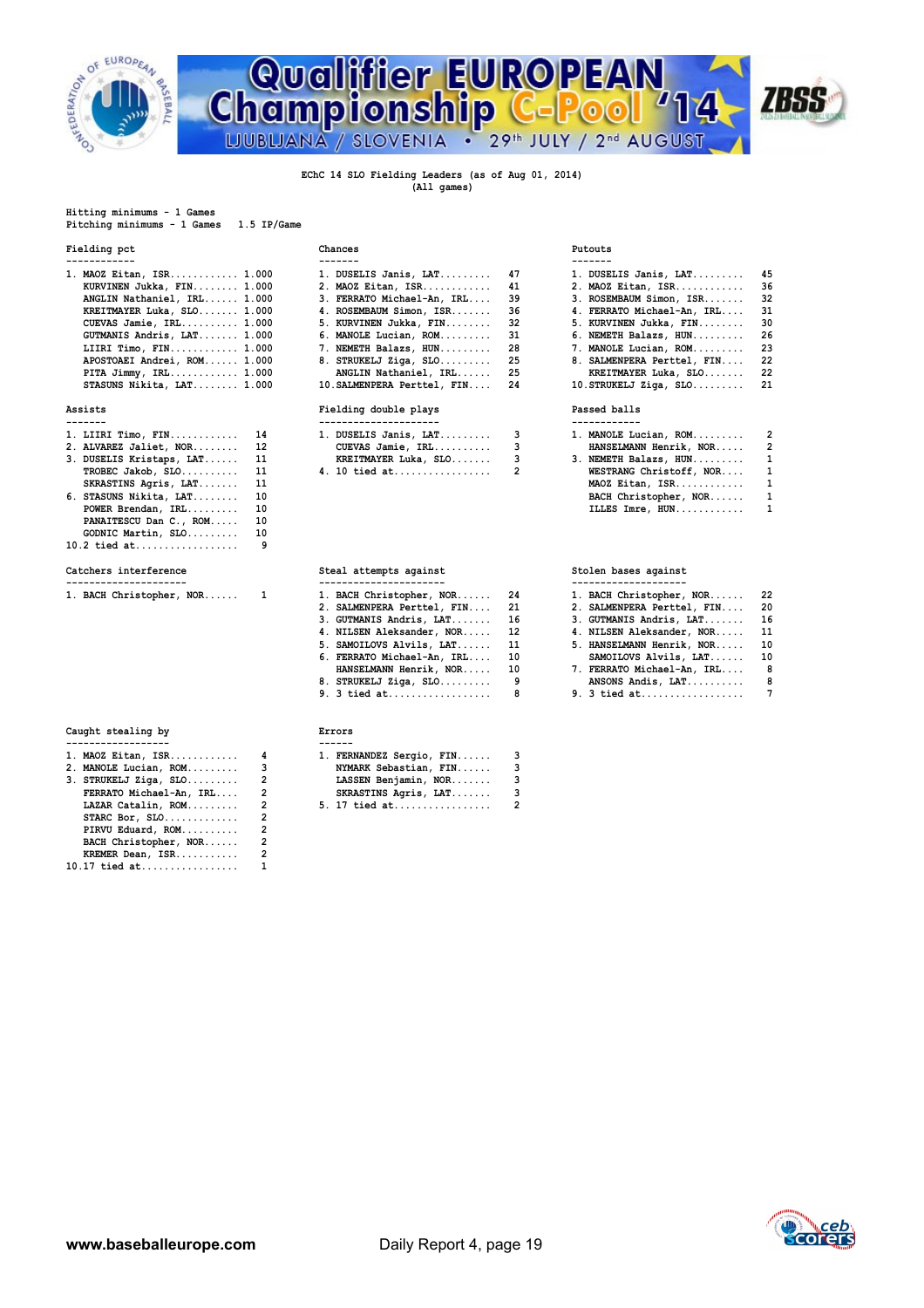



# **Technical Appointments**

# **Saturday 2nd August**

| Game     | At time | Venue :              | Pool | Home team         |    |    | Visiting team         |
|----------|---------|----------------------|------|-------------------|----|----|-----------------------|
| 17       | 10:00   | Golovec              |      | Latvia            | سى | ١ź | Norway                |
| Umpires: |         | David Dilworth (IRL) |      | Joe Berg (ISR)    |    |    | Tomislav Ozimec (CRO) |
| Scorers: |         | Andrea Maestri (ITA) |      | Urska Pisek (SLO) |    |    |                       |
| T.C.:    |         | Mario Falaschi (ITA) |      |                   |    |    |                       |

| Game            | At time | Venue               | Pool | <b>Home team</b>    |      | <b>Visiting team</b>   |
|-----------------|---------|---------------------|------|---------------------|------|------------------------|
| 18              | 10:00   | Jezica              |      | Hungary             | سلام | <b>Finland</b>         |
| <b>Umpires:</b> |         | Janez Ciperle (SLO) |      | Janis Ertners (LAT) |      | John-Arne Nyland (NOR) |
| Scorers:        |         | Erika Sojat (ITA)   |      | Fausto Nardi (ITA)  |      |                        |
| T.C.:           |         | Paul Bokern (NED)   |      |                     |      |                        |

| Game            | At time | <b>Venue</b>           | Pool | Home team               |   | <b>Visiting team</b> |
|-----------------|---------|------------------------|------|-------------------------|---|----------------------|
| 19              | 13:30   | Jezica                 | Fi   | <b>Ireland</b>          | т | Romania              |
| <b>Umpires:</b> |         | Mauri Hautaniemi (FIN) |      | Jozsef Kiss-Jakab (HUN) |   | Janis Ertners (LAT)  |
| Scorers:        |         | Fausto Nardi (ITA)     |      | Erika Sojat (ITA)       |   |                      |
| T.C.:           |         | Paul Bokern (NED)      |      |                         |   |                      |

| Game            | At time | <b>Venue</b>         | Pool | Home team                |         |            | <b>Visiting team</b> |
|-----------------|---------|----------------------|------|--------------------------|---------|------------|----------------------|
| 20              | 17:00   | Jezica               | Fi   | Israel                   | $\circ$ | <b>Car</b> | Slovenia             |
| <b>Umpires:</b> |         | Johan Brandsma (NED) |      | Tomislav Ozimec (CRO)    |         |            | Cristian Manea (ROM) |
| Scorers:        |         | Erika Sojat (ITA)    |      | Andrea Maestri (ITA)     |         |            |                      |
| T.C.:           |         | Mario Falaschi (ITA) |      | Jean-Marie Meurant (FRA) |         |            |                      |